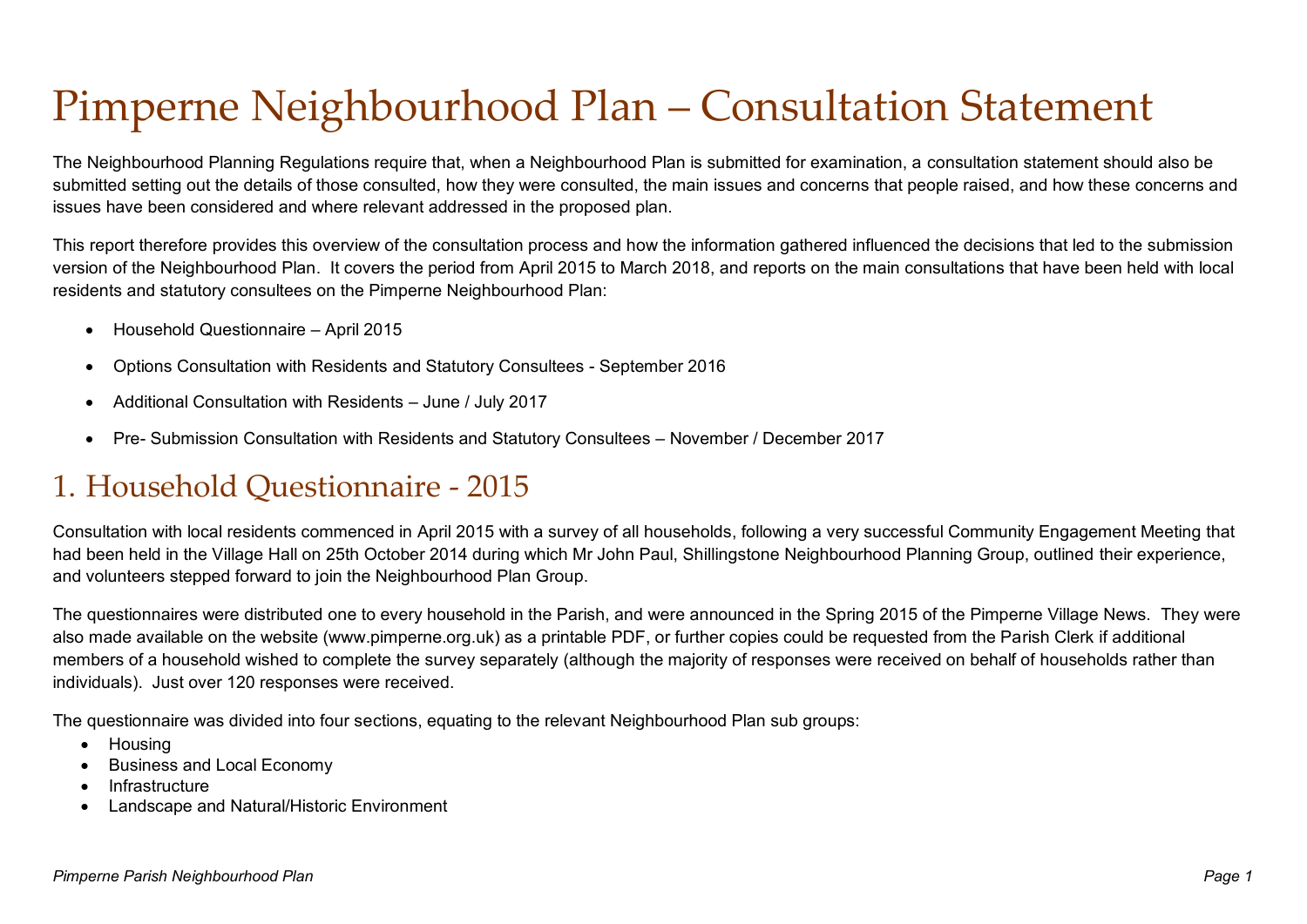The main results are shown below:

#### **1.1 Housing Section**

**Q.1 Please tick the type of housing that is required in Pimperne.**

**Q.2 Over the past 10 years about 50 homes have been built in the Parish. What level of development would you like to see in future?**

| <b>Result (expressed as a % of choices</b><br>made) | <b>Open</b><br><b>Market</b> | Social /<br><b>Affordable</b> | <b>Result (expressed as a % of returns received)</b>            | %    |
|-----------------------------------------------------|------------------------------|-------------------------------|-----------------------------------------------------------------|------|
| Small Home                                          | 17.3                         | 15.8                          | a) we should have much less growth in the future                | 52.0 |
| <b>Family Home</b>                                  | 19.1                         | 9.7                           | b) this level of housing growth has been OK and should continue | 41.5 |
| Space for home working                              | 8.6                          | 2.5                           | c) we should have more homes built than in previous years       | 6.5  |
| Adaptable home                                      | 11.2                         | 12.6                          |                                                                 |      |
| Other                                               | 3.2                          | 0.0                           |                                                                 |      |

| Q.3 If you would like to see any further development, where<br>should this be located?                                                                                                                                                                                                                                                                                                                                     |                                                                    | <b>Comments</b>                                                                                                                                                                                                                                                                                                                                                                                                                                                                                                                                                                                                                                                                                                                                                                                                                  |
|----------------------------------------------------------------------------------------------------------------------------------------------------------------------------------------------------------------------------------------------------------------------------------------------------------------------------------------------------------------------------------------------------------------------------|--------------------------------------------------------------------|----------------------------------------------------------------------------------------------------------------------------------------------------------------------------------------------------------------------------------------------------------------------------------------------------------------------------------------------------------------------------------------------------------------------------------------------------------------------------------------------------------------------------------------------------------------------------------------------------------------------------------------------------------------------------------------------------------------------------------------------------------------------------------------------------------------------------------|
|                                                                                                                                                                                                                                                                                                                                                                                                                            | %                                                                  |                                                                                                                                                                                                                                                                                                                                                                                                                                                                                                                                                                                                                                                                                                                                                                                                                                  |
| Area 1 - Next to Manor Farm Close / opposite St Peter's Close<br>Area 2 - Field behind Berkeley Rise<br>Area 3 - Blandford side of Cricket Pitch<br>Area 4 - Next to Franwill Industrial Estate<br>Area 5 - Behind Old Bakery Close<br>Area 6 - Old school site<br>Area 7 - Same side and to the east of Hyde Farm<br>Area 8 - Same side and to the east of the Farguharson Arms<br>Area 9 - Yarde Farm<br>Area 10 - Other | 6.0<br>3.7<br>0.7<br>3.0<br>3.0<br>1.5<br>2.2<br>1.5<br>0.7<br>1.5 | Against further development:<br>The character of the village is being lost due to increased size and modern<br>housing. The growth of the past 10 years is more than sufficient.<br>There is increasing pressure on local infrastructure and it is not keeping<br>pace with housing development (eg. Lack of local transport, lack of local<br>employment, inadequate roads, parking and gardens)<br>There is unwanted and increased pressure on greenfield space and local<br>environment (including the stream).<br>Pimperne has had more than its fair share of development compared to<br>other villages nearby.<br>Pimperne is in danger of losing its unique identity and becoming an<br>adjunct of Blandford.<br>There is inadequate suitable building space within the village to sustain the<br>current rate of growth. |
| No selection made                                                                                                                                                                                                                                                                                                                                                                                                          | 76.1                                                               |                                                                                                                                                                                                                                                                                                                                                                                                                                                                                                                                                                                                                                                                                                                                                                                                                                  |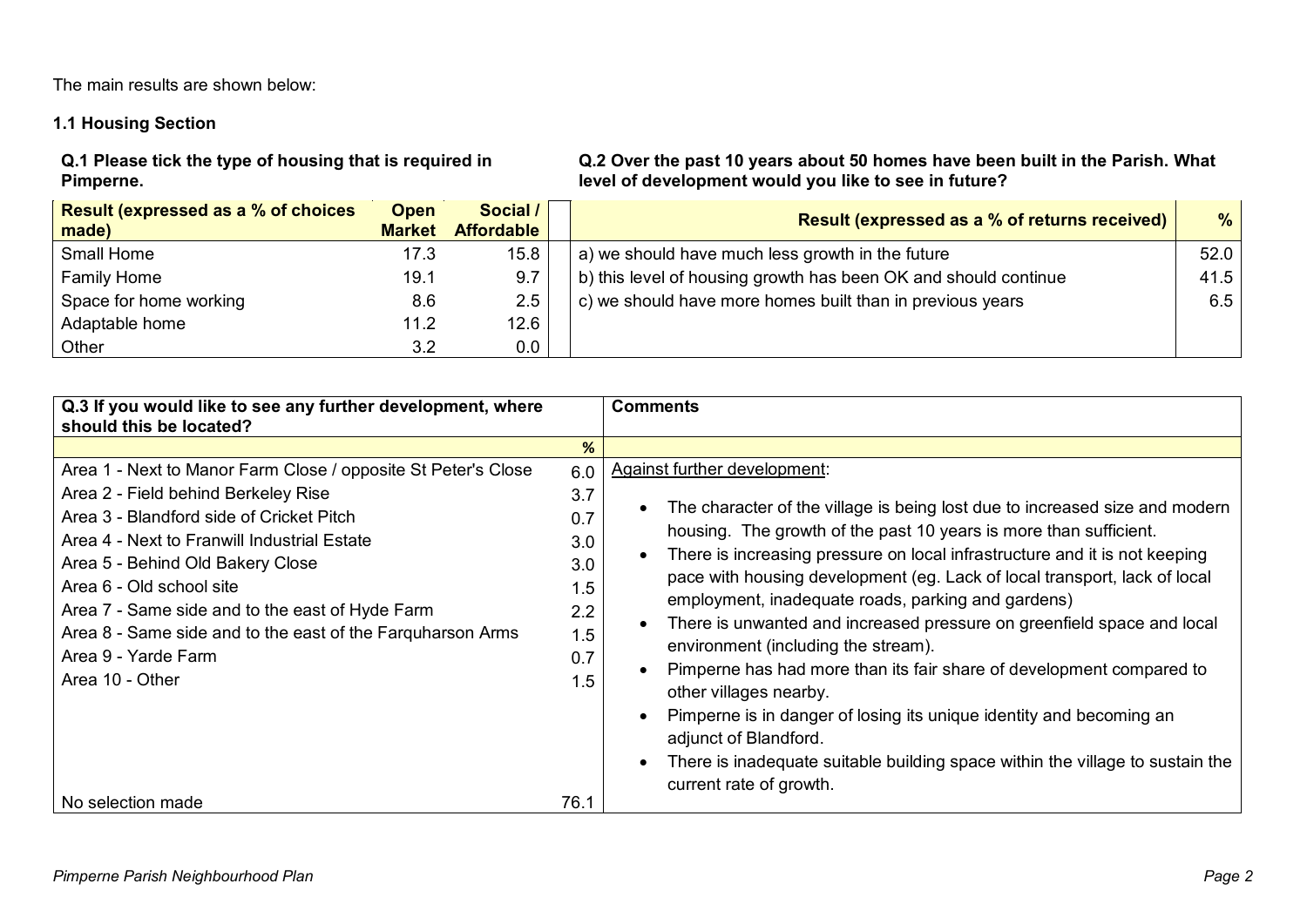| For maintaining the current rate of growth:                                                                                                                                                                                                                                                                                                                                                                                                                                                                                                                                                | For increasing the rate of growth:                                                                                                                                                                                                                                              |
|--------------------------------------------------------------------------------------------------------------------------------------------------------------------------------------------------------------------------------------------------------------------------------------------------------------------------------------------------------------------------------------------------------------------------------------------------------------------------------------------------------------------------------------------------------------------------------------------|---------------------------------------------------------------------------------------------------------------------------------------------------------------------------------------------------------------------------------------------------------------------------------|
| More affordable housing is needed to enable both the elderly<br>$\bullet$<br>and young to live in Pimperne.<br>There is a need to play a part in meeting demand for housing<br>$\bullet$<br>and this rate is not unreasonable.<br>Yes this rate is acceptable but only with commensurate<br>$\bullet$<br>improvements to local infrastructure (possibly including a<br>village by-pass).<br>The rate of growth is fine as it is.<br>This rate of growth is fine provided it in keeping with or<br>enhancing the character of the village.<br>Sustained growth will keep the village alive. | The current rate of growth is inadequate to attract people to the village,<br>including young people.<br>More development is needed to help alleviate the housing shortage.<br>Local facilities such as the shop, pubs and Post Office need more people<br>to keep them viable. |

#### **1.2 Business and Local Economy Section**

**Q.1 Would you be in favour of allocating land for the creation of a small business centre providing low-cost, flexible workspaces, meeting rooms and managed services for local start-ups, small enterprises, freelancers and home workers?** 

| Result (expressed as a % of<br>choices made) | $\frac{9}{6}$ |                                                            |
|----------------------------------------------|---------------|------------------------------------------------------------|
| Yes                                          | 47.9          | The main reasons given by those in favour were:            |
| No                                           | 47.1          | a) To meet local employment needs                          |
| Other                                        | 5.0           | b) To increase the village's overall viability             |
|                                              |               | To extend the existing sites<br>C)                         |
|                                              |               | The main reasons given by those not in favour were:        |
|                                              |               | There was already enough land allocated for business<br>a) |
|                                              |               | b) Existing sites had unused space                         |
|                                              |               | c) Roads were unsuitable                                   |
| Total                                        | 100.0         |                                                            |

The second question concerned renewable energy. Opinion was sought on solar, wind, biomass and ground source energy production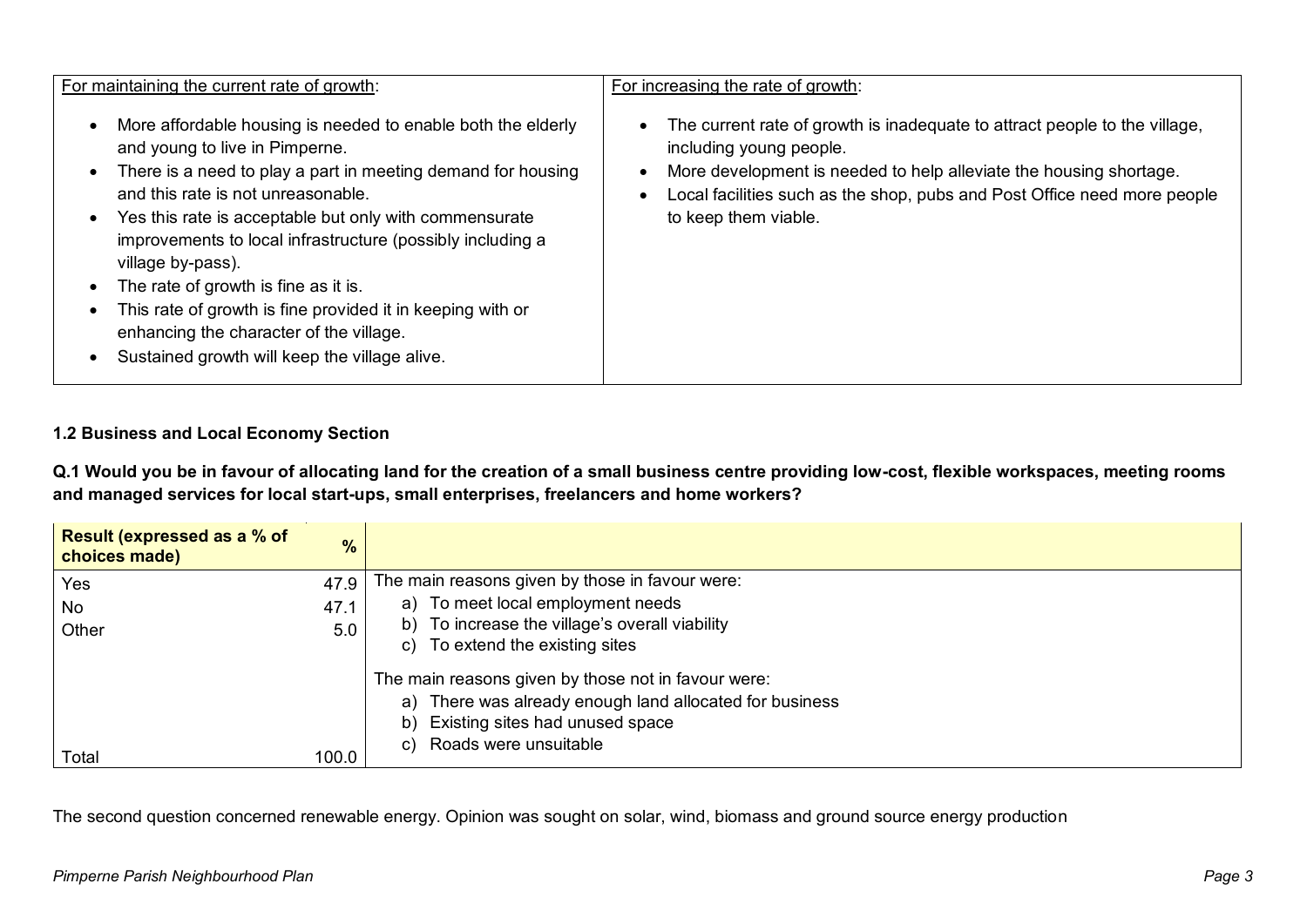#### **Q.2 Would you support renewable energy schemes within the Parish?**

| <b>Result (expressed as a % of choices made)</b> | Yes  | <b>No</b> | <b>Other</b> | <b>Total</b> | <b>Comments</b>                                                                                                                                                                  |
|--------------------------------------------------|------|-----------|--------------|--------------|----------------------------------------------------------------------------------------------------------------------------------------------------------------------------------|
| Solar                                            | 24.4 | 44.7      | 30.9         | 100.0        | The majority of respondents were not in favour of any large-                                                                                                                     |
| Wind                                             | 9.8  | 55.3      | 35.0         | 100.0        | scale developments in any of the four areas, although this                                                                                                                       |
| <b>Biomass</b>                                   | 12.2 | 47.2      | 40.7         | 100.0        | was less marked for solar and ground source.                                                                                                                                     |
| Ground source                                    | 22.0 | 33.3      | 44.7         | 100.0        | For small-scale developments, a large majority favoured solar<br>and ground source with a small majority supporting biomass.<br>Wind power production was not a favoured option. |

#### **1.3 Infrastructure Section**

The infrastructure section focused on three main areas: the current use of future facilities and required improvements, traffic, and IT and media services

#### **Q.1 How often do you use the following facilities?**

| <b>Result (expressed as a % of</b><br>choices made) | <b>Often</b> | <b>Occasionally</b> | <b>Never</b> | Total | <b>Comments</b>                                                                                           |
|-----------------------------------------------------|--------------|---------------------|--------------|-------|-----------------------------------------------------------------------------------------------------------|
| Church/Ryland Room                                  | 14.9         | 48.8                | 36.3         | 100.0 | The usage survey confirmed the importance of the                                                          |
| Village Shop/PO                                     | 81.6         | 18.4                |              | 100.0 | village shop with 80% of respondent claiming to use                                                       |
| <b>The Anvil</b>                                    | 5.6          | 60.2                | 34.3         | 100.0 | it often, well ahead of local footpaths/cycle lanes<br>(68%), and the village hall with 34%. At the other |
| The Farguharson Pub                                 | 14.5         | 66.7                | 18.5         | 100.0 | end of the scale the lowest usage was recorded for                                                        |
| Pre-School/Nurseries                                | 5.3          | 0.9                 | 93.8         | 100.0 | the pre-school facilities, the mobile library and the                                                     |
| <b>Village Hall</b>                                 | 34.9         | 56.1                | 8.9          | 100.0 | gym. Perhaps surprisingly 42% of respondents                                                              |
| Play areas                                          | 16.0         | 31.2                | 52.8         | 100.0 | claim to be occasional users of the local bus                                                             |
| <b>Priory Sports Field</b>                          | 2.6          | 28.2                | 69.2         | 100.0 | services.                                                                                                 |
| Local footpaths/cycle lanes                         | 68.1         | 24.4                | 7.6          | 100.0 |                                                                                                           |
| Mobile Library                                      | 9.2          | 19.3                | 71.4         | 100.0 |                                                                                                           |
| <b>Franwill Industrial Estate</b>                   | 6.1          | 53.5                | 40.3         | 100.0 |                                                                                                           |
| The Gym                                             | 7.5          | 10.0                | 82.5         | 100.0 |                                                                                                           |
| <b>Bus Services</b>                                 | 9.1          | 42.1                | 48.8         | 100.0 |                                                                                                           |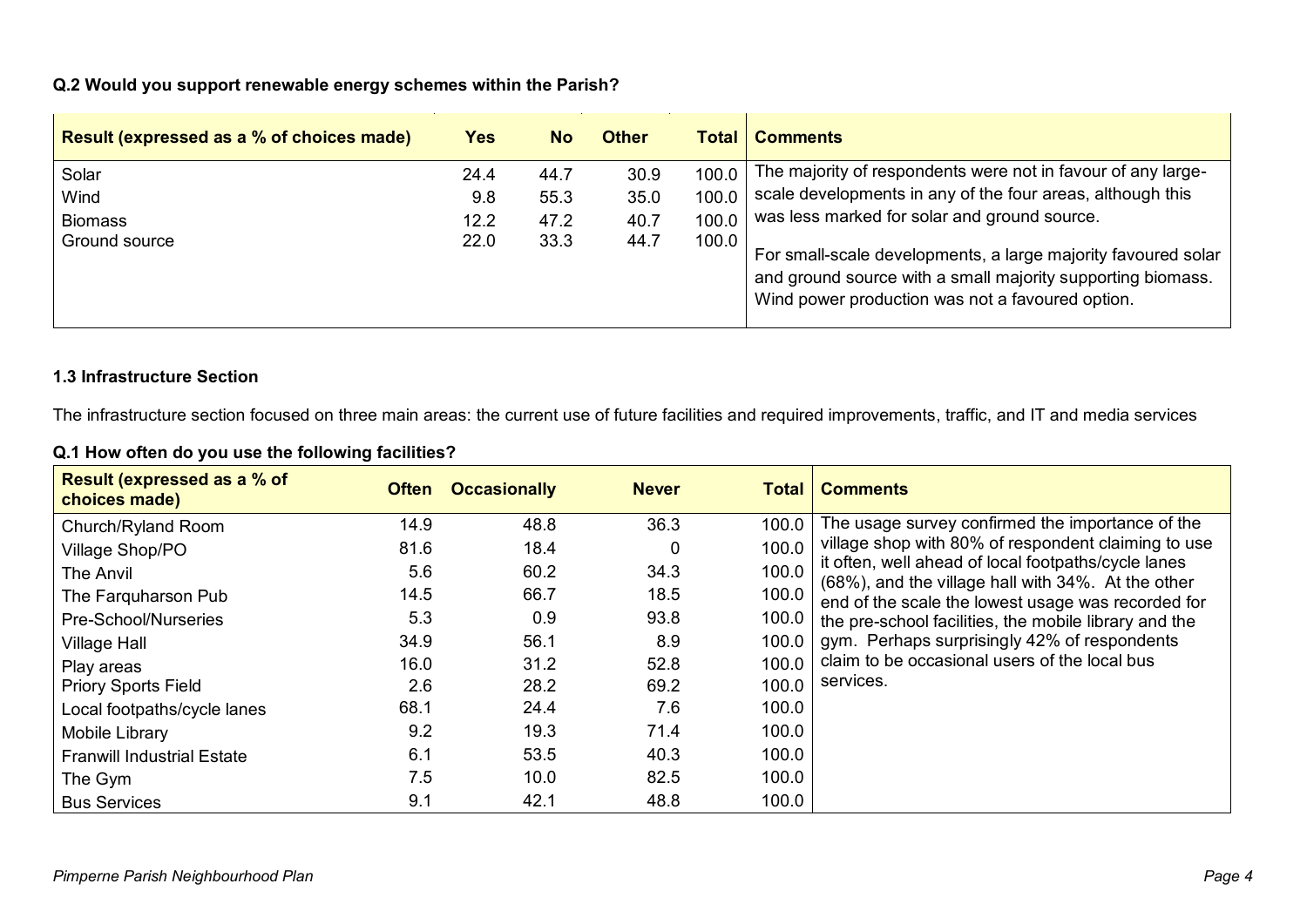A wide variety of suggestions were put forward for improvements to existing facilities or new facilities:

- 16% of opinions expressed were about the village shop and post office, with suggestions including the introduction of a wider range of local produce, a café service and Sunday opening (NB the first two of these have already been taken up by the shop)
- Sporting issues accounted for 14% of the comments ideas including the introduction of tennis courts, outdoor gym facilities.
- Upkeep and maintenance issues accounted for 13% of commentators, with the issue of "dog poo" exercising most and requirements for improvements to stream clearing and grass verges also mentioned by many.
- Leisure improvements were also mentioned by 13% of those respondents who expressed an opinion, with requests for film nights in the village hall popular.
- The recent closure of the Anvil pub has disappointed many and there was a general desire for it to re-open quickly and flourish.
- Public transport issues were mentioned by 8% of comments made. In addition to the general desire for improved services inconvenience was expressed over the recent time change for the market day bus.
- Issues with play areas were accounted for 10% of all comments made, with the main requirement being improved equipment for younger users
- Other areas of interest included the Franwill Industrial Estate (3 comments), improved cycling (2 comments) and another 9 individual comments.

#### **Q.2 Does the level of traffic in the neighbourhood area affect your quality of life?**

| Result (expressed as a % of choices made) | No. | %    |                                                                                                                                                                                                 |
|-------------------------------------------|-----|------|-------------------------------------------------------------------------------------------------------------------------------------------------------------------------------------------------|
| Yes                                       | 42  | 34   | Two thirds of respondents said that traffic was not an issue affecting their quality of life. Of                                                                                                |
| l No                                      | 80  | 65.0 | the third who said it did affect their quality of life the main issues are speeding on the A354 and within the village, and traffic noise. Parking in the vicinity of the old school was stated |
| Don't know                                |     |      | $0.8$ as a problem; this should now be negated by the school's move to its new site. The annual                                                                                                 |
| Total                                     |     |      | 123 100.0 Steam Fair traffic volume and its impact were also mentioned as a problems.                                                                                                           |

#### **Q.3 How do you think matters could be improved?**

| <b>Number of</b><br><b>responses</b> |                 |                                                                                                                                                                                                                                      |
|--------------------------------------|-----------------|--------------------------------------------------------------------------------------------------------------------------------------------------------------------------------------------------------------------------------------|
| <b>Traffic Calming</b>               | 33              | In terms of solving traffic issues, tackling speeding, the institution of a 20mph zone and traffic calming are                                                                                                                       |
| <b>Tackle Speeding</b>               | 67              |                                                                                                                                                                                                                                      |
| Crossing                             |                 |                                                                                                                                                                                                                                      |
| <b>Improved Signage</b>              | 23 <sup>1</sup> | interconnected and were the most frequently mentioned suggestions. There is a desire to reduce traffic<br>speed on the A354 and within the village to the legal maximum of 30mph and a possible reduction to 20<br>mph within the vi |
| 20mph zone                           |                 | 68   zone from Letton on the A354 to the beginning of the existing 30mph zone in the village as a traffic                                                                                                                            |
| Other                                | 16.             | calming measure.                                                                                                                                                                                                                     |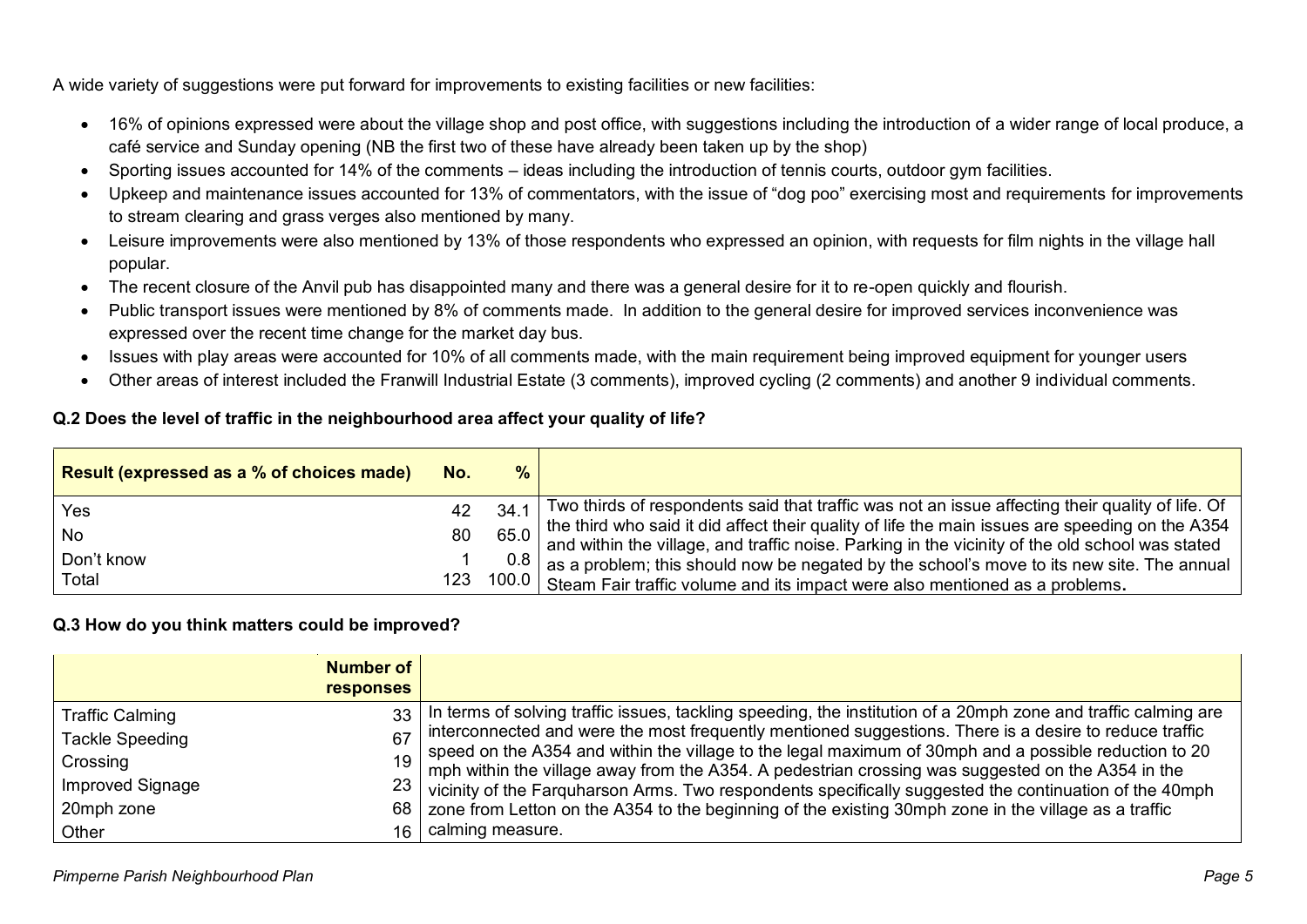#### **Q.4 How happy are you with the current level of service provided for IT and media?**

| <b>Result (expressed as</b><br>a % of choices made)                                                                                                                                                                                                                                                                                                                                                                                                                           | Good | Satis-<br>factory | <b>Poor</b> | Don't<br><b>Use</b> | <b>No</b><br>response | <b>Total</b>     |                                                                         |  |  |
|-------------------------------------------------------------------------------------------------------------------------------------------------------------------------------------------------------------------------------------------------------------------------------------------------------------------------------------------------------------------------------------------------------------------------------------------------------------------------------|------|-------------------|-------------|---------------------|-----------------------|------------------|-------------------------------------------------------------------------|--|--|
| <b>Broadband</b>                                                                                                                                                                                                                                                                                                                                                                                                                                                              | 19   | 38                | 36          |                     |                       | 100              | <b>Summary of Comments:</b>                                             |  |  |
| Mobile                                                                                                                                                                                                                                                                                                                                                                                                                                                                        | 20   | 36                | 39          |                     |                       | 100 <sub>1</sub> | Broadband – Access to fibre optics (2)                                  |  |  |
| Television                                                                                                                                                                                                                                                                                                                                                                                                                                                                    | 37   | 36                | 23          |                     |                       | 100              | Mobile - Talk Talk, EE, O2 poor (3); Vodaphone good (2)                 |  |  |
| Radio                                                                                                                                                                                                                                                                                                                                                                                                                                                                         | 28   | 39                | 28          |                     |                       |                  | TV - Sky good (3); terrestrial poor (1)<br>100 Radio - DAB/VHF poor (2) |  |  |
| Just over half of respondents said that broadband and mobile telephone services were good or satisfactory. However, this leaves more than a third of<br>respondents reporting poor service. Just under three quarters of respondents reported good or satisfactory TV reception; for some this was as a result of<br>subscription to satellite services rather than reliance on terrestrial transmission. This leaves just under one quarter of respondents reporting poor TV |      |                   |             |                     |                       |                  |                                                                         |  |  |

reception. Radio reception was reported as good or satisfactory by two thirds of respondents, leaving just one under one quarter reporting poor reception.

### **1.4 Landscape and Natural/Historic Environment Section**

### **Q.1 Please list any village 'landmarks' (which can be places or buildings) which you think define the character and identity of the Parish**

| Landmark                | %    | <b>Landmark</b>     | %    | <b>Landmark</b>  | $\frac{9}{6}$ | <b>Landmark</b>    | $\frac{9}{6}$ |
|-------------------------|------|---------------------|------|------------------|---------------|--------------------|---------------|
| Church                  | 63.4 | <b>Willows</b>      | 10.6 | The Old Rectory  | 7.3           | Manor Farm Close   | 2.4           |
| Anvil                   | 33.3 | <b>Village Hall</b> | 9.8  | Old school       | 5.7           | Thatched buildings | 2.4           |
| The Old Rectory         | 26.0 | Old flint buildings | 9.8  | Sports field     | 5.7           | Church yard        | 2.4           |
| Pimperne Long Barrow    | 19.5 | Stone cross         | 8.9  | Pimperne Wood    | 5.7           | Old Bakery         | 2.4           |
| Village shop            | 17.1 | New school          | 7.3  | School field     | 4.9           | Play grounds       | 2.4           |
| <b>Farguharson Arms</b> | 15.4 | Manor house         | 7.3  | <b>Walks</b>     | 4.1           | Walls (old)        | 2.4           |
| Stream                  | 15.4 | Church Road         | 7.3  | Cricket pavilion | 3.3           | Stud Farm          | 2.4           |

#### **Q.2 Do you have any ideas on the future usage of the old school field one DCC's ownership is relinquished?**

|                           | $\frac{9}{6}$ |                      | $\frac{9}{6}$ |                   | $\%$ |                | $\frac{9}{6}$ |
|---------------------------|---------------|----------------------|---------------|-------------------|------|----------------|---------------|
| Village fete              | 20.3          | Open field           | 8.1           | Shrub Flower beds | 4.9  | Car boot sales | 3.3           |
| Seating area              | 17.1          | <b>Tennis Courts</b> | 8.1           | <b>Toilets</b>    | 4.1  | Trees planted  | 2.4           |
| Children's play equipment | 13.8          | Sporting events      | 7.3           | Allotments        | 4.1  | Dog free       | $\sim$ $\sim$ |
| Village functions         | 13.0          | Family play area     | 7.3           | Outdoor gym       | 4.1  |                |               |
| Nature reserve            | 8.9           | Picnic Area          | 5.7           | Sports/clubs      | 3.3  |                |               |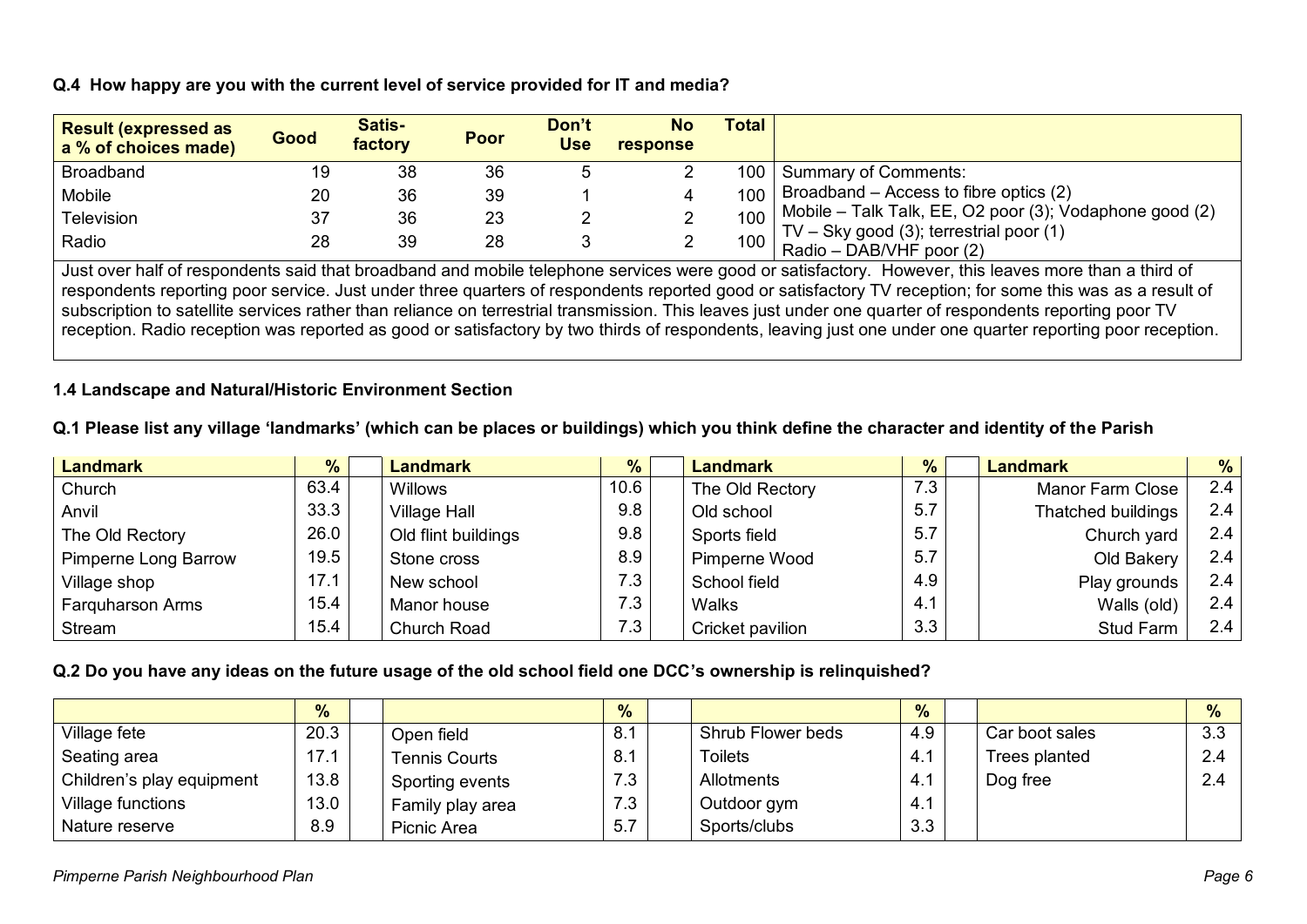#### **Q.3 Can you identify any green spaces that are important to you? Q.4 Are there any areas that would benefit from tree planting?**

|                                   | $\frac{9}{6}$ |                     | %    |
|-----------------------------------|---------------|---------------------|------|
| Not specific                      | 24.4          | <b>School Field</b> | 21.1 |
| School field                      | 22.0          | No more trees       | 12.2 |
| Field behind church               | 16.3          | Anywhere            | 11.4 |
| Stud Farm walk                    | 7.3           | New school area     | 9.8  |
| <b>Sports Field</b>               | 5.7           | Down Rd.            | 2.4  |
| Church yard                       | 4.1           | Along Salisbury Rd  | 2.4  |
| Play areas                        | 4.1           | <b>Sports Field</b> | 1.6  |
| Pimperne wood                     | 3.3           | Portman Rd.         | 1.6  |
| Field to R.H. side of Manor Close | 2.4           | Outside church      | 1.6  |
| N.E. of Franwill Ind. Estate      | 2.4           |                     |      |
| Alongside A 354                   | 2.4           |                     |      |

#### **1.5 Summary of main issues / conclusions that fed into the plan drafting:**

General support for some housing growth but split between broadly maintaining past growth rates or a lower level of provision than in recent years. A range of housing types supported. Decisions on the level, type and location of development will need to take into account retaining the area's unique character, pressure on local infrastructure, possible benefits to community facilities.

There was a similar 'split' between those in favour of more employment units – aims at small business / start-ups – and those feeling that such development was not needed.

A lack of strong support for renewable energy schemes – suggesting that this is not a priority for the Neighbourhood Plan.

Confirmed the importance of the local community facilities – particularly the village shop, hall, and the two pubs. Although the gym and pre-school were not particularly well supported, this may be reflective of the demographic profile of those responding.

Speeding, rather than volume, of traffic was a main concern, both along the A354 and within the heart of the village.

A number of key local landmarks was noted – most notable the church, the Anvil pub and the Old Rectory. Important green spaces included the school field, and the field behind the church. A number of other sites were also suggested and these should be considered further for local green space designation.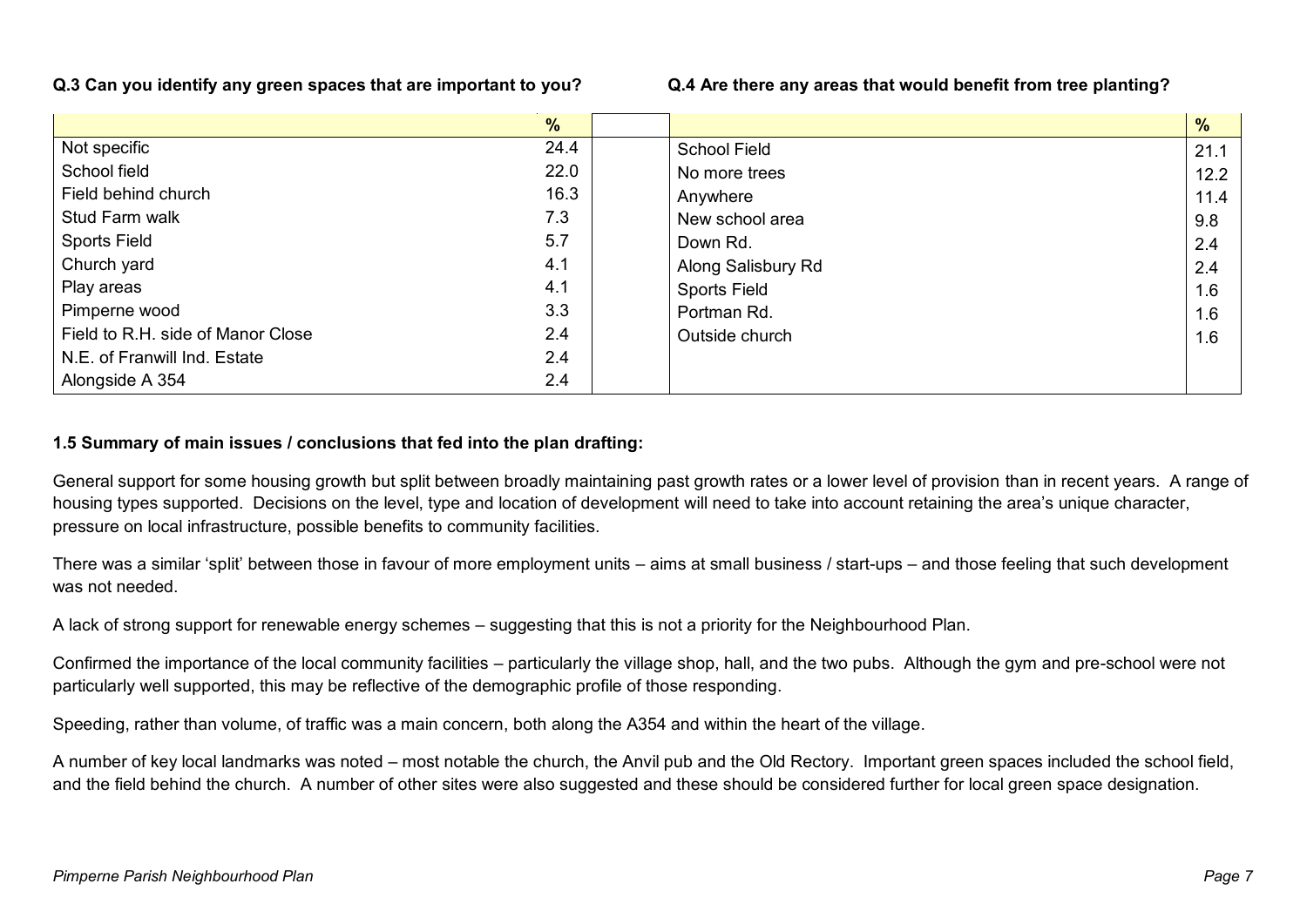### 2. Options Consultation– September 2016

#### **2.1 Introduction**

In autumn 2016 the Pimperne Neighbourhood Plan group undertook a consultation with residents and statutory consultees to gauge reaction on a number of options, relating primarily to potential development sites but also the vision and objectives and what was in essence a first draft of the Neighbourhood Plan. The consultation took the form of a questionnaire delivered to all 450 households in the Neighbourhood Planning area, with respondents given 4 weeks to complete. It was launched on 24<sup>th</sup> September at a public meeting which presented the key findings of both the draft Neighbourhood Plan and accompanying Strategic Environmental Assessment (SEA). The event was publicised in the village newsletter which is published on a six monthly basis, and this was backed up with a poster campaign and information included on the village web site, designed to maintain interest and encourage participation.

A total of 115 completed questionnaires were received, representing a response rate of just over 25%.

| The following statutory and other consultees were contacted for their input at this stage |  |  |
|-------------------------------------------------------------------------------------------|--|--|
|                                                                                           |  |  |

| <b>Consultee</b>                                  | <b>Response received</b>       | <b>Consultee</b>               | <b>Response received</b>  |
|---------------------------------------------------|--------------------------------|--------------------------------|---------------------------|
| <b>Local Councils</b>                             |                                | <b>SEA consultees</b>          |                           |
| <b>Dorset County Council</b>                      | 08 Dec                         | <b>Environment Agency</b>      | 05 Dec - no issues raised |
| <b>North Dorset District Council</b>              | 29 Nov (Conservation & Design) | <b>Historic England</b>        | $25$ Oct                  |
| adjoining Parish Councils                         | see below                      | <b>Natural England</b>         | $ 27 \text{ Oct} $        |
| <b>Blandford Town Council</b><br>$\circ$          | 21 Oct                         | <b>Other bodies</b>            |                           |
| <b>Bryanston Parish Council</b><br>$\circ$        |                                | Cranborne Chase AONB team      | $24$ Oct                  |
| Durweston Parish Council<br>$\circ$               |                                | Dorset AONB team               | 01 Dec - no issues raised |
| Stourpaine Parish Council<br>$\circ$              |                                | <b>Wessex Water</b><br>$\circ$ | 18 Oct                    |
| <b>Tarrant Gunville Parish Council</b><br>$\circ$ |                                | Southern Gas Network           | $- -$                     |
| <b>Tarrant Hinton Parish Council</b><br>$\circ$   |                                |                                |                           |
| <b>Tarrant Monkton &amp; Launceston</b><br>$\cap$ |                                |                                |                           |
| <b>Group Parish Council</b>                       |                                |                                |                           |

| <b>Consultee</b>                      | <b>Response received</b>  |
|---------------------------------------|---------------------------|
| <b>SEA consultees</b>                 |                           |
| - Environment Agency                  | 05 Dec - no issues raised |
| - Historic England                    | 25 Oct                    |
| - Natural England                     | 27 Oct                    |
| <b>Other bodies</b>                   |                           |
| Cranborne Chase AONB team<br>$\Omega$ | 24 Oct                    |
| Dorset AONB team<br>$\Omega$          | 01 Dec - no issues raised |
| <b>Wessex Water</b><br>$\Omega$       | 18 Oct                    |
| <b>Southern Gas Network</b>           |                           |

The following summarises the key points raised. A more detailed breakdown of the residents' responses is given in **Appendix 1**

| <b>Issue</b> | <b>Main points raised</b>                                                                                             | <b>Respondent</b> | <b>Actions</b>              |
|--------------|-----------------------------------------------------------------------------------------------------------------------|-------------------|-----------------------------|
| General      | The plan could usefully be supported by a Dorset Environmental<br>Records Centre (DERC) data search of the plan area. | Natural England   | This data has been acquired |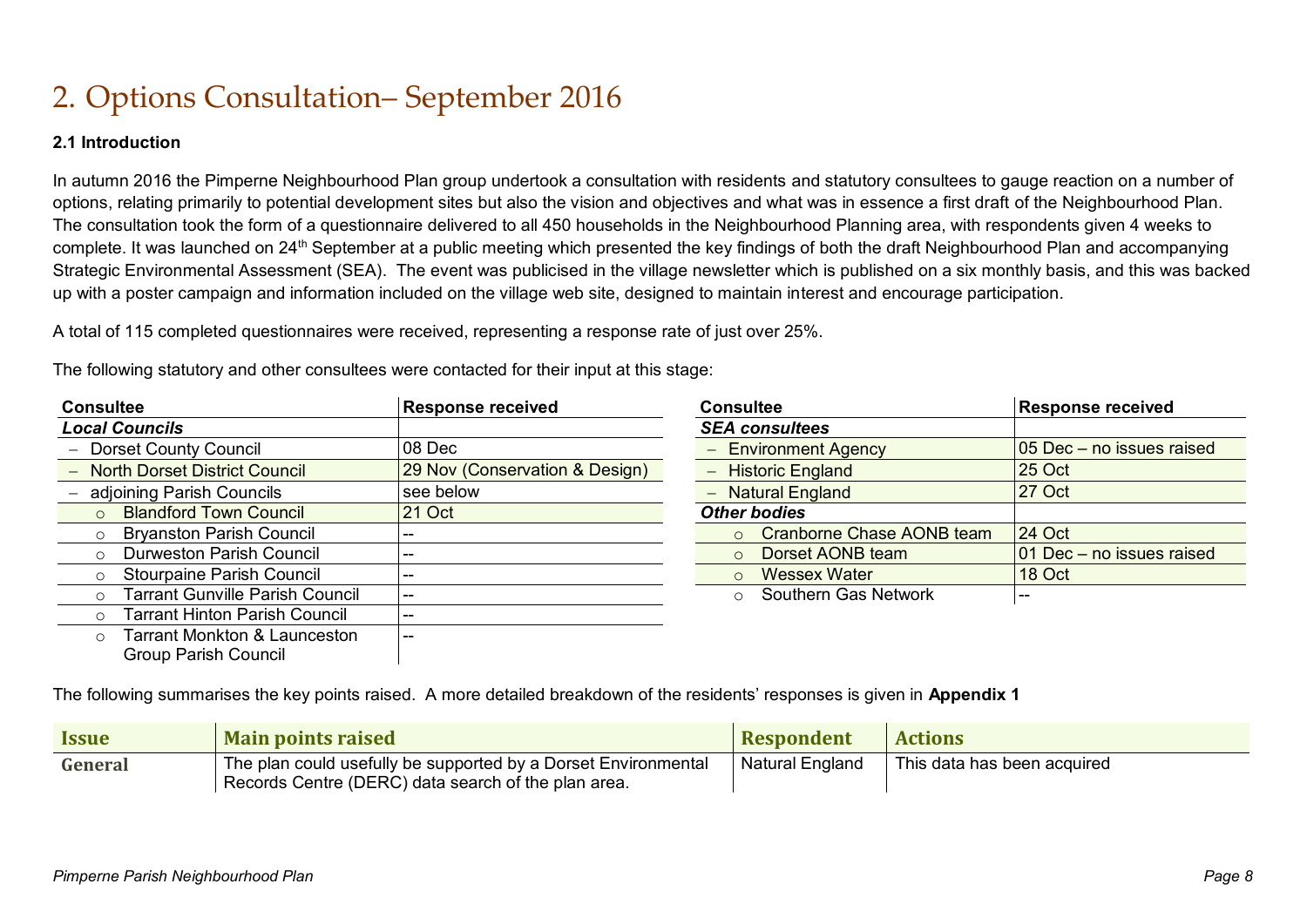| <b>Issue</b>                           | <b>Main points raised</b>                                                                                                                                                                                                                                                                                                                                                                                                               | <b>Respondent</b>                | <b>Actions</b>                                                                                                                                                                                                                                                                                                                                                                                                                                                                                                                                                                                                                             |
|----------------------------------------|-----------------------------------------------------------------------------------------------------------------------------------------------------------------------------------------------------------------------------------------------------------------------------------------------------------------------------------------------------------------------------------------------------------------------------------------|----------------------------------|--------------------------------------------------------------------------------------------------------------------------------------------------------------------------------------------------------------------------------------------------------------------------------------------------------------------------------------------------------------------------------------------------------------------------------------------------------------------------------------------------------------------------------------------------------------------------------------------------------------------------------------------|
| General                                | You may wish to consider identifying what environmental features<br>you want to be retained or enhanced or new features you would<br>like to see created as part of any new development.                                                                                                                                                                                                                                                | <b>Natural England</b>           | Reference made in policies to use of native<br>species in landscaping schemes, retention of<br>hedgerows and biodiversity mitigation plans                                                                                                                                                                                                                                                                                                                                                                                                                                                                                                 |
| General                                | The introduction could state explicitly that the plan does need to<br>be in conformity with the adopted Local<br>Plan, and to emphasise the national importance of the AONB<br>designation.                                                                                                                                                                                                                                             | <b>CCWWD AONB</b><br>Partnership | As drafted the plan explains "A<br>Neighbourhood Plan can't completely change<br>the Local Plan strategy" and "The village<br>stands in a valley (formed by a tributary of the<br>River Stour) within the chalk downlands of<br>the Cranborne Chase and West Wiltshire<br>Downs Area of Outstanding Natural Beauty."<br>Reference to be made in introduction to<br>Areas of Outstanding Natural Beauty being<br>nationally designated in recognition of their<br>national importance, the primary purpose<br>being to conserve and enhance the natural<br>beauty of the landscape, and also<br>incorporated into an objective of the plan. |
| General                                | The base map for the sites is not as up-to-date as all of<br>the other plans                                                                                                                                                                                                                                                                                                                                                            | <b>CCWWD AONB</b><br>Partnership | Noted - this was unintentional (the different<br>map was used due to the contours shown)<br>and can be changed for the next draft                                                                                                                                                                                                                                                                                                                                                                                                                                                                                                          |
| <b>Vision and</b><br><b>Objectives</b> | There was general consensus that the vision and objectives of the<br>plan were correct with 87% of respondents agreeing. The most<br>frequent comments among dissenters related to traffic speeds,<br>particularly on entering the village and questions over the extent<br>of housing development required                                                                                                                             | Residents                        | No change required                                                                                                                                                                                                                                                                                                                                                                                                                                                                                                                                                                                                                         |
| <b>Vision and</b><br><b>Objectives</b> | The first objective could more strongly reflect that virtually the<br>whole of the area is nationally recognised and designated for its<br>landscape. The third objective could clarify whether the<br>Neighbourhood Plan 'identifies' or 'allocates' sites. It may be<br>worthwhile considering additional objectives for the wider<br>area, including the Nutford and Letton Park areas as well as the<br>open downlands and woodland | <b>CCWWD AONB</b><br>Partnership | Agree to add new objective: Protect the wider<br>countryside, including Nutford, Letton Park<br>and other isolated settlements as well as the<br>open downlands and woodland, from<br>inappropriate development that would harm<br>this nationally important landscape                                                                                                                                                                                                                                                                                                                                                                     |
| Landscape<br><b>Character Policy</b>   | 85% of respondents agreed with the general principles of the<br>Plan, with just 8% disagreeing.<br>A limited number of respondents took issue with the desire to limit<br>development on higher ground areas, claiming that much of the<br>village is already based in higher ground areas.                                                                                                                                             | <b>Residents</b>                 | No change required                                                                                                                                                                                                                                                                                                                                                                                                                                                                                                                                                                                                                         |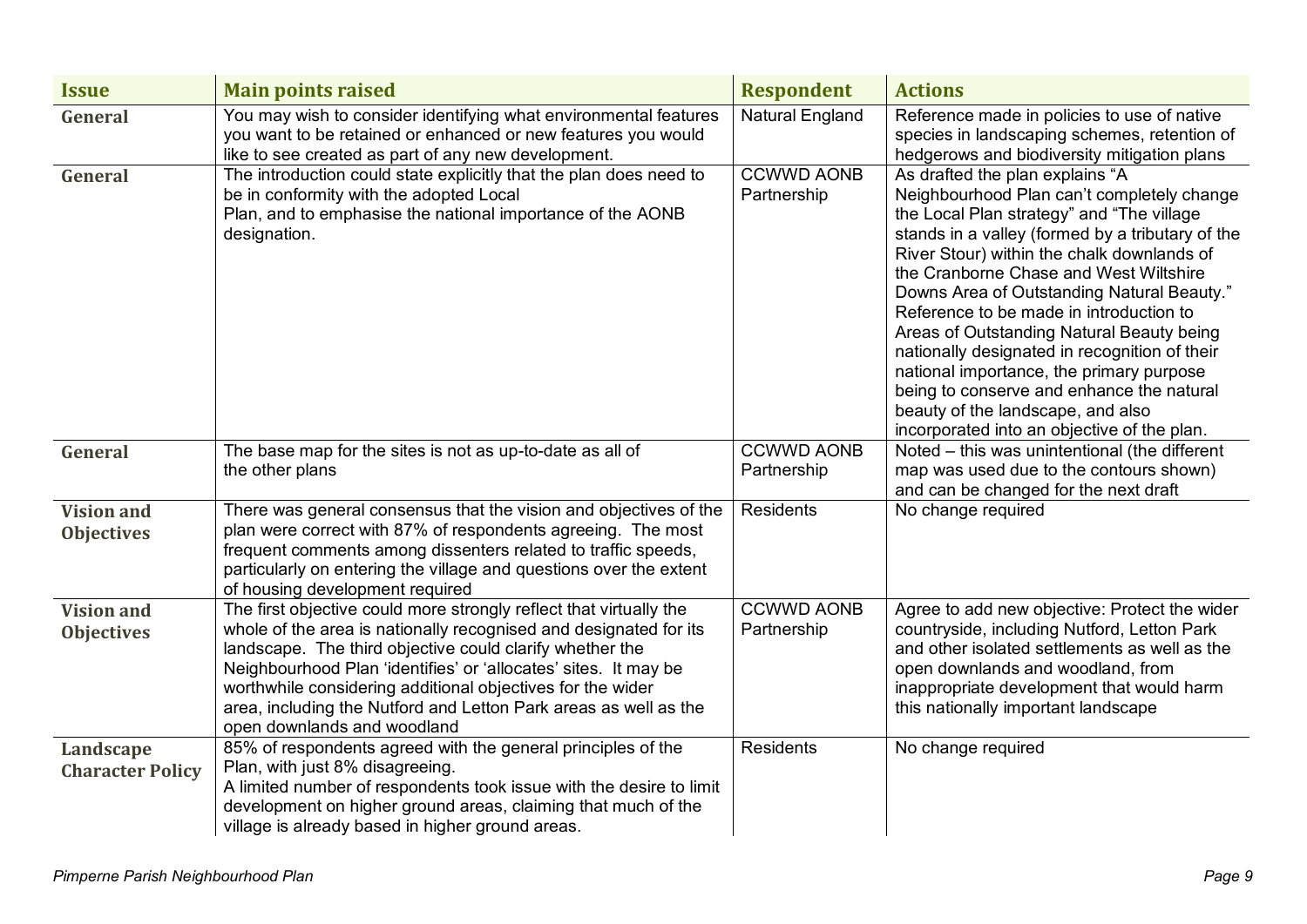| <b>Issue</b>                         | <b>Main points raised</b>                                                                                                                                                                                                                                                                                                                                                                                                                                                                                                                                                                                                                                        | <b>Respondent</b>      | <b>Actions</b>                                                                                                                                                                                       |
|--------------------------------------|------------------------------------------------------------------------------------------------------------------------------------------------------------------------------------------------------------------------------------------------------------------------------------------------------------------------------------------------------------------------------------------------------------------------------------------------------------------------------------------------------------------------------------------------------------------------------------------------------------------------------------------------------------------|------------------------|------------------------------------------------------------------------------------------------------------------------------------------------------------------------------------------------------|
| Landscape<br><b>Character Policy</b> | Wessex Water have two existing operational assets within the<br>Neighbourhood Plan Area and may need develop these or further<br>assets to ensure the delivery of essential water and sewerage<br>services. While we try and minimise the landscape impact of our<br>works as far as possible, we are sometimes constrained by<br>operational requirements. It is not always possible for us to avoid<br>higher ground and we may be required to provide high fencing to<br>ensure security and provision for lighting in case emergency<br>maintenance is necessary. We are concerned that the proposed<br>Landscape Character Policy may be unduly restrictive | <b>Wessex Water</b>    | The policy as worded does not preclude such<br>development, and sets out the key landscape<br>considerations for when development on<br>higher ground cannot be avoided.                             |
| Landscape                            | In light of the very high level of protection afforded to AONBs the                                                                                                                                                                                                                                                                                                                                                                                                                                                                                                                                                                                              | <b>Natural England</b> | Amend policy by addition "All new                                                                                                                                                                    |
| <b>Character Policy</b>              | draft Landscape Character Policy should include an additional<br>initial clause that states all new development within the plan area<br>must not distract from the special qualities of the Cranborne<br>Chase AONB and give the necessary weight to the Cranborne<br>Chase AONB Management Plan policies.                                                                                                                                                                                                                                                                                                                                                       |                        | development within the plan area must not<br>distract from the special qualities of the<br>Cranborne Chase AONB and must have due<br>regard to the Cranborne Chase AONB<br>Management Plan policies" |
| Landscape                            | The Landscape Character policy could be strengthened further by                                                                                                                                                                                                                                                                                                                                                                                                                                                                                                                                                                                                  | <b>CCWWD AONB</b>      | Include references to relevant guidance                                                                                                                                                              |
| <b>Character Policy</b>              | reference to open and green spaces, along with trees, colour in<br>the landscape and agricultural buildings (see AONB guidance<br>documents).                                                                                                                                                                                                                                                                                                                                                                                                                                                                                                                    | Partnership            |                                                                                                                                                                                                      |
| Landscape                            | The Landscape Character policy could be strengthened further by                                                                                                                                                                                                                                                                                                                                                                                                                                                                                                                                                                                                  | <b>CCWWD AONB</b>      | Agree suggested wording                                                                                                                                                                              |
| <b>Character Policy</b>              | 'all woodlands should be protected and managed to sustain them<br>in the long term'.                                                                                                                                                                                                                                                                                                                                                                                                                                                                                                                                                                             | Partnership            |                                                                                                                                                                                                      |
| Landscape                            | The bullet point on the sequence of views could be written more                                                                                                                                                                                                                                                                                                                                                                                                                                                                                                                                                                                                  | <b>CCWWD AONB</b>      | Amend wording to read "Development should                                                                                                                                                            |
| <b>Character Policy</b>              | consistent with the other bullet points ie "development that would<br>harm the sequence of views along Church Road will not be<br>permitted"                                                                                                                                                                                                                                                                                                                                                                                                                                                                                                                     | Partnership            | not harm the views of Pimperne village as<br>appreciated on the approach from the Higher<br>Shaftesbury Road                                                                                         |
| Landscape                            | It may be worth noting that Blandford Camp is the largest single                                                                                                                                                                                                                                                                                                                                                                                                                                                                                                                                                                                                 | <b>CCWWD AONB</b>      | Include reference to Blandford Camp in                                                                                                                                                               |
| <b>Character Policy</b>              | source of light pollution within this AONB. Personal external<br>lighting can be particularly problematic and it may be relevant to<br>refer to the AONB's documents of this topic.                                                                                                                                                                                                                                                                                                                                                                                                                                                                              | Partnership            | introductory paragraphs. Include references<br>to relevant guidance                                                                                                                                  |
| Landscape                            | It would strengthen the Neighbourhood Plan if the gap was                                                                                                                                                                                                                                                                                                                                                                                                                                                                                                                                                                                                        | <b>CCWWD AONB</b>      | The gap between Blandford Forum and                                                                                                                                                                  |
| <b>Character Policy</b>              | discussed and identified more explicitly. Also the gap between<br>Letton Park and Blandford is not mentioned, and the actual and                                                                                                                                                                                                                                                                                                                                                                                                                                                                                                                                 | Partnership            | Pimperne Village is to be defined on a map,<br>and further described in the justification.                                                                                                           |
|                                      | potential impacts of adjoining development, such as Sunrise                                                                                                                                                                                                                                                                                                                                                                                                                                                                                                                                                                                                      |                        |                                                                                                                                                                                                      |
|                                      | Business Park, are not mentioned                                                                                                                                                                                                                                                                                                                                                                                                                                                                                                                                                                                                                                 |                        |                                                                                                                                                                                                      |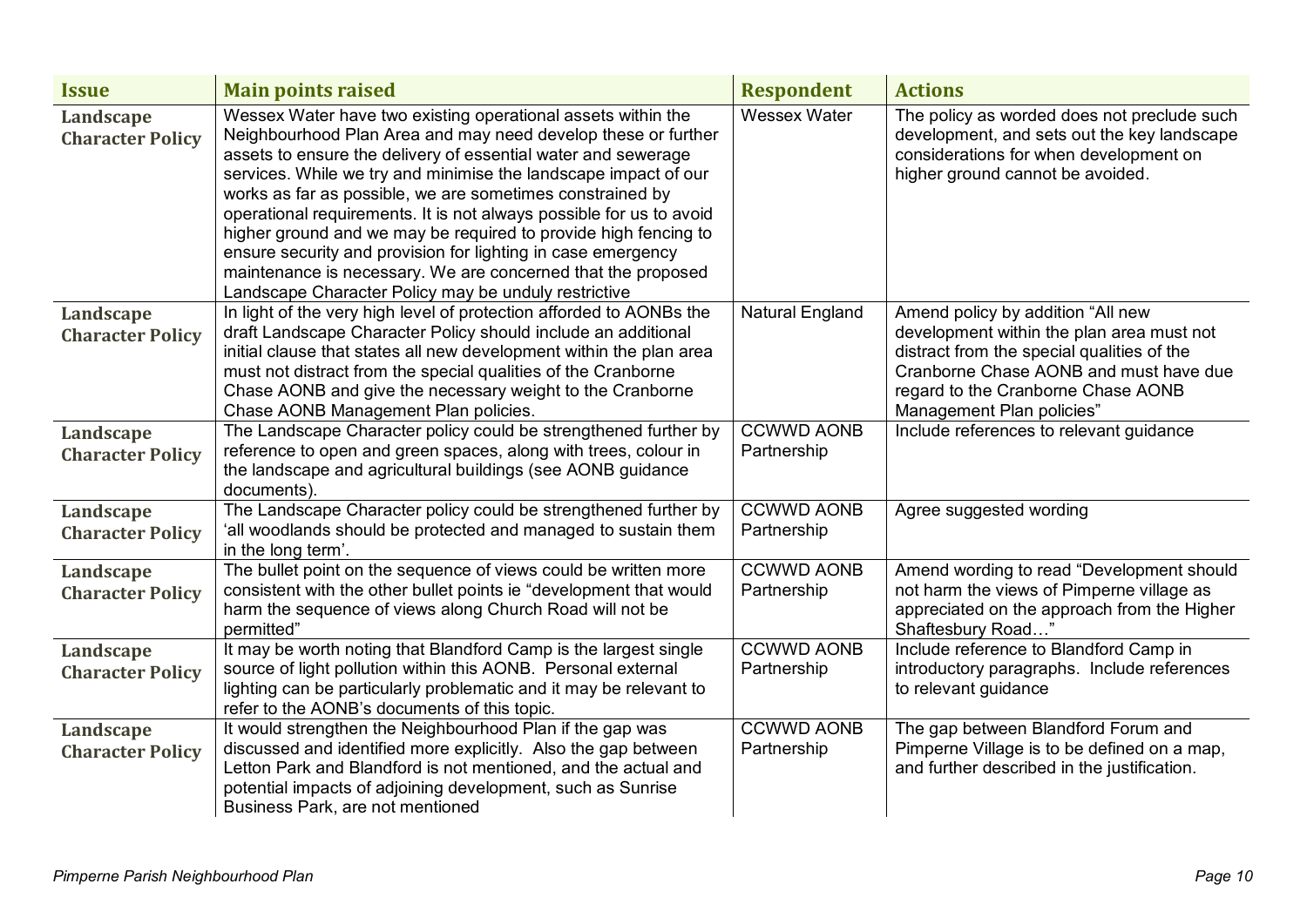| <b>Issue</b>                               | <b>Main points raised</b>                                                                                                                                                                                                                                                                                                                                                                                                                                                                                                                                                                                                                   | <b>Respondent</b>                | <b>Actions</b>                                                                                                                                                                                                                                                                                                                                                                                                                                                                                                                                    |
|--------------------------------------------|---------------------------------------------------------------------------------------------------------------------------------------------------------------------------------------------------------------------------------------------------------------------------------------------------------------------------------------------------------------------------------------------------------------------------------------------------------------------------------------------------------------------------------------------------------------------------------------------------------------------------------------------|----------------------------------|---------------------------------------------------------------------------------------------------------------------------------------------------------------------------------------------------------------------------------------------------------------------------------------------------------------------------------------------------------------------------------------------------------------------------------------------------------------------------------------------------------------------------------------------------|
| Landscape<br><b>Character Policy</b>       | There is no mention or 'use' of the various levels of interrelated<br>Landscape Character Assessments which should be part of the<br>relevant information on which the landscape information is based<br>on and not just that produced for the protected landscape. This<br>should all help to steer the delivery of Objective 1; Character of<br>the village and surroundings                                                                                                                                                                                                                                                              | <b>Dorset County</b><br>Council  | Noted the area changes from chalk ridge /<br>escarpment in the east, through wooded<br>chalk downland and, surrounding the village,<br>becomes chalk valley and downland. The<br>landscape descriptions in particular highlight<br>the importance of ancient woodlands and the<br>panoramic views of the surrounding<br>landscape, prehistoric earthworks and the<br>degrading nature of the hard and visually<br>prominent edges to Pimperne, and the plan<br>has been updated to make specific reference<br>to these features.                  |
| <b>Local Green</b><br><b>Spaces Policy</b> | 84% of respondents agreed with the designated green areas<br>identified within the plan. Some respondents queried the<br>retention of the old school field as a green space, believing that it<br>could be utilised for in-fill development to reduce the requirement<br>for development elsewhere and particularly beyond existing<br>boundaries. However, others identified its potential for<br>recreational use, suggesting that its central position should<br>encourage greater participation than the Priory Sports Field.<br>Others questioned the necessity to include the grounds of private<br>houses as protected green spaces. | <b>Residents</b>                 | In light of Parish Council's lease of the old<br>school field, consider measures to improve<br>recreational use of the old school field.<br>Consider further whether safeguards such as<br>LGS designation are needed to resist<br>inappropriate in-fill opportunities along<br>Church Road if put forward by landowners.                                                                                                                                                                                                                         |
| <b>Local Green</b><br><b>Spaces Policy</b> | That green, west facing, slope seems quite important in<br>maintaining the rural character of that part of the village. It might<br>be therefore be appropriate to include the green space between<br>Hyde Farm and the Farquharson Arms as a local green space.                                                                                                                                                                                                                                                                                                                                                                            | <b>CCWWD AONB</b><br>Partnership | This has not been highlighted as locally<br>valued by residents as a green space -<br>however its importance will be considered<br>from a heritage perspective through the<br>Conservation Area appraisal, and the plan<br>makes clear that the preferred location for<br>housing would be to the west side of the<br>A354 main road, due to the level and speed<br>of traffic along this road, and the need to<br>protect and respect landscape character<br>given the national importance of the Area of<br><b>Outstanding National Beauty.</b> |
| <b>Local Green</b><br><b>Spaces Policy</b> | It would be more accurate to describe the sports field as being at<br>the southern rather than the western entrance to the village                                                                                                                                                                                                                                                                                                                                                                                                                                                                                                          | <b>CCWWD AONB</b><br>Partnership | Agree suggested wording                                                                                                                                                                                                                                                                                                                                                                                                                                                                                                                           |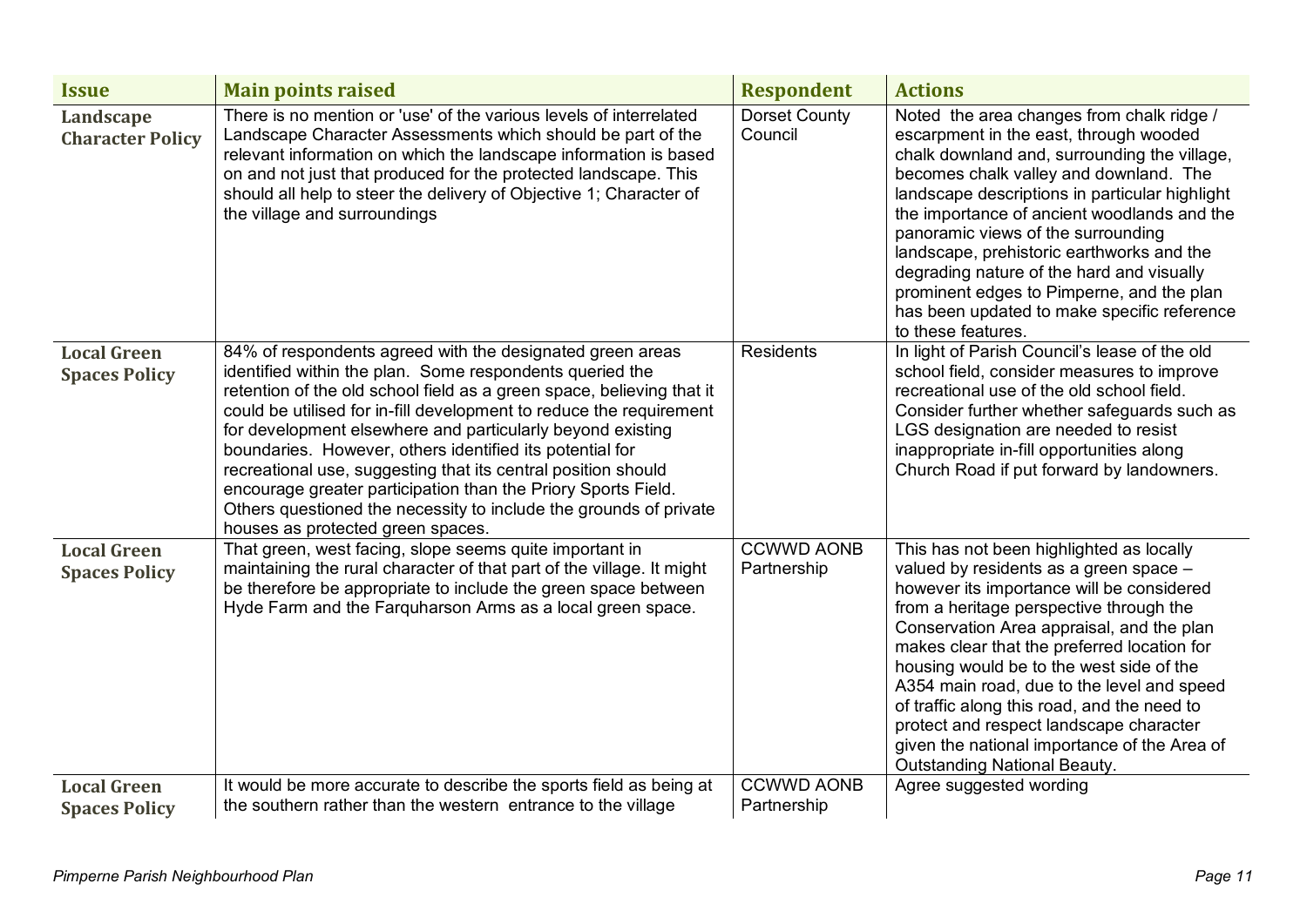| <b>Issue</b>                             | <b>Main points raised</b>                                                                                                                                                                                                                                                                                                                                                                                                                                                                                                                                             | <b>Respondent</b>                | <b>Actions</b>                                                                                                                                                                                                                                                                                                                                             |
|------------------------------------------|-----------------------------------------------------------------------------------------------------------------------------------------------------------------------------------------------------------------------------------------------------------------------------------------------------------------------------------------------------------------------------------------------------------------------------------------------------------------------------------------------------------------------------------------------------------------------|----------------------------------|------------------------------------------------------------------------------------------------------------------------------------------------------------------------------------------------------------------------------------------------------------------------------------------------------------------------------------------------------------|
| <b>Local Character</b><br><b>Policy</b>  | 81% of respondents agreed with the overall design criteria<br>identified within the plan, and 83% of respondents agreed with the<br>designated important buildings.<br>Some respondents questioned whether the Methodist Chapel and<br>Farquharson Arms buildings were particularly distinctive and<br>worthy of inclusion as protected buildings, while others reported<br>omissions such as Stud House. Others were less convinced over<br>the architectural merit of some of the homes in Church Road,<br>including the old Portman Estate buildings in Down Road. | <b>Residents</b>                 | Consider adding Stud House into list, and<br>review list further through Conservation Area<br>Appraisal research.                                                                                                                                                                                                                                          |
| <b>Local Character</b><br><b>Policy</b>  | The policy might be clearer by putting the second element of the<br>policy first (amended to read 'the location and design) and then<br>identifying a need for long term management of the various<br>features that contribute to local character.                                                                                                                                                                                                                                                                                                                    | <b>CCWWD AONB</b><br>Partnership | Agree suggested wording                                                                                                                                                                                                                                                                                                                                    |
| <b>Local Character</b><br><b>Policy</b>  | The support for gentry houses may be contrary to the need for<br>smaller, more affordable homes later in the plan. The second<br>bullet point ignores the possibility of conversion to live/work units.<br>The fourth bullet point about porches and chimneys being<br>conspicuous may result in these being overly conspicuous.                                                                                                                                                                                                                                      | <b>CCWWD AONB</b><br>Partnership | Although the housing need is not for larger<br>executive homes, it may be that the design of<br>a larger home subdivided into flats would be<br>appropriate.<br>Amend second bullet to read "sympathetically<br>adapted farm buildings"<br>Amend fourth bullet to read "porches and<br>chimneys should be included in keeping with<br>the local character" |
| <b>Housing Needs</b><br>policy           | 70% of respondents agreed with the housing policy within the<br>plan, compared with less than 20% disagreeing.<br>Some respondents thought there should have been greater<br>emphasis on the use of brownfield sites, while concerns were<br>expressed about the potential build-up of traffic in certain areas,<br>notably Down Road.                                                                                                                                                                                                                                | <b>Residents</b>                 | Consider benefits of re-using brownfield sites<br>for in-fill where appropriate                                                                                                                                                                                                                                                                            |
| <b>Housing Needs</b><br>policy           | The policy could usefully cross reference to the need for the<br>location of new development to protect and respect open spaces<br>and landscape character. It could also state explicitly that the<br>focus in the provision of housing up to 2031 would be on<br>affordable housing.                                                                                                                                                                                                                                                                                | <b>CCWWD AONB</b><br>Partnership | Include reference to the need to protect and<br>respect open spaces and landscape<br>character under first bullet point.<br>Add to start of third bullet point: "Affordable<br>housing provision to meet identified local<br>need will be encouraged."                                                                                                     |
| <b>Employment</b><br><b>Needs policy</b> | 72% of respondents agreed with the employment policy within the<br>plan, compared with 16% disagreeing. Some respondents remain<br>concerned that development of the Taymix site will diminish the                                                                                                                                                                                                                                                                                                                                                                    | <b>Residents</b>                 | No further actions necessary                                                                                                                                                                                                                                                                                                                               |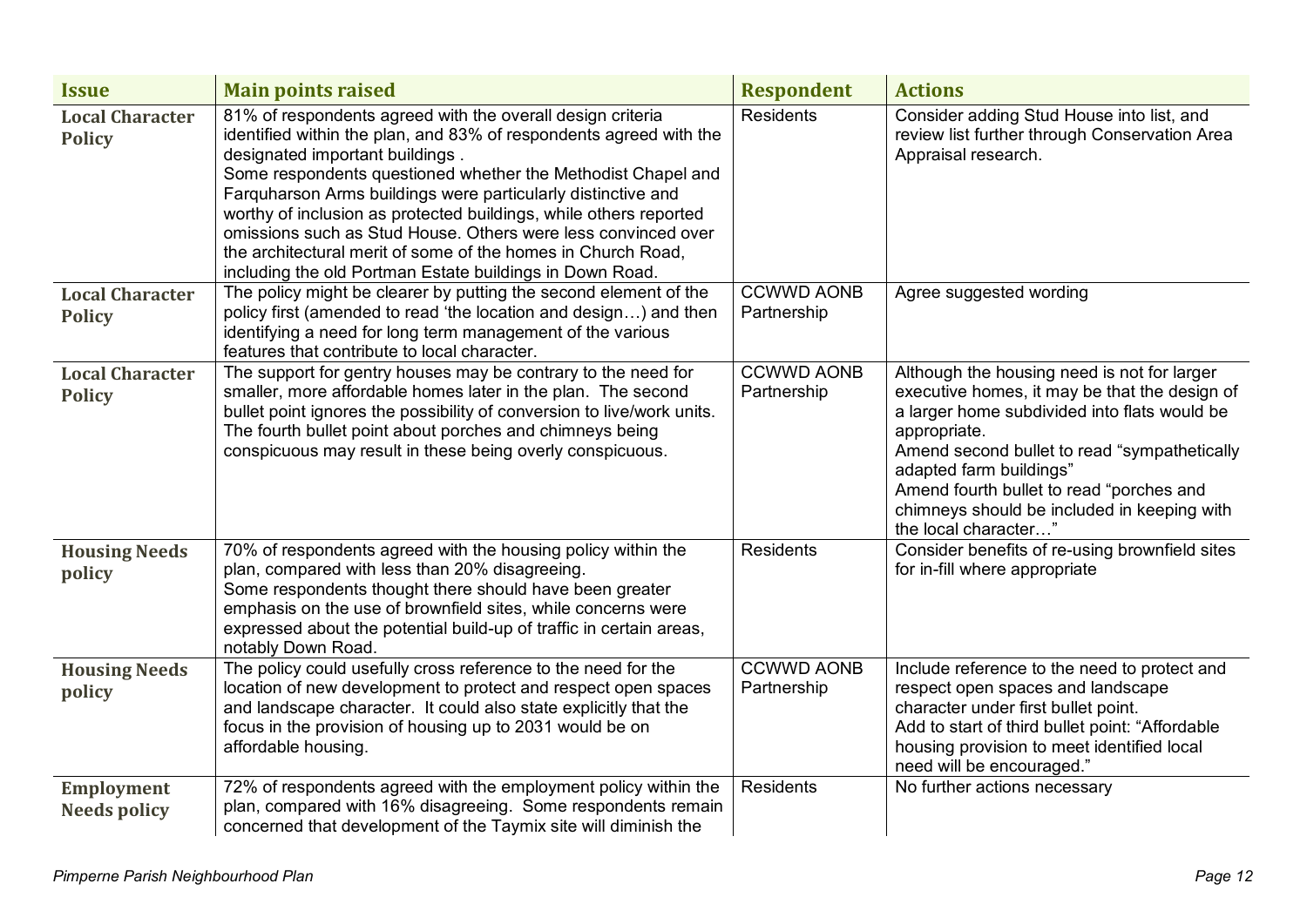| <b>Issue</b>                              | <b>Main points raised</b>                                                                                                                                                                                                                                                                                                                                                                                                              | <b>Respondent</b>                | <b>Actions</b>                                                                                                                                                                                                                   |
|-------------------------------------------|----------------------------------------------------------------------------------------------------------------------------------------------------------------------------------------------------------------------------------------------------------------------------------------------------------------------------------------------------------------------------------------------------------------------------------------|----------------------------------|----------------------------------------------------------------------------------------------------------------------------------------------------------------------------------------------------------------------------------|
|                                           | gap between the village and Blandford. Others considered<br>employment off the A354 could help limit business traffic through<br>the village centre. Others questioned the need to provide for<br>more employment.                                                                                                                                                                                                                     |                                  |                                                                                                                                                                                                                                  |
| <b>Employment</b><br><b>Needs policy</b>  | There may be difficulty interpreting terms such as 'substantial'<br>lorry movements. The third bullet point may clearer referencing<br>the 'character and the tranquillity of the area'. Reference to<br>benefits in the supporting text could be strengthened by using the<br>term 'real benefits'.                                                                                                                                   | <b>CCWWD AONB</b><br>Partnership | Delete 'substantial' and insert 'that would<br>adversely impact on local amenity'<br>Agree other suggested wording changes                                                                                                       |
| Community<br>facilities needs<br>policy   | 77% of respondents agreed with the community facilities policy<br>within the plan, compared just 7% against.<br>Concern was expressed about the lack of youth facilities, coupled<br>with the poor transport links. Under-utilisation of the sports<br>pavilion and Priory Sports field was also mentioned as a concern.                                                                                                               | <b>Residents</b>                 | Consider provision of adult recreational<br>facilities at the old school field                                                                                                                                                   |
| Community<br>facilities needs<br>policy   | Strongly supports the retention of community facilities identified in<br>the Neighbourhood Plan. Consider whether the first sentence<br>could mean that a proposal that has a number of shortcomings<br>still has to be supported. 'Facilitate' may be a more positive and<br>encouraging word than 'allow'. The reference to any unnecessary<br>loss implies that there can be necessary losses without any<br>further clarification. | <b>CCWWD AONB</b><br>Partnership | Support noted. Agree change to 'Facilitate'<br>Insert 'in a manner in keeping with the<br>character of the area' before 'will be<br>supported'<br>Delete "unnecessary"                                                           |
| <b>Traffic and road</b><br>safety project | Concerned that traffic calming schemes more often than not lead<br>to the urbanisation of rural areas. Some words seem to be<br>missing from the second element, there seems to be no<br>explanation of what the low maintenance would relate to.                                                                                                                                                                                      | <b>CCWWD AONB</b><br>Partnership | Noted – this can be considered by the Parish<br>Council in their engagement with the<br>Highways Authority.                                                                                                                      |
| <b>Site allocations</b><br>(general)      | The results show a preference for smaller developments amongst<br>respondents across all three sites.                                                                                                                                                                                                                                                                                                                                  | <b>Residents</b>                 | Subject to other checks and consideration of<br>mitigation measures to counter concerns<br>raised by local residents, consider allocating<br>land for up to 15 dwellings on all three sites.                                     |
| <b>Site allocations</b><br>(general)      | Groundwater flooding is identified as an environmental issue in<br>the SEA but this is not reflected in the site allocation assessment<br>basis. Wessex Water are seeking to agree a groundwater<br>management strategy with Dorset County Council as the Local<br><b>Lead Flood Authority</b>                                                                                                                                         | Wessex Water                     | Noted – the NP group have consulted with<br>Dorset County Council as the Local Lead<br>Flood Authority. Para inserted into plan to<br>specifically note the flood risks and<br>groundwater management strategy being<br>produced |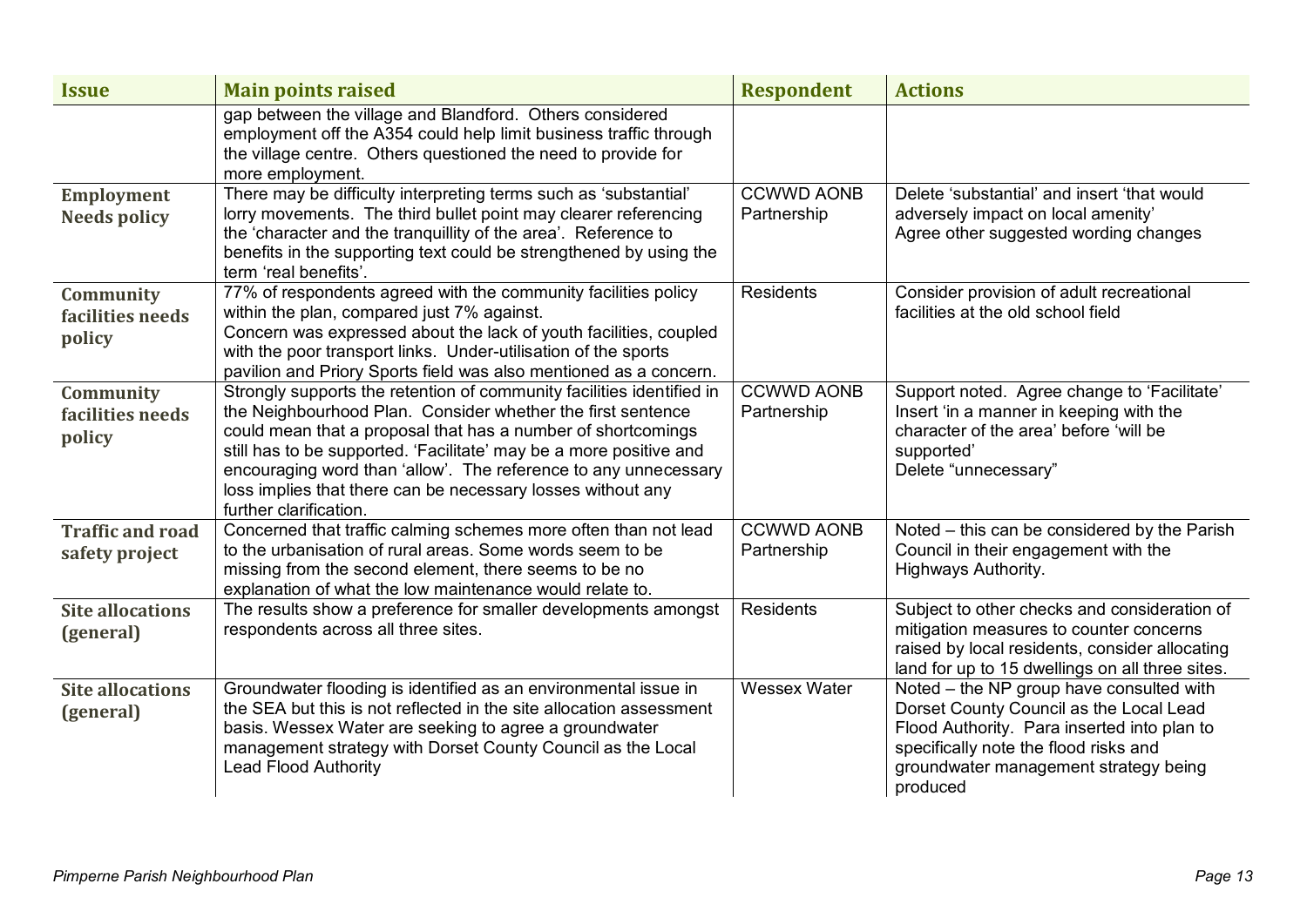| <b>Issue</b>                                                    | <b>Main points raised</b>                                                                                                                                                                                                                                                                                                                                                                                                                                  | <b>Respondent</b>                         | <b>Actions</b>                                                                                                                                                                                                            |
|-----------------------------------------------------------------|------------------------------------------------------------------------------------------------------------------------------------------------------------------------------------------------------------------------------------------------------------------------------------------------------------------------------------------------------------------------------------------------------------------------------------------------------------|-------------------------------------------|---------------------------------------------------------------------------------------------------------------------------------------------------------------------------------------------------------------------------|
| <b>Site allocations</b><br>(general)                            | In light of the very high level of protection afforded to AONBs the<br>proposed allocations should be subject to an appropriate<br>landscape assessment that<br>has been completed in full consultation with the Cranborne Chase<br><b>AONB Team</b>                                                                                                                                                                                                       | <b>Natural England</b>                    | The AONB teams have been involved in<br>commenting on the sites to ensure that no<br>site is allocated which would be considered<br>harmful to the AONB.                                                                  |
| <b>Site allocations</b><br>(general)                            | In order to meet the requirements of the NPPF regarding<br>protection and enhancement of biodiversity interest, the green<br>field sites proposed for development should be supported by a<br>phase 1 ecological survey (extended to Phase 2 in cases where<br>significant interests are found). Sites with significant wildlife<br>interests (in particular any areas of unimproved or species rich<br>semi improved grasslands) should not be developed. | <b>Natural England</b>                    | Greenfield sites proposed will be subject to<br>an ecology survey prior to submission.                                                                                                                                    |
| <b>Site allocations</b><br>(general)                            | In order to meet the requirements of the NPPF regarding<br>protection and enhancement of biodiversity interest, the Plan<br>should include a policy requiring all new development proposals<br>on greenfield sites<br>greater than 0.1 ha to be supported by a Biodiversity Mitigation<br>Plan (BMP), that has been approved by<br>the Dorset County Council Natural Environment Team (NET).                                                               | <b>Natural England</b>                    | Agreed - the Dorset Biodiversity Protocol is<br>not currently mentioned in either the Local<br>Plan or planning application validation<br>checklist, so could usefully be mentioned in<br>the NP under site requirements. |
| <b>Site allocations</b><br>(general)                            | It is important to avoid site allocations which subsequently reveal<br>significant heritage issues - the evidence - happy if North Dorset<br>District Council are involved in the site evaluation process and its<br>confirmation of a "clean bill of health" as to their suitability from a<br>heritage perspective.                                                                                                                                      | <b>Historic England</b>                   | Noted - the NP group have consulted with<br>NDDC Conservation and Design.                                                                                                                                                 |
| <b>Land E of</b><br><b>Franwill</b><br><b>Industrial Estate</b> | 49% of respondents agreed with the issues identified in the plan,<br>compared just 7% against. Positive aspects of the proposed<br>development area included the potential for a safe, walking path<br>to the school. By far the greatest concern was over the potential<br>increase in traffic on Down Road and Arlecks Lane, notably owing<br>to the narrow roads.                                                                                       | <b>Residents</b>                          | Subject to other checks and consideration of<br>mitigation measures to counter concerns<br>raised by local residents, consider allocating<br>land for up to 15 dwellings.                                                 |
| <b>Land E of</b><br><b>Franwill</b><br><b>Industrial Estate</b> | Preliminary heritage assessment: there is potential for<br>development within this raised site, however mitigation would be<br>required to safeguard the setting of the landmark designated<br>heritage assets (Grade II* listed church, Grade II Manor House)<br>as well as the setting of the Conservation Area.                                                                                                                                         | <b>NDDC</b><br>Conservation and<br>Design | The smaller site area is selected for taking<br>forward for up to 15 dwellings, alongside<br>specific requirements for landscaping, scale /<br>design                                                                     |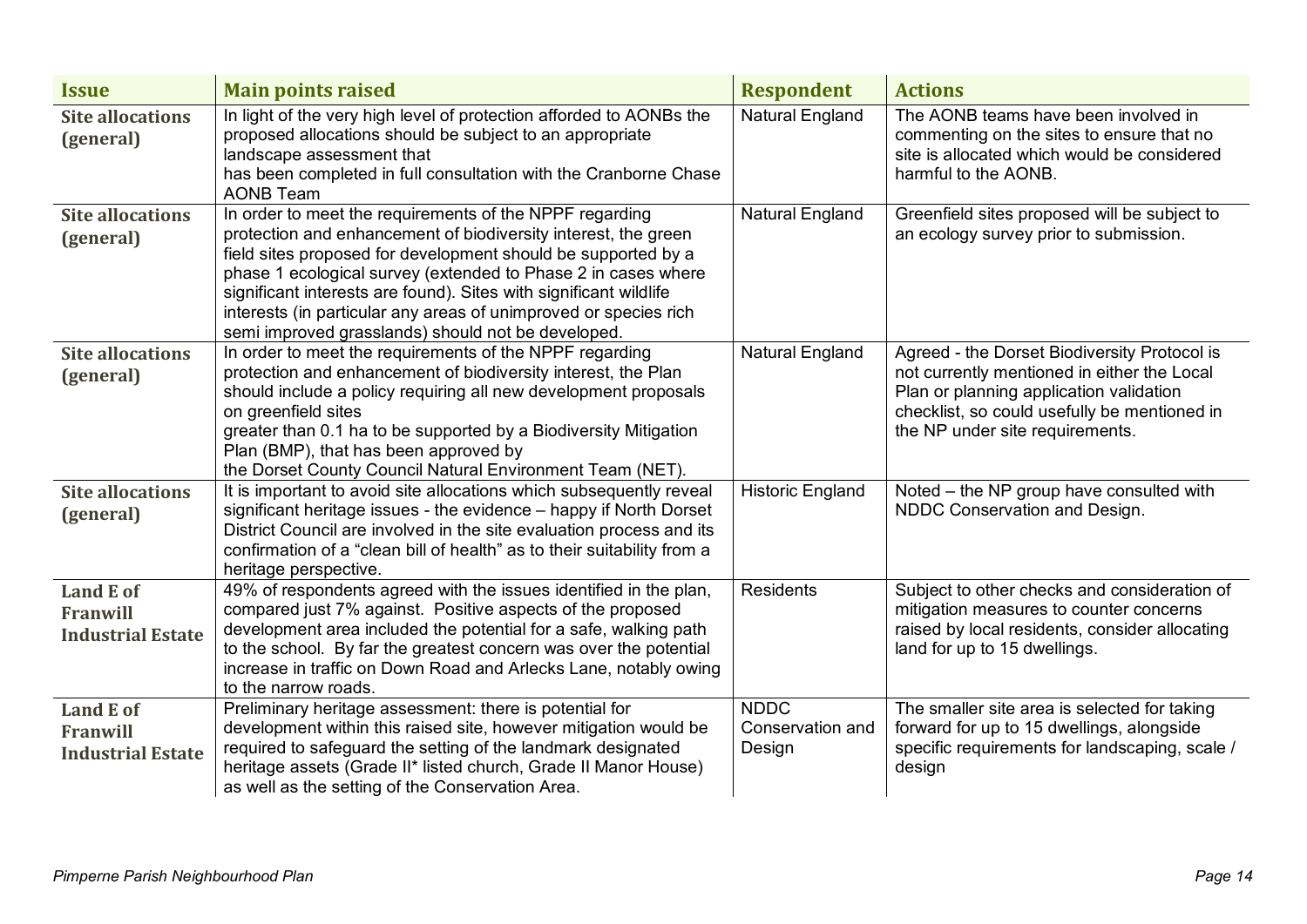| <b>Issue</b>                                             | <b>Main points raised</b>                                                                                                                                                                                                                                                                                                                                                                           | <b>Respondent</b>                                              | <b>Actions</b>                                                                                                                                                                                                                                                                      |
|----------------------------------------------------------|-----------------------------------------------------------------------------------------------------------------------------------------------------------------------------------------------------------------------------------------------------------------------------------------------------------------------------------------------------------------------------------------------------|----------------------------------------------------------------|-------------------------------------------------------------------------------------------------------------------------------------------------------------------------------------------------------------------------------------------------------------------------------------|
| <b>Land E of</b><br>Franwill<br><b>Industrial Estate</b> | Whilst there may be scope on the smaller part of the land<br>adjoining Franwill Industrial Estate there seem to be sound<br>landscape reasons for restricting that to the smaller area                                                                                                                                                                                                              | <b>CCWWD AONB</b><br>Partnership                               |                                                                                                                                                                                                                                                                                     |
| <b>Land N of Manor</b><br><b>Farm Close</b>              | 62% of respondents agreed with the issues identified in the plan,<br>compared 27% against. Key issues were concerned over the<br>possible build-up of traffic in Church Road, with road widening<br>considered to be a key requirement, increased flood risk, and<br>impact on the character of the approach to the village from the<br>North.                                                      | <b>Residents</b>                                               | Subject to other checks and consideration of<br>mitigation measures to counter concerns<br>raised by local residents, consider allocating<br>land for up to 15 dwellings.                                                                                                           |
| <b>Land N of Manor</b><br><b>Farm Close</b>              | Preliminary heritage assessment: the prominent and open<br>character of this site has potential to cause considerable harm to<br>the adjoining Conservation Area. Exceptional mitigation through<br>design, form and layout would be required and a limited<br>development of under 25 would better respect the significance of<br>the setting and enable more successful mitigation to be achieved | <b>NDDC</b><br>Conservation and<br>Design                      | The smaller site area is selected for taking<br>forward for up to 15 dwellings, alongside<br>specific requirements for landscaping, scale /<br>design                                                                                                                               |
| <b>Land N of Manor</b><br><b>Farm Close</b>              | The site is one of the remaining flat areas in the village therefore<br>could be needed for sports purposes. A single storey<br>development could be achieved on the higher, western parts of<br>the site provided landscape works could integrate buildings there                                                                                                                                  | <b>CCWWD AONB</b><br>Partnership                               |                                                                                                                                                                                                                                                                                     |
| Land at the top<br>of Berkeley                           | 73% of respondents agreed with the issues identified in the plan,<br>compared 15% against. The main concerns related to traffic<br>issues, particularly during construction, and that any development<br>in this area would reduce the "gap" with Blandford.                                                                                                                                        | <b>Residents</b>                                               | Subject to other checks and consideration of<br>mitigation measures to counter concerns<br>raised by local residents, consider allocating<br>land for up to 15 dwellings.                                                                                                           |
| Land at the top<br>of Berkeley                           | Preliminary heritage assessment: the prominent and open<br>character of this site has potential to cause harm to a designated<br>heritage asset and suspected archaeology. In the case of the<br>former, mitigation will allow some development to take place,<br>however, dependant on the outcome of discussions with DCC,<br>archaeology may be a hindrance or require mitigation                | <b>NDDC</b><br>Conservation and<br>Design<br><b>CCWWD AONB</b> | Following further discussion with the AONB<br>advisor and the landowners, and alternative<br>adjoining site west of Old Bakery Close has<br>been subject to consultation and included in<br>lieu of the Berkeley Rise site, for taking<br>forward for up to 15 dwellings, alongside |
| Land at the top<br>of Berkeley                           | The site at the top of Berkeley Rise seems to be the most<br>problematic and least feasible because of the elevated nature of<br>the site and access issues.                                                                                                                                                                                                                                        | Partnership                                                    | specific requirements for landscaping, scale /<br>design                                                                                                                                                                                                                            |
| <b>Extension south</b><br>of Taymix                      | 60% of respondents were in favour of a small extension to the<br>Taymix site, compared with 28% against. The main concerned<br>was that the gap between Pimperne and Blandford should be<br>maintained wherever possible.                                                                                                                                                                           | <b>Residents</b>                                               | See below                                                                                                                                                                                                                                                                           |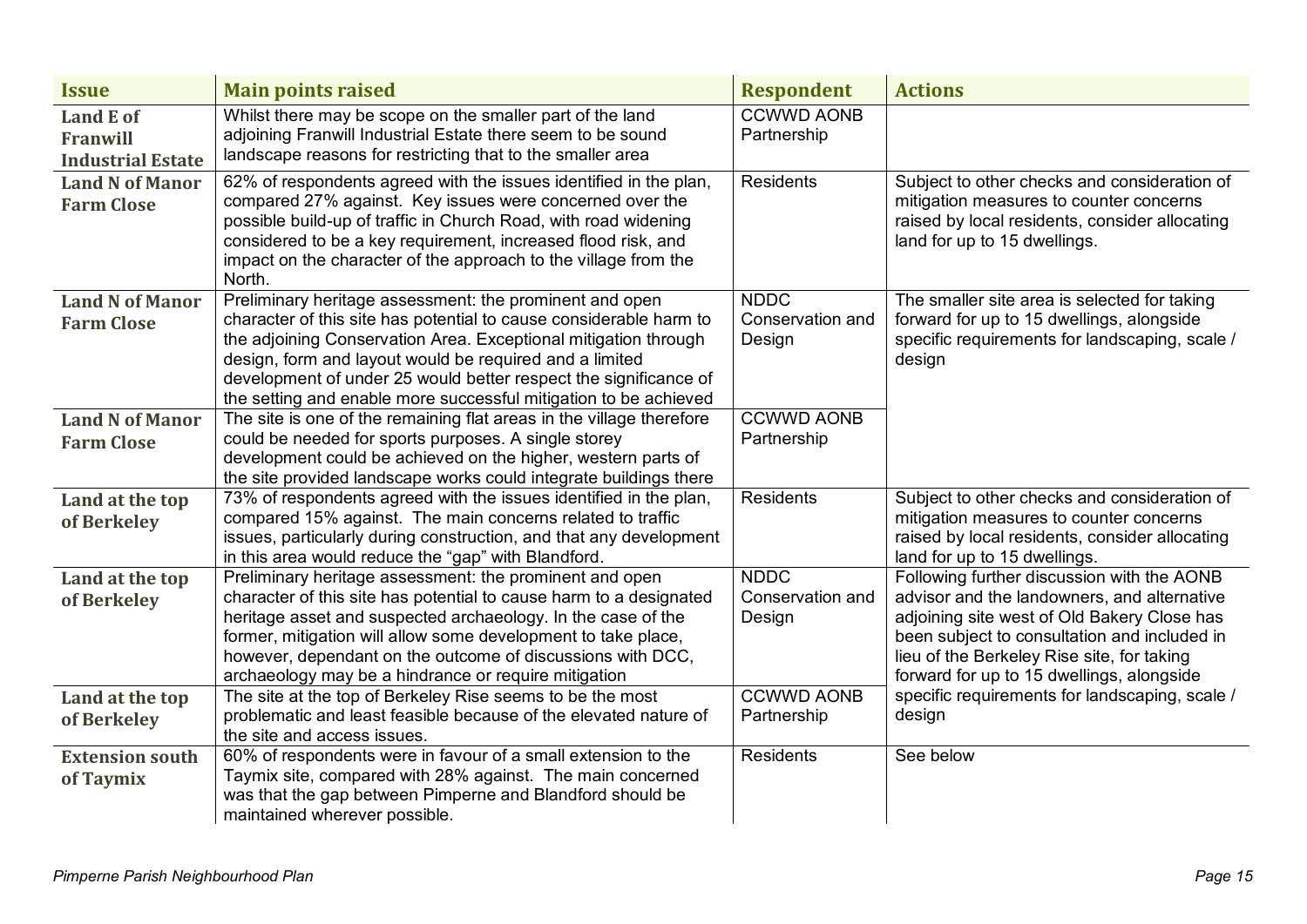| <b>Issue</b>                        | <b>Main points raised</b>                                                                                                                                                                                                                                                                                                                                                                                                                                                                                                                                                                                                                                                                                                                                          | <b>Respondent</b>                             | <b>Actions</b>                                                                                                                                                                                                                                                                                                                                                                                                                                                                                                                                                                                                       |
|-------------------------------------|--------------------------------------------------------------------------------------------------------------------------------------------------------------------------------------------------------------------------------------------------------------------------------------------------------------------------------------------------------------------------------------------------------------------------------------------------------------------------------------------------------------------------------------------------------------------------------------------------------------------------------------------------------------------------------------------------------------------------------------------------------------------|-----------------------------------------------|----------------------------------------------------------------------------------------------------------------------------------------------------------------------------------------------------------------------------------------------------------------------------------------------------------------------------------------------------------------------------------------------------------------------------------------------------------------------------------------------------------------------------------------------------------------------------------------------------------------------|
| <b>Extension south</b><br>of Taymix | Preliminary heritage assessment: this site has potential to cause<br>harm to a designated heritage asset and its setting. Provided<br>mitigation is employed there would be no demonstrable harm.                                                                                                                                                                                                                                                                                                                                                                                                                                                                                                                                                                  | <b>NDDC</b><br>Conservation and<br>Design     | The likely impact on the AONB and the gap<br>separating the village from Blandford Forum<br>is a key concern. Alternative opportunities,                                                                                                                                                                                                                                                                                                                                                                                                                                                                             |
| <b>Extension south</b><br>of Taymix | The current Taymix site stands out from a number of<br>locations and an extension would exacerbate that<br>situation and narrow the gap between Pimperne and the Letton<br>Park Blandford area. The AONB cannot support the extension of<br>the Taymix site as currently proposed. Lower ground to the east<br>of Yard Farm, opposite the entrance to the Pyke site, could be<br>investigated as a possible employment site                                                                                                                                                                                                                                                                                                                                        | <b>CCWWD AONB</b><br>Partnership              | including the expansion of the Yarde Farm<br>employment area to the north / east from the<br>existing access, and the re-use of the former<br>agricultural buildings on Hyde Farm, were<br>also proposed and an initial review would<br>suggest these would have less adverse<br>impacts.<br>On this basis there is no apparent local need<br>to allocate an employment site, and more<br>general policy approach has been included in<br>the plan, generally supporting the approach<br>taken in the Local Plan, but highlighting the<br>need to consider the landscape and traffic<br>impacts of such development. |
| <b>Discarded</b><br>options         | 61% of respondents agreed with the issues identified in the plan,<br>compared 29% against. The main suggestion was that housing<br>development of the Hyde Farm re-using the existing buildings<br>could be considered further to assist in obtaining a safe crossing<br>over the A354.                                                                                                                                                                                                                                                                                                                                                                                                                                                                            | <b>Residents</b>                              | Continue to consider housing development in<br>the Hyde Farm area over the A354 as a<br>potential alternative option                                                                                                                                                                                                                                                                                                                                                                                                                                                                                                 |
| <b>Discarded</b><br>options         | Agrees with the assessment of the land to the rear of the<br>Farguharson Arms and the other discarded options.                                                                                                                                                                                                                                                                                                                                                                                                                                                                                                                                                                                                                                                     | <b>CCWWD AONB</b><br>Partnership              | Support noted                                                                                                                                                                                                                                                                                                                                                                                                                                                                                                                                                                                                        |
| Other issues                        | The Blandford + Neighbourhood Plan makes provision for a<br>scheme up to Pimperne's boundary and for that scheme to deliver<br>the full range of infrastructure necessary to support Blandford<br>Forum, and surrounding parishes, including Pimperne, it may be<br>necessary for a small element of development in Pimperne, as<br>shown on the masterplan in the Blandford + Neighbourhood Plan<br>evidence base, primarily green infrastructure to mitigate the<br>effects on the adjoining AONB and to preserve the gap between<br>the town and the village, a goal with which Blandford Forum Town<br>Council wholeheartedly agrees.<br>It would therefore be useful to the Pimperne Neighbourhood Plan<br>to make reference to such infrastructure delivery. | <b>Blandford Forum</b><br><b>Town Council</b> | The draft Blandford + Neighbourhood Plan<br>examiner's report has recommended the<br>deletion of the scheme abutting Pimperne.                                                                                                                                                                                                                                                                                                                                                                                                                                                                                       |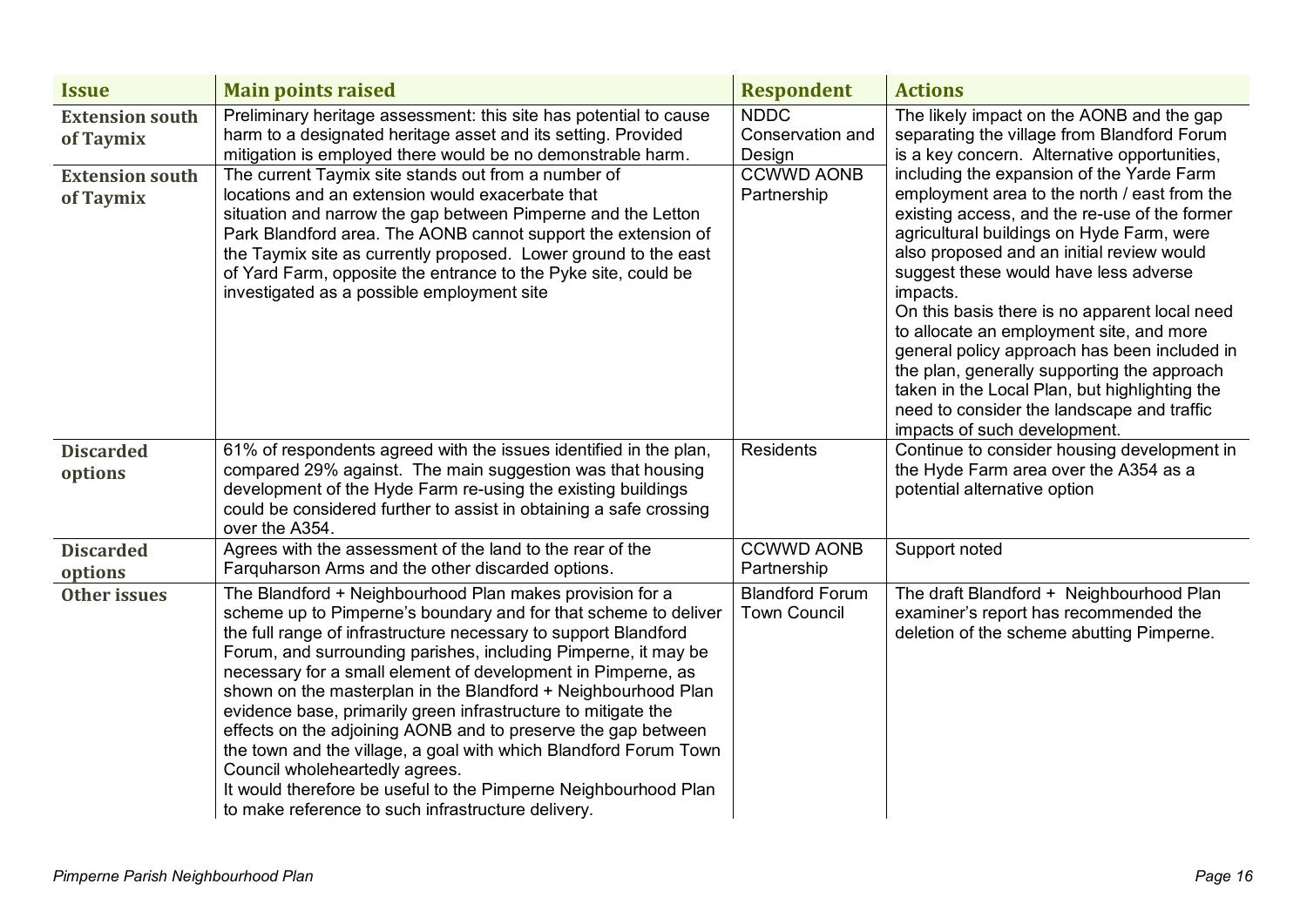### 3. Additional Consultation with Local Residents – June / July 2017

The purpose of this consultation was to confirm whether that the Neighbourhood Planning Group had correctly reflected local mood in its proposal on three prime sites for development within and/or adjoining to the settlement boundary. The opportunity was also taken to gauge public reaction on the importance of retention of the gap between Blandford and the village, and a proposal to re-draw the settlement boundary in the area around the Farquharson Arms public house.

The consultation took the form of a presentation and question and answer session. The decision was taken to hold two events in the Village Hall. The first was scheduled to take advantage of the regular coffee morning, which is attended by upwards of 60 people, and to avoid focusing too much on a particular demographic, a separate drop-in event was held later to maximise attendance. Attendees were invited to complete a brief questionnaire, covering three main questions.

Both consultation events were advertised by means of posters directed at local residents and strategically situated around the village. The posters were displayed in week commencing 15th May. The consultation period closed on 9th July.

A total of 38 responses were received. Detailed comments received are shown in **Appendix 2**.

#### **Do you support the three development sites proposed?**

| <b>Count</b>            | 38 | <b>Agreed</b> | <b>Disagree</b> | <b>Don't Know</b> |
|-------------------------|----|---------------|-----------------|-------------------|
| Franwill                |    | ບບ            |                 |                   |
| <b>Manor Farm Close</b> |    | 26            |                 |                   |
| Old Bakery Close        |    |               |                 |                   |

**Do you agree with the "important gaps" identified?**

|       |          | <b>Agreed</b> | <b>Disagree</b> | <b>Don't Know</b> |
|-------|----------|---------------|-----------------|-------------------|
| Count | ባር<br>JО | oc<br>∠ສ      |                 |                   |

**Do you agree with the re-drawing of the settlement boundary?**

|       |           | Agreed | <b>Disagree</b> | <b>Don't Know</b> |
|-------|-----------|--------|-----------------|-------------------|
| Count | n c<br>Jυ |        |                 |                   |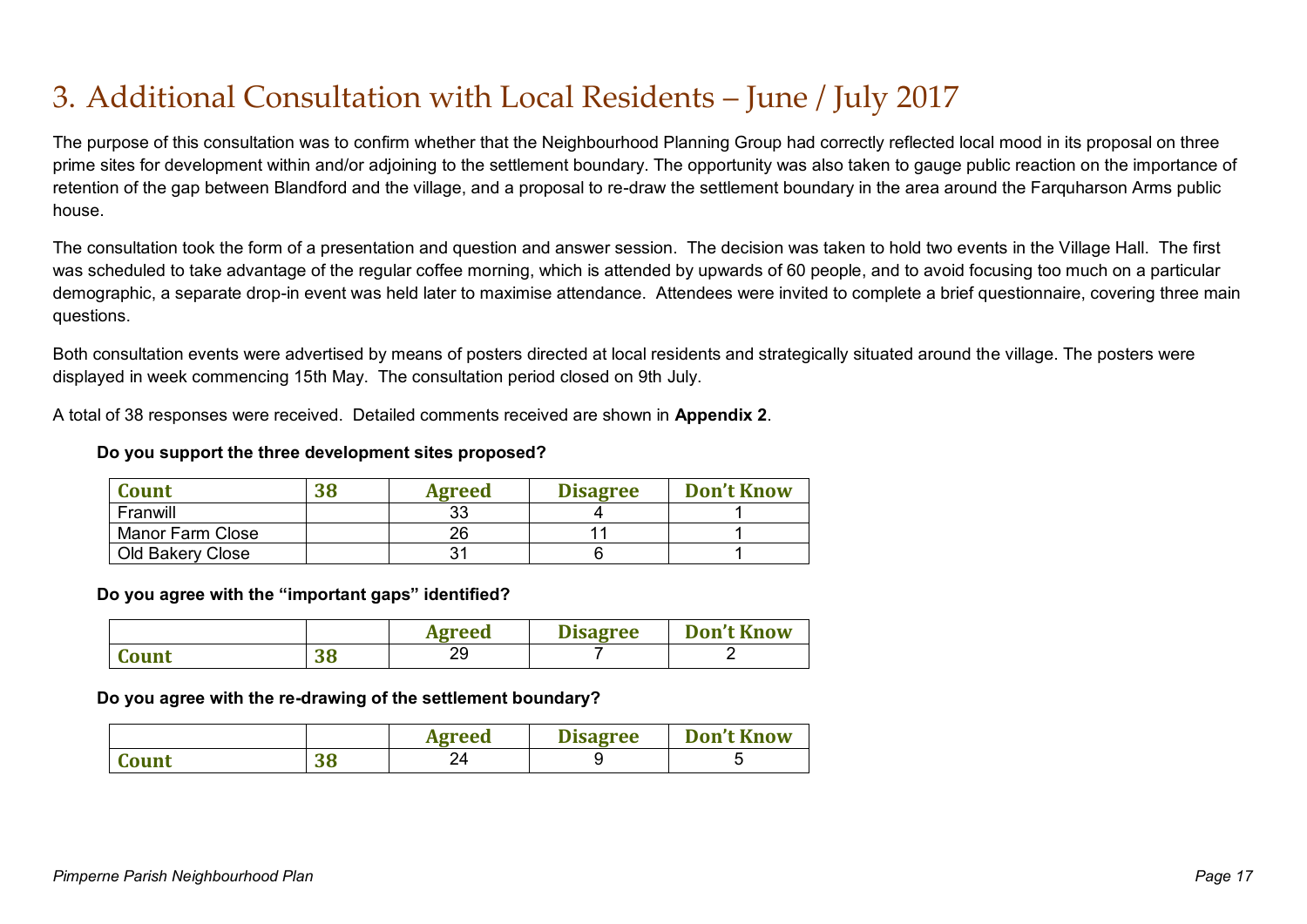There was strong support for the three selected sites. More than 80% of respondents were in favour of the Franwill Industrial Estate site and the area off Old Bakery Close while more than two in three local residents who replied supported the Manor Farm Close site. There was also general local support expressed in relation to the gaps and settlement boundary changes.

### 4. Consultation on the Pre-Submission Draft of the Neighbourhood Plan

The pre submission draft consultation was advertised via a leaflet drop made to all households within the Neighbourhood Planning area with an invitation to attend a drop in event at the Village hall on 25th November. The documentation was also made available on the Parish Council website throughout the consultation period, which ran for six weeks from 10th November to 22nd December 2017. A public drop-in session took place on Saturday 25th November 2017 at the Village Hall. Members of the Neighbourhood Planning Group were available to answer any questions and there was an opportunity to make comment. Paper copies of the draft pre-submission plan were available. A total of 65 residents attended the drop-in event. Concurrently the following statutory consultees were contacted directly by letter and/or email with a copies of the pre-submission documents with requests made for comment:

| <b>Consultee</b>                                    | Responded | <b>Consultee</b>                     | <b>Responded</b> |
|-----------------------------------------------------|-----------|--------------------------------------|------------------|
| <b>Local Councils</b>                               |           | <b>SEA consultees</b>                |                  |
| - Dorset County Council                             | (1)       | <b>Environment Agency</b>            |                  |
| - North Dorset District Council                     | (2)       | <b>Historic England</b>              |                  |
| - Blandford Town Council                            | (3)       | Natural England                      |                  |
| - Bryanston Parish Council                          |           | <b>Other bodies</b>                  |                  |
| - Durweston Parish Council                          |           | Cranborne Chase AONB team<br>$\circ$ |                  |
| - Stourpaine Parish Council                         |           | Dorset AONB team<br>$\circ$          |                  |
| - Tarrant Gunville Parish Council                   |           | Wessex Water<br>$\circ$              |                  |
| - Tarrant Hinton Parish Council                     |           | Southern Gas Network<br>$\circ$      |                  |
| - Tarrant Monkton & Launceston Group Parish Council |           |                                      |                  |

| <b>Responded</b> |
|------------------|
|                  |
|                  |
|                  |
|                  |
|                  |
|                  |
|                  |
|                  |
|                  |
|                  |

*(1) late response received confirming no substantive comments*

- *(2) Planning Policy plus late response from Conservation and Design Officer*
- *(3) Blandford Town Council responded with the support of Blandford +*

Responses were also received from the following landowners and local residents:

- Davies Coats families (Cliff Lane, Director, Savills)
- Hall and Woodhouse Ltd (Lynne Evans, Consultant, Southern Planning Practice)
- P and D Crocker (Steve Clark, Associate, Savills)
- Taymix (Cliff Lane, Director, Savills)
- Wyatt Homes (Tim Hoskinson, Planning Manager)
- Andrew and Barbara Hunt
- Miss J Fletcher
- David Latham
- Margaret Latham
- Martin Draycott
- Mr and Mrs D Philpott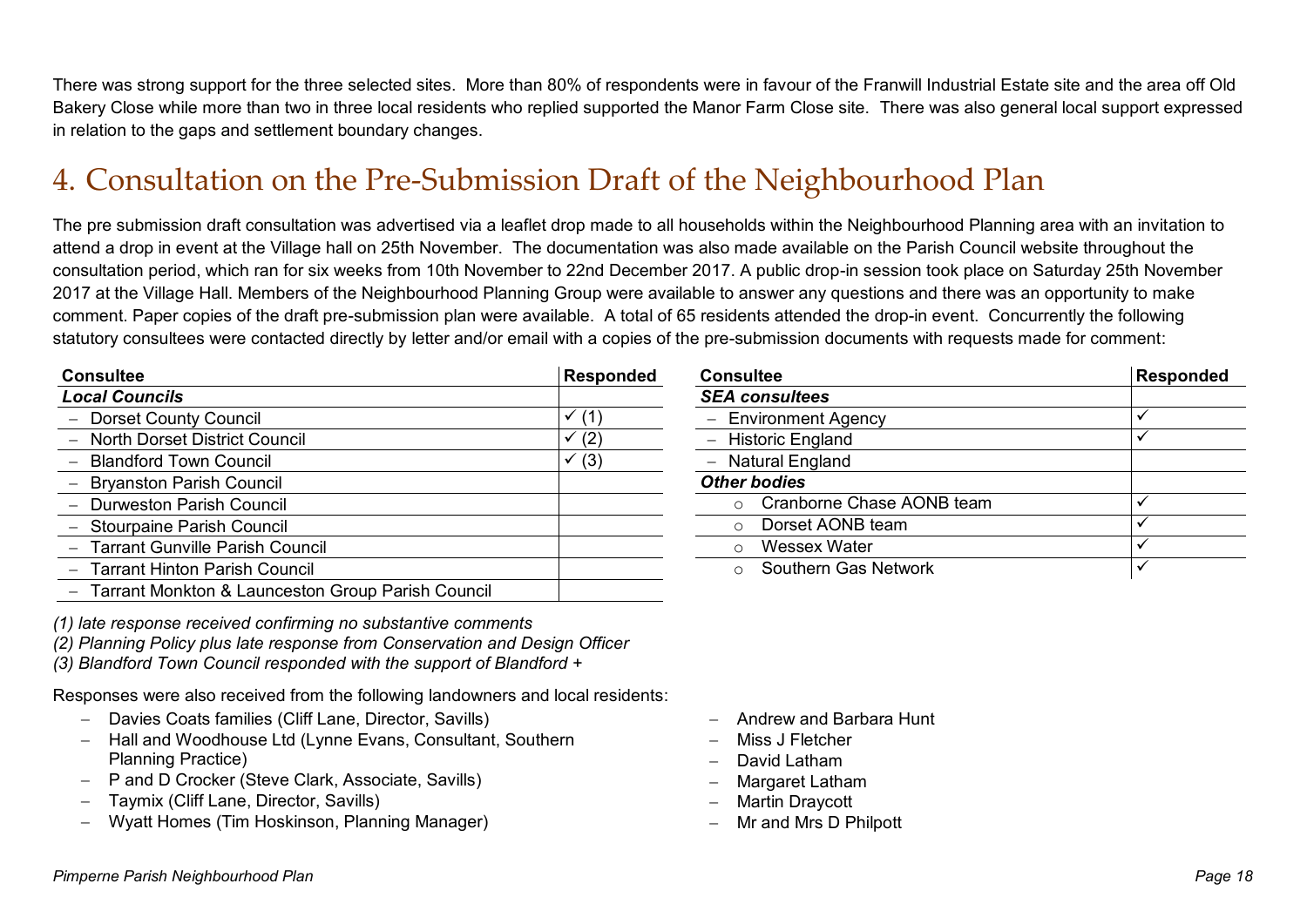| <b>Plan ref</b>     | <b>Comment</b>                                                                                                                                                                                                                                                                                                                                                                                                                                                                   | <b>Consultee/s</b>                      | <b>Consideration</b>                                                                                                                                                                                                                                                                                                                                                                                                                                                                                                                                                                                                                                                                                                                    | <b>Actions</b>                                                                                 |
|---------------------|----------------------------------------------------------------------------------------------------------------------------------------------------------------------------------------------------------------------------------------------------------------------------------------------------------------------------------------------------------------------------------------------------------------------------------------------------------------------------------|-----------------------------------------|-----------------------------------------------------------------------------------------------------------------------------------------------------------------------------------------------------------------------------------------------------------------------------------------------------------------------------------------------------------------------------------------------------------------------------------------------------------------------------------------------------------------------------------------------------------------------------------------------------------------------------------------------------------------------------------------------------------------------------------------|------------------------------------------------------------------------------------------------|
| General             | do not consider the plan presents any<br>significant issues affecting Dorset AONB                                                                                                                                                                                                                                                                                                                                                                                                | Dorset AONB<br>Partnership              | Support noted                                                                                                                                                                                                                                                                                                                                                                                                                                                                                                                                                                                                                                                                                                                           | No further action required                                                                     |
| General             | The plan accords with the principles set<br>out in the National and Local Planning<br>Policies, including flood risk Sequential<br>test, and have no objection to the plan                                                                                                                                                                                                                                                                                                       | Environment<br>Agency                   | Support noted                                                                                                                                                                                                                                                                                                                                                                                                                                                                                                                                                                                                                                                                                                                           | No further action required                                                                     |
| General             | Support the plan as drafted                                                                                                                                                                                                                                                                                                                                                                                                                                                      | Miss J Fletcher,<br>Martin Draycott     | Support noted                                                                                                                                                                                                                                                                                                                                                                                                                                                                                                                                                                                                                                                                                                                           | No further action required                                                                     |
| Various<br>policies | There are a number of phrasing issues<br>in the wording of policies (LC, MHN,<br>MEN and HSAs) which reduces their<br>clarity. It may be beneficial to break<br>down some elements into separate<br>points and to ensure that the<br>geographical scope of policies is<br>properly established. A number of<br>elements also serve to repeat local or<br>national policies.                                                                                                      | North Dorset<br><b>District Council</b> | Policy LC can be modified to clarify where different<br>elements are intended to apply. This is particularly<br>relevant to development on higher ground that is<br>within the settlement boundary. The first bullet in<br>Policy MHN would also benefit from being<br>reconfigured to avoid confusion, particularly in regard<br>to focusing housing growth to the west side of the<br>A354 main road on land within or adjacent to the<br>settlement boundary. Policy MEN would benefit from<br>clearer demarcation of the tests. Although there is<br>some overlap with national / local policy requirements<br>in HAS (eg avoiding flood risk) this is considered<br>appropriate given the site-specific nature of the<br>policies. | Minor amendments<br>suggested to Policies LC,<br>MHN and MEN to improve<br>clarity             |
| Page 01<br>Para 7   | Blandford + have secured approval from<br>the Councils to pursue the following<br>options in parallel:<br>Withdraw and modify the existing<br>Neighbourhood Plan;<br>Responding to NDDC's Issues and<br>Options Consultation Paper; and<br>- Close liaison with prospective<br>developers for the sites promoted in<br>Policy 1 of the current draft of the<br>Blandford + Neighbourhood Plan to<br>attempt to ensure that any planning<br>application shares the aspirations of | <b>Blandford Town</b><br>Council        | Noted - the paragraph can be updated to reflect the<br>current situation                                                                                                                                                                                                                                                                                                                                                                                                                                                                                                                                                                                                                                                                | Modify the paragraph to<br>reflect the group's intention<br>to withdraw and modify the<br>Plan |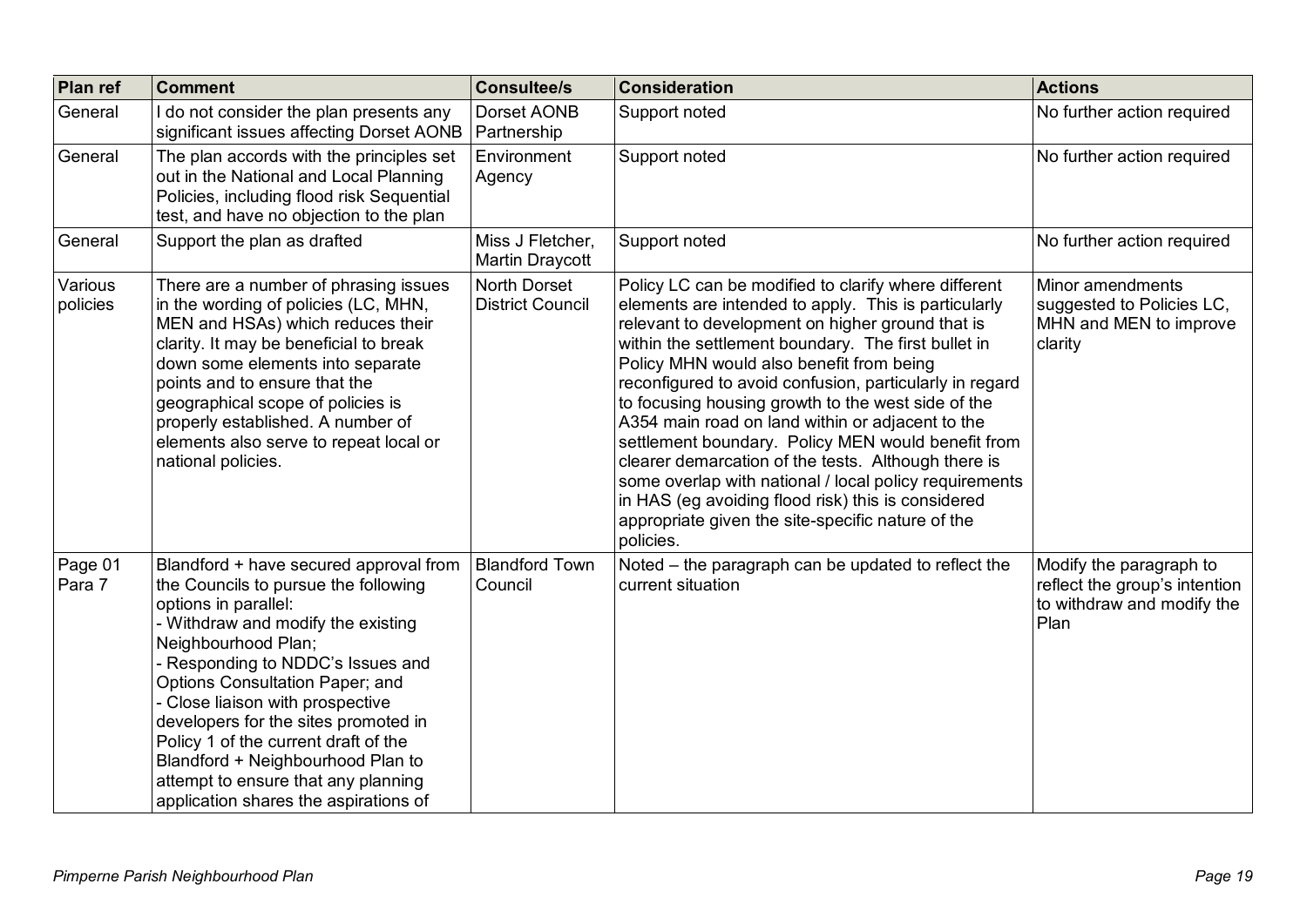| Plan ref          | <b>Comment</b>                                                                                                                                                                                                                                                   | <b>Consultee/s</b>                             | <b>Consideration</b>                                                                                                                                                                                                                                                                                                                                                                                                                                                                                                                                                                     | <b>Actions</b>                                                                                                                                                                                                                                                                                                                                                                                                                                                                                                       |
|-------------------|------------------------------------------------------------------------------------------------------------------------------------------------------------------------------------------------------------------------------------------------------------------|------------------------------------------------|------------------------------------------------------------------------------------------------------------------------------------------------------------------------------------------------------------------------------------------------------------------------------------------------------------------------------------------------------------------------------------------------------------------------------------------------------------------------------------------------------------------------------------------------------------------------------------------|----------------------------------------------------------------------------------------------------------------------------------------------------------------------------------------------------------------------------------------------------------------------------------------------------------------------------------------------------------------------------------------------------------------------------------------------------------------------------------------------------------------------|
|                   | Blandford +, and its three communities,<br>as far as possible.                                                                                                                                                                                                   |                                                |                                                                                                                                                                                                                                                                                                                                                                                                                                                                                                                                                                                          |                                                                                                                                                                                                                                                                                                                                                                                                                                                                                                                      |
| Page 01<br>Para 3 | The document mentions that there is a<br>good level of employment land within<br>and just beyond the parish. The Issues<br>and Options Consultation paper recently<br>published by North Dorset District<br>Council infers that employment land is<br>necessary. | <b>Blandford Town</b><br>Council, Taymix       | The statement is true (within Pimperne there is some<br>3.6ha of employment land, adjoining the parish is<br>Sunrise Business Park which is 5.5ha, and on the<br>northern side of the town there is also Blandford<br>Heights Industrial Estate, Holland Business Park and<br>Glenmore Business Park providing a further 22ha of<br>employment land). However the key point to be made strategic employment sites<br>is that no suitable sites were identified and the need<br>for further employment land of a strategic nature is<br>being investigated through the Local Plan review. | Amend paragraph to delete<br>reference to existing<br>employment land, and<br>include reference to the<br>Local Plan Review's<br>consideration of additional<br>at Blandford                                                                                                                                                                                                                                                                                                                                         |
| Page 02<br>Para 6 | At this point CIL has not been adopted<br>and any necessary planning obligations<br>continue to be secured by Section 106<br>agreements                                                                                                                          | <b>North Dorset</b><br><b>District Council</b> | Notes - this can be clarified. Given the ongoing<br>uncertainty it would be prudent to include an<br>additional project identifying the social infrastructure<br>requirements identified through the NP to which<br>developer contributions may be sought under Local<br>Plan policy 14.                                                                                                                                                                                                                                                                                                 | Add caveat to para 06 re: if<br>the Community<br>Infrastructure Levy is<br>introduced. Add new<br>section 'Community<br>Infrastructure Levy and<br>Developer Contributions'<br>and associated policy on<br>seeking developer<br>contributions where<br>appropriate for:<br>- the provision of new<br>allotments,<br>improved pre-school<br>premises,<br>improvements to the<br>former school playing<br>field for recreational use,<br>road safety projects<br>relating to footpaths and<br>cycleways to the school. |
| Page 04<br>Para 1 | It is not clear on page 4, paragraph 1,<br>how the distance from Blandford Forum<br>to Pimperne was measured. From the                                                                                                                                           | <b>Blandford Town</b><br>Council               | The measurement is in relation to the built-up areas.<br>The distance between the bypass and the first houses<br>in the village is approximately 0.8 miles.                                                                                                                                                                                                                                                                                                                                                                                                                              | Make minor amendments<br>to the sentence to improve<br>clarity.                                                                                                                                                                                                                                                                                                                                                                                                                                                      |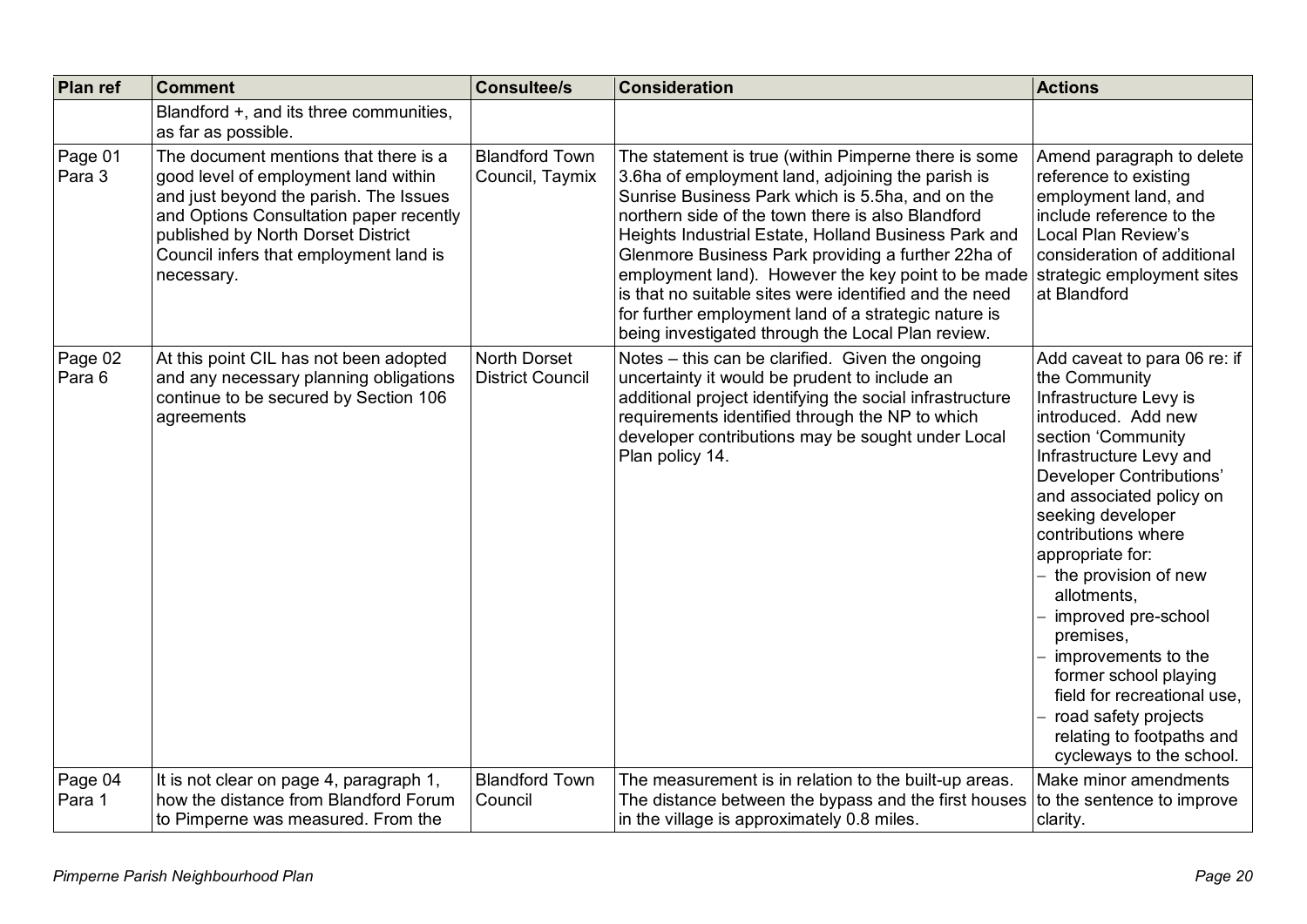| Plan ref          | <b>Comment</b>                                                                                                                                                                                                                                                                                                                                                                             | <b>Consultee/s</b>                                  | <b>Consideration</b>                                                                                                                                                                                                                                                                                                                 | <b>Actions</b>                                                                                             |
|-------------------|--------------------------------------------------------------------------------------------------------------------------------------------------------------------------------------------------------------------------------------------------------------------------------------------------------------------------------------------------------------------------------------------|-----------------------------------------------------|--------------------------------------------------------------------------------------------------------------------------------------------------------------------------------------------------------------------------------------------------------------------------------------------------------------------------------------|------------------------------------------------------------------------------------------------------------|
|                   | centre of each, the distance measures<br>closer to 3 miles, not 1 mile as stated in<br>the document.                                                                                                                                                                                                                                                                                       |                                                     |                                                                                                                                                                                                                                                                                                                                      |                                                                                                            |
| Page 05<br>Para 6 | Concerned that the proposed timescale<br>for the plan does not cover a sufficient<br>time period covering only 13 years if the<br>plan is made in 2018. The plan should<br>cover a 15-year time horizon. It is<br>suggested that the Neighbourhood Plan<br>takes this opportunity to consider<br>aligning with the plan period of North<br>Dorset's Local Plan Review to at least<br>2033. | <b>Davies Coats</b><br>families, P and D<br>Crocker | There is no statutory requirement or national policy<br>guidance on the appropriate time periods for a NP to<br>cover (para 157 applies only to Local Plans). The<br>plan period as set to align to the adopted Local plan is<br>considered appropriate at this early stage in the Local<br>Plan Review.                             | No further action required                                                                                 |
| Page 05<br>Para 2 | It would be more accurate for this<br>paragraph to state that the focus for<br>growth should be within or adjoining the<br>settlement boundary of the village.                                                                                                                                                                                                                             | <b>Wyatt Homes</b>                                  | The wording is intended to align with Policy 20 of the<br>Local Plan, however it could be simplified by using the<br>"at the village".                                                                                                                                                                                               | Replace 'within the<br>settlement boundary of<br>with 'at'.                                                |
| Page 06<br>Para 2 | Reference to the light pollution<br>specifically highlights Blandford Forum<br>and Blandford Camp as major sources,<br>and does not reflect that part of<br>Pimperne also contributes to this light<br>pollution. It is also a Blandford +<br>commitment to ensure strategies are in<br>place to minimise light spill into the<br>AONB from proposed developments.                         | <b>Blandford Town</b><br>Council                    | The wording has taken into advice from the AONB<br>Partnership "the latest satellite recording of light<br>pollution<br>indicates that Blandford Camp is the largest single<br>source of light pollution within this AONB". However it   Blandford Forum<br>is accepted that as written the 'and' implies this<br>includes the town. | Separate Blandford Forum<br>from Blandford Camp, and<br>instead refer to the<br>concentration of lights in |
| Page 06<br>Para 8 | The area on the other side of the bypass<br>that separates Blandford bypass from<br>Letton Park, are the town's allotments,<br>which Blandford + considers is part of<br>the town of Blandford Forum.                                                                                                                                                                                      | <b>Blandford Town</b><br>Council                    | This paragraph relates to the character of Letton Park<br>(on the opposite side of the road from the allotments)<br>and the undeveloped nature of the land to the south<br>which is in the NP area, and not to the allotments<br>(which are outside the plan area).                                                                  | No further action required                                                                                 |
| Page 06<br>Para 8 | The bypass built is an incredibly<br>expensive piece of infrastructure, and<br>not utilising sites around this piece of<br>infrastructure is inefficient.                                                                                                                                                                                                                                  | <b>Blandford Town</b><br>Council                    | Disagree - the efficiency of using such sites would<br>depend on the impact of their development on the<br>operation of that piece of infrastructure.                                                                                                                                                                                | No further action required                                                                                 |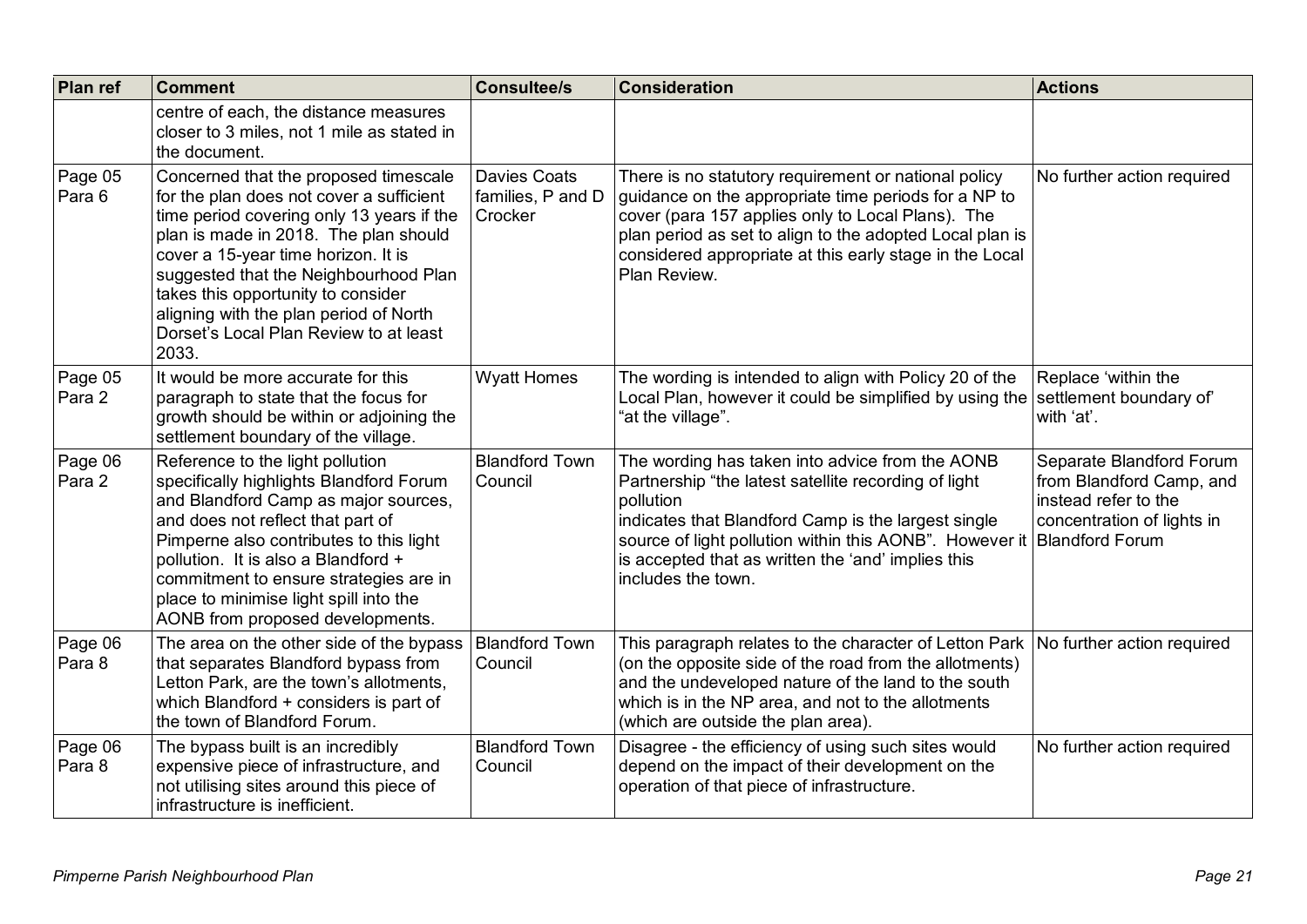| Plan ref                                     | <b>Comment</b>                                                                                                                                                                                                                                                                                                                                                                                                                                                                                                                         | <b>Consultee/s</b>                     | <b>Consideration</b>                                                                                                                                                                                                                                                                                                                                                                                                                                                                                                         | <b>Actions</b>                                                                                                                                                                                                                                                                                                                                              |
|----------------------------------------------|----------------------------------------------------------------------------------------------------------------------------------------------------------------------------------------------------------------------------------------------------------------------------------------------------------------------------------------------------------------------------------------------------------------------------------------------------------------------------------------------------------------------------------------|----------------------------------------|------------------------------------------------------------------------------------------------------------------------------------------------------------------------------------------------------------------------------------------------------------------------------------------------------------------------------------------------------------------------------------------------------------------------------------------------------------------------------------------------------------------------------|-------------------------------------------------------------------------------------------------------------------------------------------------------------------------------------------------------------------------------------------------------------------------------------------------------------------------------------------------------------|
| Page 07<br>Para 1                            | There are several parts in the document<br>that indicates that Letton Park is part of<br>Pimperne, but separate from the village.<br>It has not been fully justified why the<br>buildings in Letton Park is part of the gap<br>when it has been recognised that the<br>buildings in Letton Hill is not.                                                                                                                                                                                                                                | <b>Blandford Town</b><br>Council       | At a density of about 3dph, and a parkland-style<br>character, Letton Park is considered to retain a<br>significantly more undeveloped character that Letton<br>Hill, which has a comparable density of 10dph.                                                                                                                                                                                                                                                                                                               | No further action required                                                                                                                                                                                                                                                                                                                                  |
| Page 08<br>Policy LC<br>and Page 1<br>Para 7 | Agrees with the conclusion that retaining<br>the clear countryside gap between<br>Pimperne Village and the Town of<br>Blandford Forum is important.                                                                                                                                                                                                                                                                                                                                                                                    | Cranborne<br>Chase AONB<br>Partnership | Support noted                                                                                                                                                                                                                                                                                                                                                                                                                                                                                                                | No further action required                                                                                                                                                                                                                                                                                                                                  |
| Page 08<br>Policy LC                         | Suggest policy wording is amended to<br>proposals 'demonstrating' how they have Chase AONB<br>had regard to the AONB Management<br>Plan and its policies, to avoid<br>misinterpretation                                                                                                                                                                                                                                                                                                                                                | Cranborne<br>Partnership               | Agreed, and it would also be appropriate to also<br>reference the Dorset AONB (as the smaller settlement<br>of Nutford falls within that landscape designation)                                                                                                                                                                                                                                                                                                                                                              | Refer to Nutford being<br>within the Dorset AONB<br>(page 04) and update<br>Policy LC to state that all<br>new development within the<br>plan area must not distract<br>from the special qualities of<br>the Cranborne Chase and<br>Dorset AONBs and must<br>demonstrate that account<br>has been taken of the<br>relevant AONB<br>Management Plan policies |
| Page 08<br>Policy LC                         | The goal to preserve the gap between<br>the town and the village is one which<br>Blandford + wholeheartedly agrees with.<br>The proposed allocation in Policy 1 of<br>the Blandford + Neighbourhood Plan is<br>driven by the need for infrastructure, and<br>it may be necessary for a small element<br>of development in Pimperne, as shown<br>on the masterplan in the Blandford +<br>Neighbourhood Plan evidence base.<br>The policy appears to recognise that<br>there may be some circumstances<br>where development is required. | <b>Blandford Town</b><br>Council       | Support for the preservation of the gap is noted. At<br>the current time the proposed allocation in Policy 1 is<br>suggested for deletion in the Examiner's report, and<br>the strategic growth of Blandford is a matter outside<br>the remit of the Pimperne Neighbourhood Plan. Such<br>a strategic decision would need to take into account,<br>as far as possible, the agreed priorities for the<br>sustainable development of the area, including those<br>contained in any neighbourhood plans that have been<br>made. | No further action required                                                                                                                                                                                                                                                                                                                                  |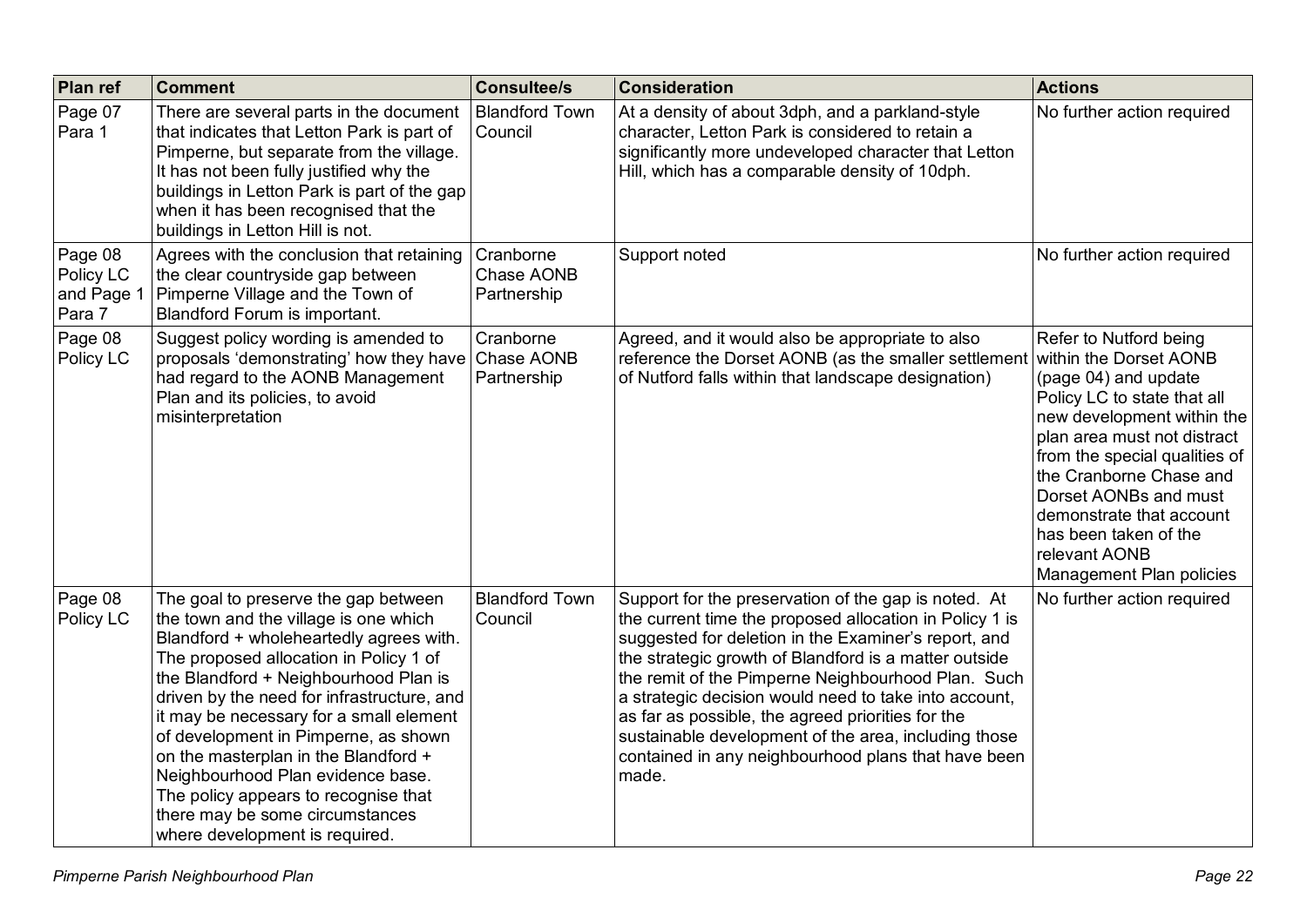| Plan ref             | <b>Comment</b>                                                                                                                                                                                                                                                                                                                                                                                                                                                                                                                                                                                                                                                                                                                                                                                                                                                                                                                                                        | <b>Consultee/s</b>                      | <b>Consideration</b>                                                                                                                                                                                                                                                                                                                                                                                                                                                                                                                                                                 | <b>Actions</b>                                                               |
|----------------------|-----------------------------------------------------------------------------------------------------------------------------------------------------------------------------------------------------------------------------------------------------------------------------------------------------------------------------------------------------------------------------------------------------------------------------------------------------------------------------------------------------------------------------------------------------------------------------------------------------------------------------------------------------------------------------------------------------------------------------------------------------------------------------------------------------------------------------------------------------------------------------------------------------------------------------------------------------------------------|-----------------------------------------|--------------------------------------------------------------------------------------------------------------------------------------------------------------------------------------------------------------------------------------------------------------------------------------------------------------------------------------------------------------------------------------------------------------------------------------------------------------------------------------------------------------------------------------------------------------------------------------|------------------------------------------------------------------------------|
| Page 08<br>Policy LC | The need for a gap policy under $(g)$ is<br>questioned, when the current extent of<br>the gap is so great. Including the Davis<br>Coats land and the built development of<br>Letton Park is a step too far, bearing in<br>mind it is screened from Pimperne by<br>Letton Park and existing dwellings<br>fronting the A354.<br>Including the built development of Letton<br>Park in a gap policy is an absolute<br>nonsense. If there has to be a gap<br>policy, the southern boundary should be<br>the northern boundary of Letton Park.<br>The character of Letton Park could be<br>maintained by other planning tools, for<br>example allocating the Davies Coats<br>land for housing with appropriate<br>development criteria and planning<br>conditions. If a gap policy is to be<br>considered its northern boundary should<br>not extend as far north as currently<br>proposed taking in Taymix land, as this<br>would frustrate the need for its<br>expansion. | <b>Davies Coats</b><br>families, Taymix | The extent of the gap is not considered 'great'<br>particularly given the open nature of the landform and<br>experience travelling between the two settlements.<br>The reason for including Letton Park and the land to<br>the south is explained in the final paragraph on Page<br>6. If the gap is shortened as proposed, it is clear from<br>the submissions that there would be pressure for<br>development in both locations, which in turn would<br>undoubtedly lead to a greater feeling of coalescence<br>between the two settlements contrary to this plans'<br>objectives. | No further action required                                                   |
| Page 08<br>Para 2    | Refers to helpful documents - it is not<br>clear how these documents, which are<br>not listed, are intended to support the<br>policy.                                                                                                                                                                                                                                                                                                                                                                                                                                                                                                                                                                                                                                                                                                                                                                                                                                 | <b>Blandford Town</b><br>Council        | Reference could be made to the AONB website as<br>the source of these documents. It may also be<br>appropriate to list the plan's supporting documents in<br>an Appendix.                                                                                                                                                                                                                                                                                                                                                                                                            | Add reference to the AONB<br>website and Appendix 1-<br>supporting documents |
| Page 09<br>Para 6    | You may want to consider protecting the<br>grounds of the Old Rectory and<br>adjoining land off Church Road from<br>development in a different way rather<br>than simply relying on its Conservation<br>Area status, as the legislation allows for<br>development that preserves or<br>enhances.                                                                                                                                                                                                                                                                                                                                                                                                                                                                                                                                                                                                                                                                      | <b>Blandford Town</b><br>Council        | The status of this site as a potential LGS was<br>explored through the options consultation. This area<br>was the most questioned by local residents as to its<br>value to them, given that the area consists entirely of<br>private gardens having no local function. It is<br>therefore considered appropriate that the mechanism<br>for protecting this space is based on different tests as<br>per the relevant designations (Conservation Area,                                                                                                                                 | No further action required                                                   |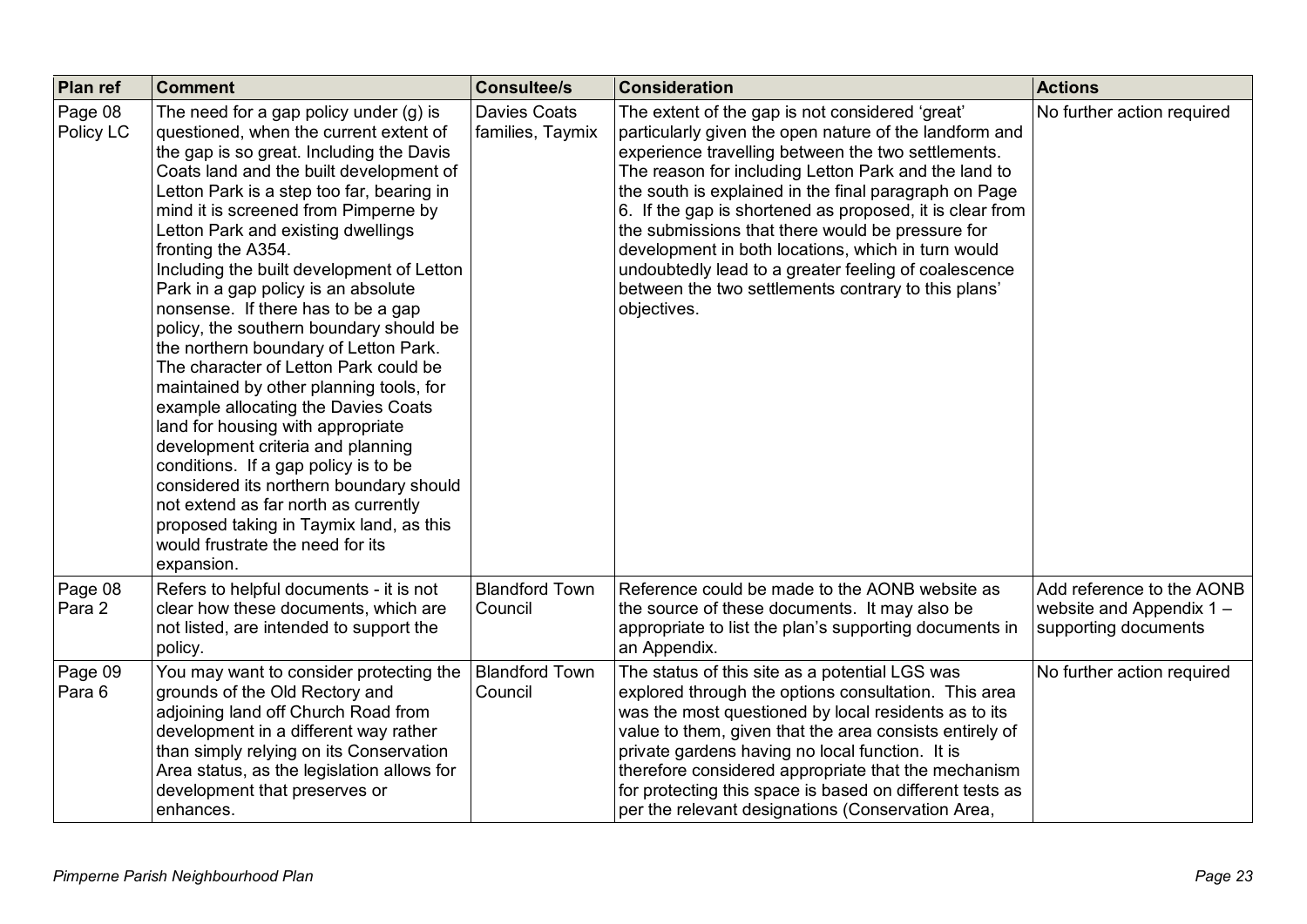| <b>Plan ref</b>                                    | <b>Comment</b>                                                                                                                                                                                                                                                                                                                                                                                                                                                                                | <b>Consultee/s</b>                                           | <b>Consideration</b>                                                                                                                                                                                                                                                                                                                                                                                                                                                                                                                                                                                                                            | <b>Actions</b>                                                                                                                                                                                                                                                                                                                                   |
|----------------------------------------------------|-----------------------------------------------------------------------------------------------------------------------------------------------------------------------------------------------------------------------------------------------------------------------------------------------------------------------------------------------------------------------------------------------------------------------------------------------------------------------------------------------|--------------------------------------------------------------|-------------------------------------------------------------------------------------------------------------------------------------------------------------------------------------------------------------------------------------------------------------------------------------------------------------------------------------------------------------------------------------------------------------------------------------------------------------------------------------------------------------------------------------------------------------------------------------------------------------------------------------------------|--------------------------------------------------------------------------------------------------------------------------------------------------------------------------------------------------------------------------------------------------------------------------------------------------------------------------------------------------|
|                                                    |                                                                                                                                                                                                                                                                                                                                                                                                                                                                                               |                                                              | part area TPO and part would also form setting of<br>Listed Buildings).                                                                                                                                                                                                                                                                                                                                                                                                                                                                                                                                                                         |                                                                                                                                                                                                                                                                                                                                                  |
| Page 15<br>Policy LDC                              | The AONB welcomes the references to<br>Guidance Documents within the<br>Neighbourhood Plan and also welcomes<br>Policy LDC; as this is a positive step<br>towards enabling the character and<br>scale of future development to integrate<br>with characteristics of the Parish.                                                                                                                                                                                                               | Cranborne<br>Chase AONB<br>Partnership                       | Support noted                                                                                                                                                                                                                                                                                                                                                                                                                                                                                                                                                                                                                                   | No further action required                                                                                                                                                                                                                                                                                                                       |
| Page 15<br>Policy LDC                              | The selection of preferred materials<br>should be widened to allow more<br>innovation and site-specific solutions.<br>The existing mix of both street frontage<br>development and smaller groups of<br>buildings set back from the road should<br>be continued to preserve and enhance<br>the character and appearance of the<br>village - the emphasis on the majority of<br>new development fronting the street<br>should be reconsidered.                                                  | Hall and<br>Woodhouse Ltd                                    | The policy as worded is considered to be sufficiently<br>flexible - 'should', 'majority', 'generally' and 'in<br>general' all imply that there can be exceptions with<br>justification                                                                                                                                                                                                                                                                                                                                                                                                                                                          | No further action required                                                                                                                                                                                                                                                                                                                       |
| Page 16<br>Policy MHN                              | Notes that Policy MHN approaches the<br>provision of affordable housing positively<br>and supports the findings of the AONB<br>Management Plan.                                                                                                                                                                                                                                                                                                                                               | Cranborne<br>Chase AONB<br>Partnership                       | Support noted                                                                                                                                                                                                                                                                                                                                                                                                                                                                                                                                                                                                                                   | No further action required                                                                                                                                                                                                                                                                                                                       |
| Page 16<br>Policy MHN<br>and<br>housing<br>summary | The progress of the Neighbourhood Plan<br>in advance of the new housing evidence<br>due to be considered by NDDC in its<br>Local Plan Review would be premature<br>and could result in a Neighbourhood<br>Plan under examination that is based<br>upon an out of date Local Plan and out<br>of date housing figures, which is not<br>good planning. The number of homes<br>required is a minimum target and is<br>expected to increase and therefore the<br>Neighbourhood Plan should look to | Davies Coats<br>families, P and D<br>Crocker, Wyatt<br>Homes | The main conclusions of the housing research were<br>that, to meet local need in Pimperne, the<br>Neighbourhood Plan should make provision for<br>between 40 to 45 new dwellings between 2016 and<br>2031. This included consideration of the 'uplift'<br>suggested by the 2015 SHMA, but has not taken into<br>account the further uplift implied by the draft DCLG<br>figures (which would uplift the 39 pro-rata rural<br>estimate by 28.4% ([366-285]/285) to 50 dwellings.<br>However this figure has not yet been confirmed of<br>tested through the Local Plan examination. The<br>Neighbourhood Plan identified supply is approx. 56/57 | Amend para 4 (below<br>housing summary) by<br>inserting "Although there is<br>no agreed housing target<br>for Pimperne, this range<br>$(40 - 45)$ was considered<br>an appropriate starting<br>point on which to base this<br>plan, whilst recognising that<br>there needs to be some<br>flexibility in deciding the<br>final number and size of |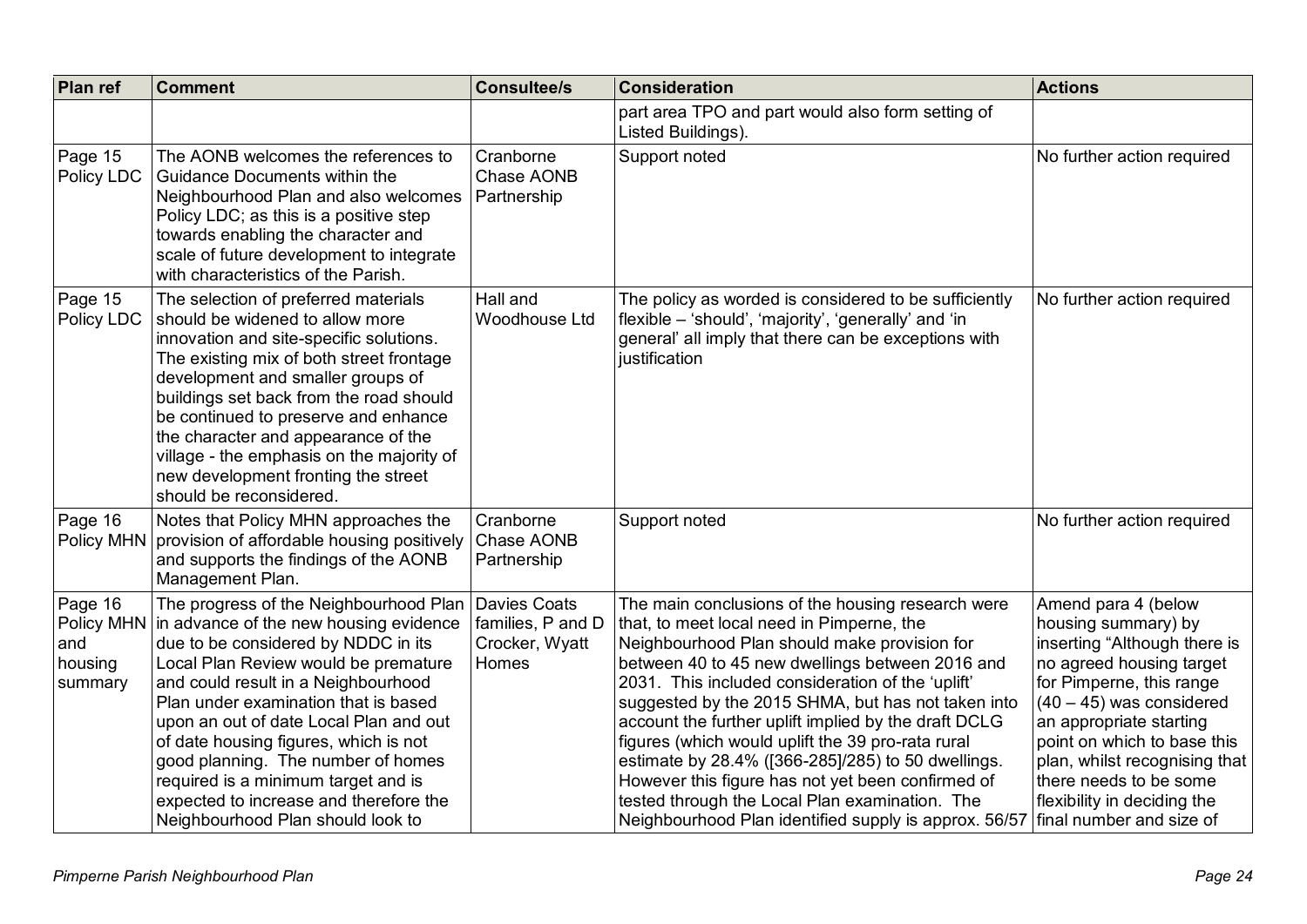| <b>Plan ref</b>                                    | <b>Comment</b>                                                                                                                                                                                                                                                                                                                                               | <b>Consultee/s</b>                      | <b>Consideration</b>                                                                                                                                                                                                                                                                                                                                                                                                            | <b>Actions</b>                                                                                                               |
|----------------------------------------------------|--------------------------------------------------------------------------------------------------------------------------------------------------------------------------------------------------------------------------------------------------------------------------------------------------------------------------------------------------------------|-----------------------------------------|---------------------------------------------------------------------------------------------------------------------------------------------------------------------------------------------------------------------------------------------------------------------------------------------------------------------------------------------------------------------------------------------------------------------------------|------------------------------------------------------------------------------------------------------------------------------|
|                                                    | increase its housing needs in line with<br>projected increases and allocate more<br>sites to ensure that it can meet these<br>needs.<br>Consideration should be given to<br>increasing the Neighbourhood Plan<br>housing target to 50-60 dwellings.                                                                                                          |                                         | dwellings provides some flexibility given this scenario<br>and the dependency on local landowners to bring the<br>sites forward in line with the plan's policies.                                                                                                                                                                                                                                                               | sites chosen." Amend<br>MHN to read "should<br>meet and potentially<br>exceed this projected need<br>by a small margin, and" |
| Page 16<br>Policy MHN<br>and<br>housing<br>summary | The draft allocations results in the<br>provision for 56-57 houses over the plan<br>period. No justification is provided for the<br>provision of housing above the level of<br>need identified.                                                                                                                                                              | North Dorset<br><b>District Council</b> | See above                                                                                                                                                                                                                                                                                                                                                                                                                       | See above                                                                                                                    |
| Page 16                                            | The level of housing proposed is not<br>Policy MHN   based on demand from the community<br>and does not take into account the<br>strategic proposals for the north of<br>Blandford. Furthermore the Local Plan,<br>at para 5.26, states that the figure is<br>neither a target or cap.                                                                       | David Latham,<br>Margaret Latham        | See above - the housing research considered a<br>number of different factors in reaching its conclusion<br>on the appropriate level of development. The strategic<br>proposals for expansion of Blandford are a matter for<br>the Local Plan Review, and no decisions have yet<br>been taken on the direction of growth.                                                                                                        | See above                                                                                                                    |
| Page 16<br>Para 5                                  | The principle of affordable housing<br>exception sites is grounded in national<br>policy in the NPPF as well as local<br>policy. Therefore if it can be<br>demonstrated that there is a local need<br>for affordable housing and this can be<br>delivered on a rural exceptions site the<br>Neighbourhood Plan should not seek to<br>preclude such delivery. | <b>Davies Coats</b><br>families         | The policy does not exclude the possibility of rural<br>exception sites – but it is considered appropriate to<br>highlight in the text that there may be no need for<br>such sites given the development that is planned (and<br>the Local Plan 5.151 makes clear that the justification<br>for the provision of rural exception housing is an<br>evidenced extant local need, which it recognises can<br>fluctuate over time). | No further action required                                                                                                   |
| Page 16<br>Policy MHN                              | Development within the village envelope,<br>including infill development, should be<br>prioritised over greenfield land                                                                                                                                                                                                                                      | Hall and<br>Woodhouse Ltd               | Sites within the village envelope were assessed<br>through the site allocation process. There is no<br>national or local plan policy basis to prioritise these,<br>although the re-use of land that has been previously<br>developed (brownfield land), is still to be encouraged,<br>and residential gardens are specifically excluded from<br>the definition of previously developed land. Policy                             | No further action required                                                                                                   |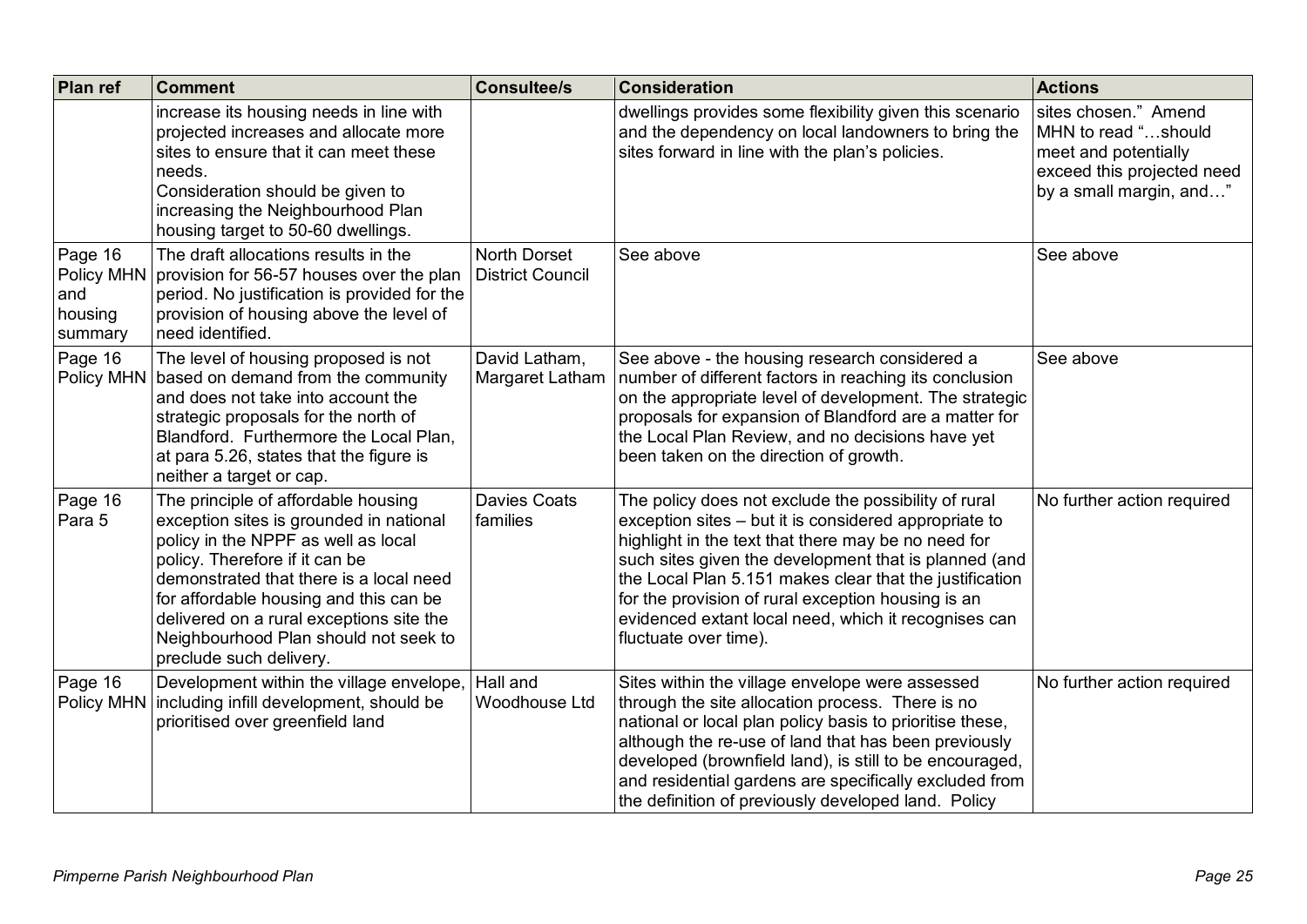| <b>Plan ref</b>                                                           | <b>Comment</b>                                                                                                                                                                                                                                                                                                                                                                                                                                       | <b>Consultee/s</b>                     | <b>Consideration</b>                                                                                                                                                                                                                                                                                                                                                                                                                                                                                                                                                                                                                                                                                                                                                                                                                                                                                                                                              | <b>Actions</b>             |
|---------------------------------------------------------------------------|------------------------------------------------------------------------------------------------------------------------------------------------------------------------------------------------------------------------------------------------------------------------------------------------------------------------------------------------------------------------------------------------------------------------------------------------------|----------------------------------------|-------------------------------------------------------------------------------------------------------------------------------------------------------------------------------------------------------------------------------------------------------------------------------------------------------------------------------------------------------------------------------------------------------------------------------------------------------------------------------------------------------------------------------------------------------------------------------------------------------------------------------------------------------------------------------------------------------------------------------------------------------------------------------------------------------------------------------------------------------------------------------------------------------------------------------------------------------------------|----------------------------|
|                                                                           |                                                                                                                                                                                                                                                                                                                                                                                                                                                      |                                        | MHN includes reference to both infill opportunities<br>and the conversion of existing buildings.                                                                                                                                                                                                                                                                                                                                                                                                                                                                                                                                                                                                                                                                                                                                                                                                                                                                  |                            |
| Page 16<br>Policy MHN<br>and Page<br>28<br>Policy SB                      | Agrees with the conclusion that<br>focussing the future development of the<br>village on the north western side of the<br>A354 is likely to minimise risks crossing<br>an increasingly busy road whilst<br>facilitating transport in a location where<br>the possibility of a bypass is extremely<br>low.                                                                                                                                            | Cranborne<br>Chase AONB<br>Partnership | Support noted                                                                                                                                                                                                                                                                                                                                                                                                                                                                                                                                                                                                                                                                                                                                                                                                                                                                                                                                                     | No further action required |
| Page 16<br>Policy MHN<br>and<br>Page 28<br>Policy SB                      | Reference to west side of the A354 as<br>proposed location for new houses<br>should be deleted. This will bring<br>additional traffic and congestion to the<br>main village streets, rather than helping<br>to reduce it. By contrast, appropriate<br>development on the east side of the<br>A354 would offer opportunities to<br>improve crossing opportunities of the<br>main road and help to slow traffic down<br>as it passes through Pimperne. | Hall and<br>Woodhouse Ltd              | The reasons for the preferred location being to the<br>west side of the A354 are clearly stated. Sites to the<br>east of the A354 were tested through the plan-making<br>process but were not considered to be preferable to<br>those proposed for the reasons set out. The<br>approach taken is supported by the AONB advisor<br>(see above). The potential for development to help<br>control traffic speeds and/or offer opportunities to<br>improve the crossing of the main road was discussed<br>at an early stage with the DCC's Transport<br>Development Liaison Manager, whose opinion<br>expressed at that time was that the likely<br>improvements could be considered in terms of<br>dropped kerbs or similar measures, and that a<br>signalised pedestrian crossing or other physical<br>measures to actively slow traffic were unlikely to be<br>supported given the importance of maintaining traffic<br>flows along this strategic highway route. | No further action required |
| Page 16<br>Policy MHN<br>Page 21<br>Para 6<br>and<br>Page 28<br>Policy SB | We object to the Neighbourhood Plan's<br>approach to the preclusion of any<br>housing development to the<br>eastern side of the A354 on page 28.<br>There is already a degree of presence of<br>built form to the east of the A354, which<br>is historic and dates back more than 150<br>years. Additionally, the A354 runs past<br>Letton Park in the southern part of the                                                                          | <b>Davies Coats</b><br>families        | The reasons for the preferred location being to the<br>west side of the A354 are clearly stated, and as<br>carried into Policy MHN this relates to sites within or<br>adjacent to the settlement boundary of Pimperne<br>Village and would not therefore apply to other<br>sections of the A354. On page 22 the plan makes<br>clear land unrelated to the village of Pimperne was<br>not assessed for development, as options for the<br>future growth needs of Blandford are a strategic                                                                                                                                                                                                                                                                                                                                                                                                                                                                         | No further action required |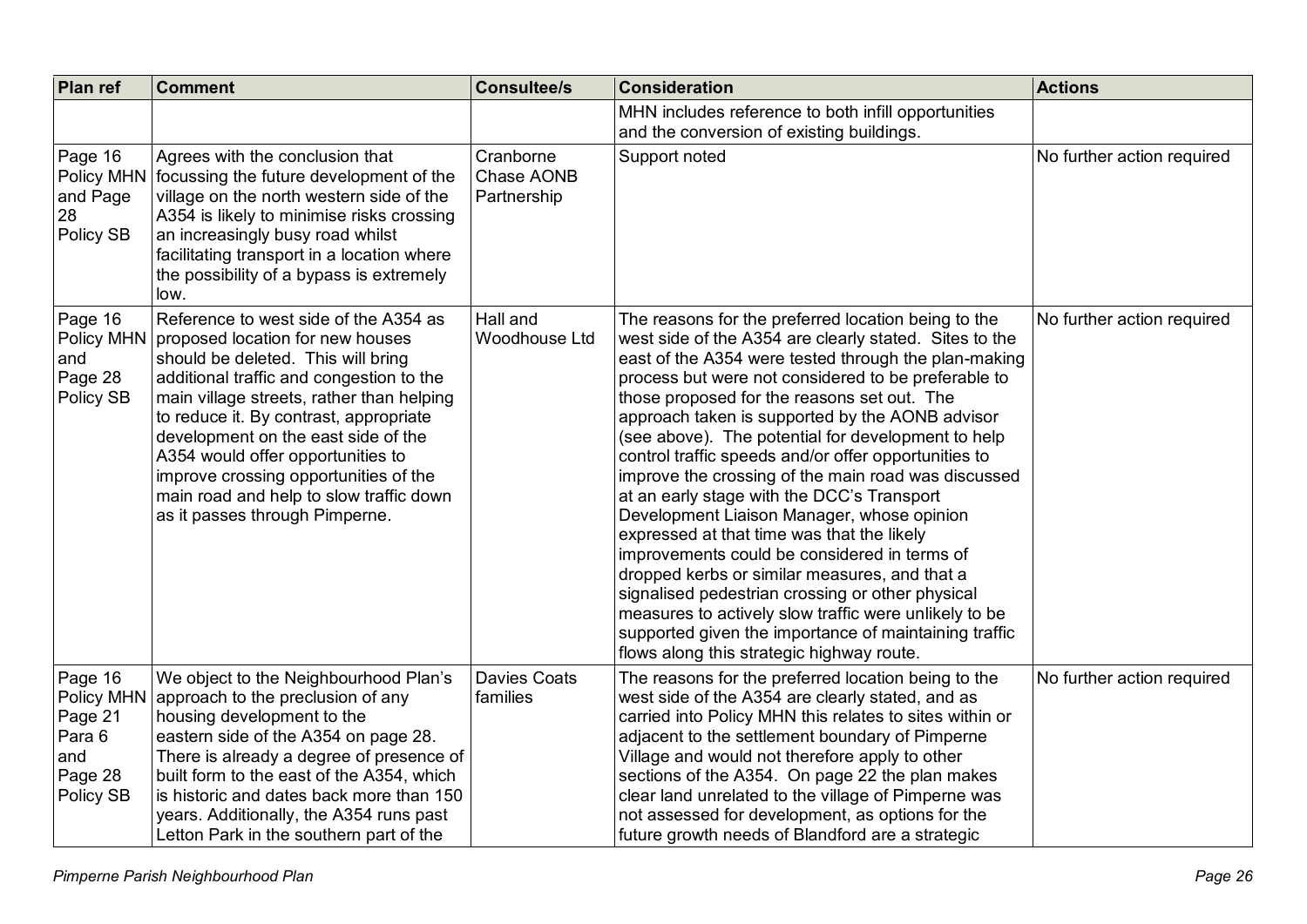| Plan ref                                             | <b>Comment</b>                                                                                                                                                                                                                                                                                                                                                                                                                                                                                                                                                                                                                                                                                                                                                                                                                                                                                                                                                                                                                                                                                                                                 | <b>Consultee/s</b>                   | <b>Consideration</b>                                                                                                                                                                                                                                                                                                                                                                                                                                                                                                                                                                                                                                                                                                                                                                                                                                                                                                                                                                                                                 | <b>Actions</b>             |
|------------------------------------------------------|------------------------------------------------------------------------------------------------------------------------------------------------------------------------------------------------------------------------------------------------------------------------------------------------------------------------------------------------------------------------------------------------------------------------------------------------------------------------------------------------------------------------------------------------------------------------------------------------------------------------------------------------------------------------------------------------------------------------------------------------------------------------------------------------------------------------------------------------------------------------------------------------------------------------------------------------------------------------------------------------------------------------------------------------------------------------------------------------------------------------------------------------|--------------------------------------|--------------------------------------------------------------------------------------------------------------------------------------------------------------------------------------------------------------------------------------------------------------------------------------------------------------------------------------------------------------------------------------------------------------------------------------------------------------------------------------------------------------------------------------------------------------------------------------------------------------------------------------------------------------------------------------------------------------------------------------------------------------------------------------------------------------------------------------------------------------------------------------------------------------------------------------------------------------------------------------------------------------------------------------|----------------------------|
|                                                      | Parish. This reference to no<br>development to the east of the A354<br>potentially excludes the possibility of the<br>development of my clients' land east of<br>the A354 and immediately to the south<br>of Letton Park. This land is not in the<br>AONB and could make a valuable<br>contribution to meeting the housing<br>needs of Blandford and the District as a<br>whole.                                                                                                                                                                                                                                                                                                                                                                                                                                                                                                                                                                                                                                                                                                                                                               |                                      | matter for the Local Plan (as agreed by the Blandford<br>+ examiner).                                                                                                                                                                                                                                                                                                                                                                                                                                                                                                                                                                                                                                                                                                                                                                                                                                                                                                                                                                |                            |
| Page 16<br>Policy MHN<br>and<br>Page 28<br>Policy SB | We consider that the proposed<br>redrawing of the settlement boundary is<br>inappropriate. The land to the east has<br>been excluded based on potential<br>landscape impact on the AONB and the<br>rural character it affords to the village.<br>The reasons for the revisions are flawed<br>and do not support economic growth in<br>rural areas as required by the NPPF. It<br>removes all properties on the eastern<br>side of the A354 some of which have<br>been there at least 150years and are<br>part of the core of the village. The village<br>has developed along the valley floor and<br>on both sides of the A354 - this is an<br>essential part of the existing character of<br>the settlement. The Farquharson Arms<br>is recognised as a locally important<br>building marking the southern 'entrance'<br>to the historic core along Church Road<br>and considered to be a key community<br>asset in the village which should be<br>retained within the boundary and new<br>development steered by development<br>management policies. Through this Plan<br>they are now being told they are no<br>longer part of the village. | Hall and<br>Woodhouse Ltd.<br>Taymix | One of the plan's objectives is to "Identify suitable"<br>sites or areas where new development can take place<br>that will meet anticipated need for housing,<br>employment and community facilities". The<br>settlement boundary is a planning tool that indicates<br>where infill development in principle is acceptable.<br>The exclusion from the settlement boundary does not<br>prohibit all development (such as conversions and<br>small-scale extensions) – but does limit the potential<br>for additional open market housing.<br>Specific site allocations have been included -<br>therefore the revision is not limited the growth<br>identified as appropriate for the village.<br>No affront was intended. Where the settlement<br>boundary is drawn does not define from a social point<br>or any other point of view whether a property or its<br>residents are part of a community. Neither is the fact<br>that a building is historic the correct basis for deciding<br>whether infill development is appropriate. | No further action required |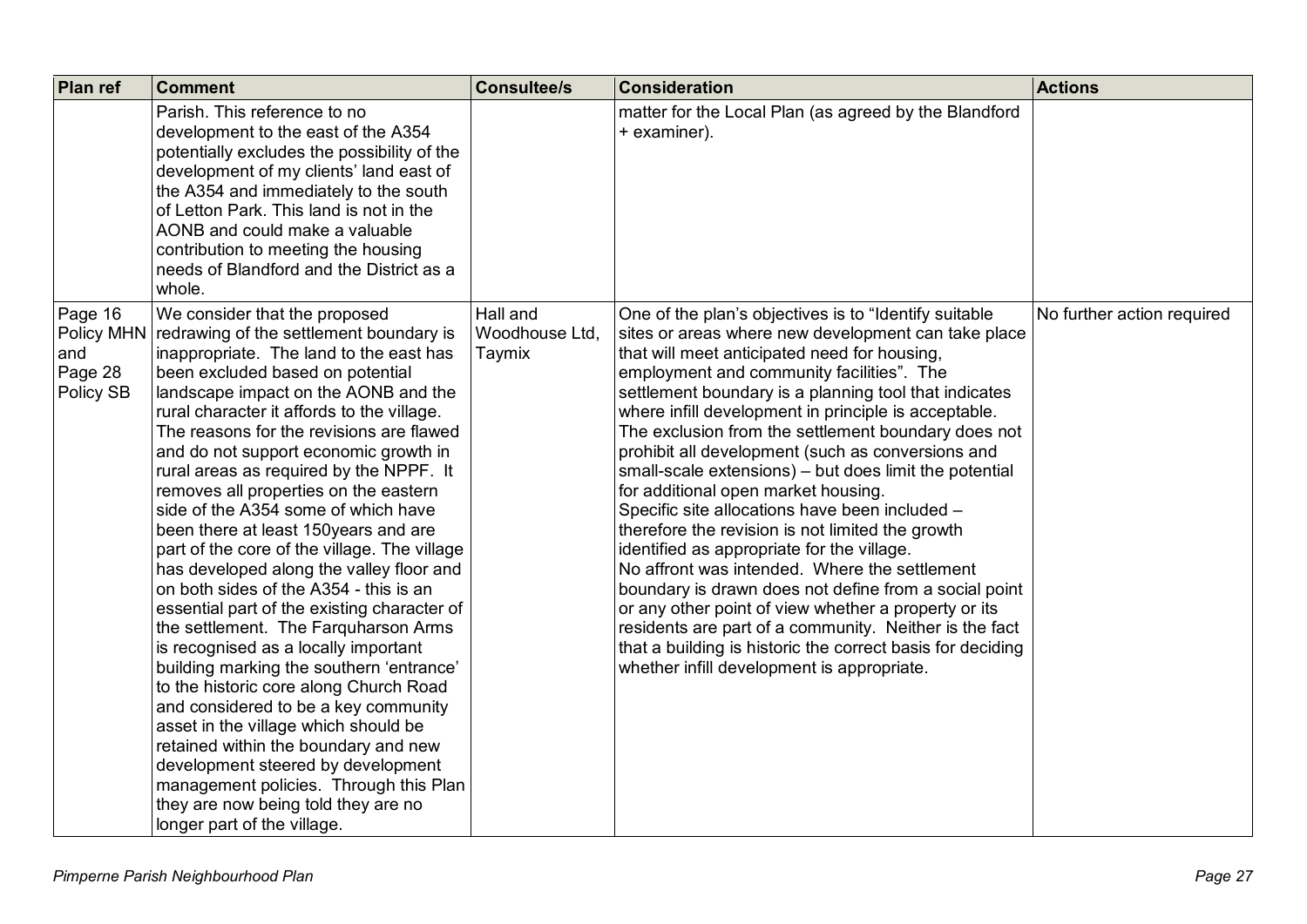| Plan ref                       | <b>Comment</b>                                                                                                                                                                                                                                                                                                                                                                                                                                                                | <b>Consultee/s</b>                     | <b>Consideration</b>                                                                                                                                                                                                                                                                                                                | <b>Actions</b>                                                                                                                                                                                                                                    |
|--------------------------------|-------------------------------------------------------------------------------------------------------------------------------------------------------------------------------------------------------------------------------------------------------------------------------------------------------------------------------------------------------------------------------------------------------------------------------------------------------------------------------|----------------------------------------|-------------------------------------------------------------------------------------------------------------------------------------------------------------------------------------------------------------------------------------------------------------------------------------------------------------------------------------|---------------------------------------------------------------------------------------------------------------------------------------------------------------------------------------------------------------------------------------------------|
| Page 17<br>Employmt<br>summary | It is not clear why Sunrise Business Park<br>is not as accessible to most Pimperne<br>residents as there are classified roads<br>into and out of the Business Park that all<br>lead to and from Pimperne.                                                                                                                                                                                                                                                                     | <b>Blandford Town</b><br>Council       | What was intended to be conveyed was that this site<br>is not as accessible by sustainable modes of transport accessible on foot to most<br>(walking, cycling, public transport) due to the distance   Pimperne residents or easy<br>and nature of the road network and bus routes                                                  | Amend to "it is not as<br>to reach by bus"                                                                                                                                                                                                        |
| Page 17<br>Employmt<br>summary | Notes the discussion and conclusions<br>relating to Employment and Employment<br>Needs and, in the circumstances, these<br>seem entirely reasonable.                                                                                                                                                                                                                                                                                                                          | Cranborne<br>Chase AONB<br>Partnership | Support noted                                                                                                                                                                                                                                                                                                                       | No further action required                                                                                                                                                                                                                        |
| Page 17<br>Employmt<br>summary | The Pimperne Neighbourhood Plan does<br>not recognise, or value, that Pimperne<br>relies heavily on wider employment from<br><b>Blandford Forum</b>                                                                                                                                                                                                                                                                                                                           | <b>Blandford Town</b><br>Council       | Agreed that further references to the employment<br>opportunities would be appropriate                                                                                                                                                                                                                                              | Include reference to<br><b>Blandford Heights Industrial</b><br><b>Estate, Holland Business</b><br>Park and Glenmore<br><b>Business Park which also</b><br>provide significant<br>employment opportunities<br>on the northern side of the<br>town. |
| Page 17<br>Policy MEN          | There is sufficient capacity on the<br>network to support the proposed<br>development sites, however significant<br>development at "EMP (S) - Yarde<br>Lane/Farm" could potentially bring<br>pressures below that of acceptable<br>levels if connected to the low-pressure<br>network without reconfiguration. In order<br>to facilitate growth of the employment<br>site at Yarde Lane, it would be<br>preferable to feed any new properties<br>separately from the MP main. | <b>SGN</b>                             | Noted. This is a detailed matter that could be<br>addressed at planning application stage, and will<br>depend on the nature of the business in question. It<br>was not an issue that precluded the recent expansion<br>of the Yarde Lane site under 2/2017/0194/FUL, given<br>that this was for vehicle parking and storage areas.  | No further action required                                                                                                                                                                                                                        |
| Page 17<br>Policy MEN          | The larger expansion of the Taymix to<br>the south would help meet the needs of<br>existing industrialists on the Taymix site<br>and assist in meeting the needs for<br>additional employment land close to<br>Blandford where it has been                                                                                                                                                                                                                                    | Taymix                                 | The expansion of the Taymix was considered through<br>the plan preparation process, but as explained on<br>page 17 this raised objections in terms of its likely<br>impact on the AONB and the larger option would also<br>have significantly reduced the gap separating the<br>village from Blandford Forum. At the Blandford + NP | No further action required                                                                                                                                                                                                                        |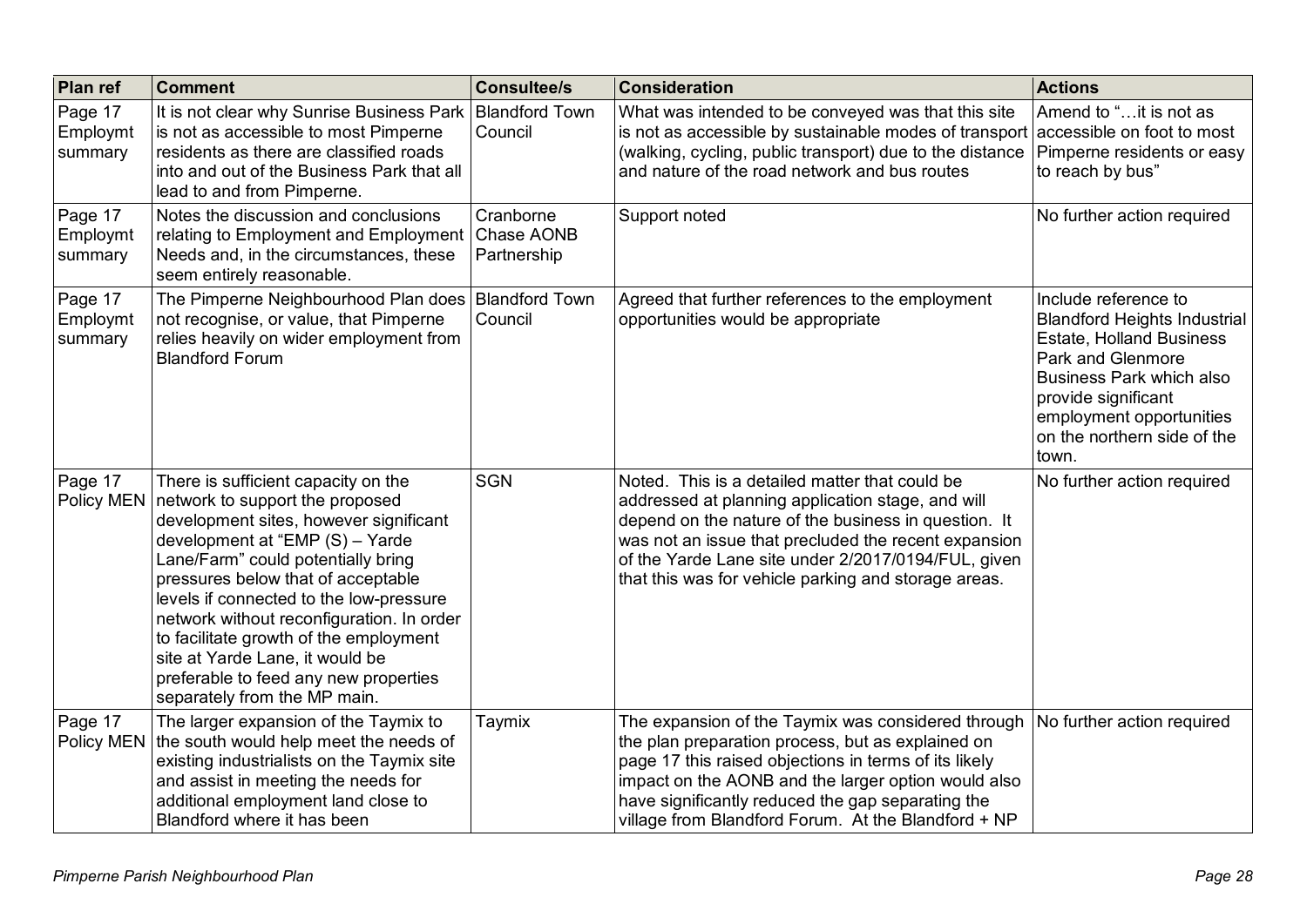| Plan ref                                             | <b>Comment</b>                                                                                                                                                                                                                                                                                                                                                                                                                                                                                       | <b>Consultee/s</b>               | <b>Consideration</b>                                                                                                                                                                            | <b>Actions</b>                                                                                                                                                                                                                                                                                      |
|------------------------------------------------------|------------------------------------------------------------------------------------------------------------------------------------------------------------------------------------------------------------------------------------------------------------------------------------------------------------------------------------------------------------------------------------------------------------------------------------------------------------------------------------------------------|----------------------------------|-------------------------------------------------------------------------------------------------------------------------------------------------------------------------------------------------|-----------------------------------------------------------------------------------------------------------------------------------------------------------------------------------------------------------------------------------------------------------------------------------------------------|
|                                                      | demonstrated there is an outstanding<br>need. At Yarde Farm it is noted that the<br>NDDC Planning Board recently resolved<br>to grant planning permission to expand<br>the KJ Pike site, following the<br>submission of a retrospective planning<br>application, despite AONB and Parish<br>Council objections.                                                                                                                                                                                      |                                  | examination the site's representative made clear that<br>the firm was also considering other site options in the<br>area, and therefore may relocate.                                           |                                                                                                                                                                                                                                                                                                     |
| Page 18<br>Community<br><b>Facilities</b><br>summary | <b>Blandford Forum has an Allotment</b><br>Management Committee who runs two<br>allotment sites in the town. Residents<br>who have shown an interest in Pimperne<br>are welcome to contact the Committee<br>to apply for an allotment while Pimperne<br>investigates securing its own allotment<br>site.                                                                                                                                                                                             | <b>Blandford Town</b><br>Council | Noted – the Parish Council can make this clear to<br>No changes required to the<br>residents enquiring about allotments until such time<br>plan.<br>as a site is brought forward in the parish. |                                                                                                                                                                                                                                                                                                     |
| Page 18<br>Community<br><b>Facilities</b><br>summary | Blandford Forum also provides doctor<br>surgeries, dentists, community hospital,<br>sport clubs, the leisure centre, shopping<br>and the post office (due to the recent<br>closure of these in Pimperne), petrol and<br>a large array of other products and<br>services. The Pimperne Neighbourhood<br>Plan does not recognise, or value, that<br>Pimperne is an integral part of a larger<br>community, and as such, relies heavily<br>on that wider community for its essential<br>infrastructure. | <b>Blandford Town</b><br>Council | The summary was not intended to imply that these<br>services did not exist or are not valued.                                                                                                   | Amend bullet point to read<br>"The parish is reliant on the<br>nearby town of Blandford<br>Forum for many of its<br>services, such as<br>secondary education,<br>healthcare and library<br>facilities, as well as<br>benefiting from the many<br>products and services<br>found in the town centre" |
| Page 18<br>Para 3                                    | You may wish to accurately reflect the<br>current situation of the post office and<br>shop in the village                                                                                                                                                                                                                                                                                                                                                                                            | <b>Blandford Town</b><br>Council | Agreed this should be updated to reflect its recent<br>closure. This does not change the fact that it is a<br>valued facility and its lawful planning use as a shop<br>remains.                 | Amend text to reflect the<br>fact that the shop and post<br>offices has recently closed,<br>but retain it in the list of<br>valued facilities.                                                                                                                                                      |
| Page 18<br>Para 3                                    | No mention is made as to the future of<br>the former shop premises                                                                                                                                                                                                                                                                                                                                                                                                                                   | Mr and Mrs D<br>Philpott         | This is referenced in paragraph 3, and its retention as<br>a shop would still considered under Policy CF as this                                                                                | See above                                                                                                                                                                                                                                                                                           |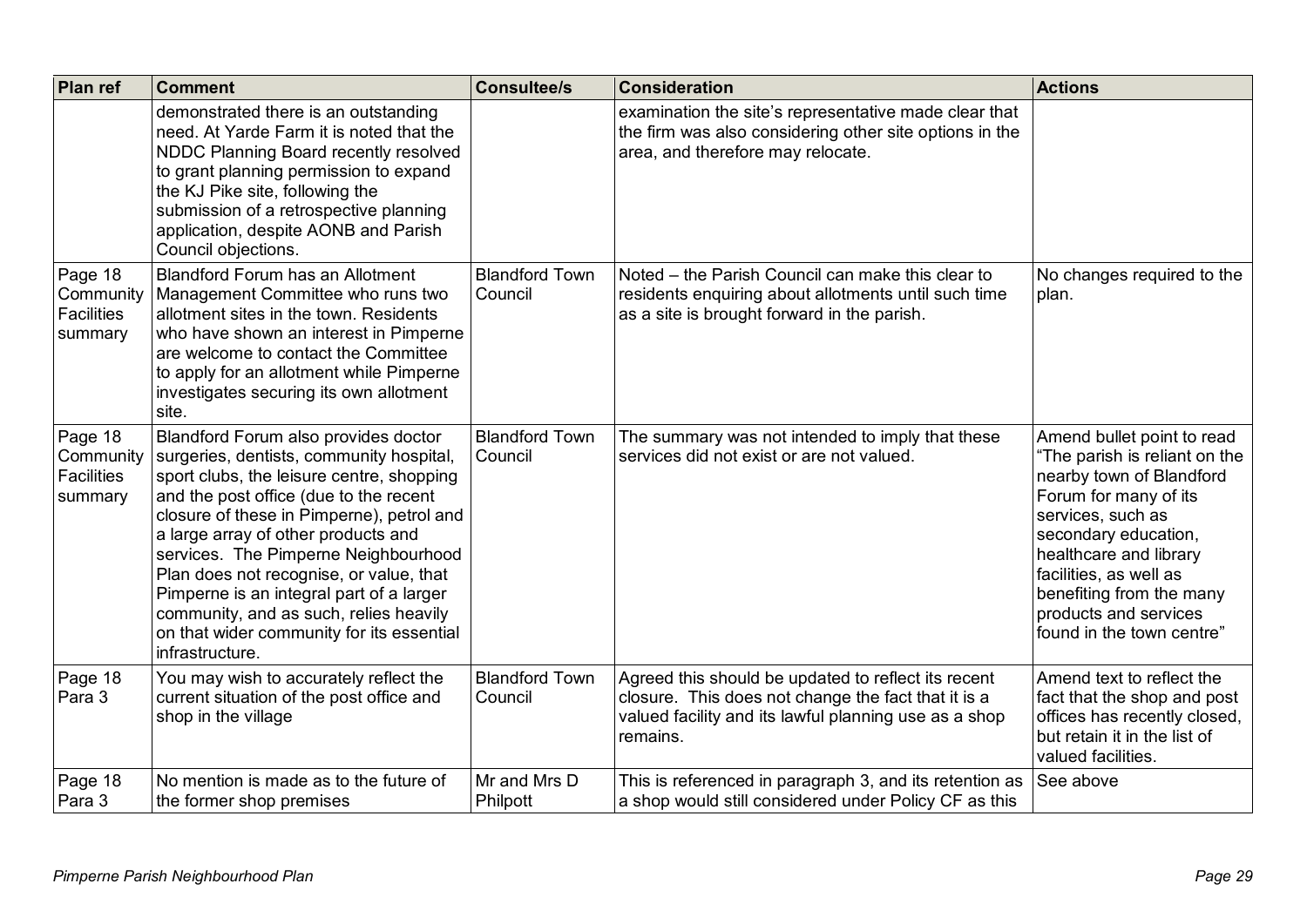| Plan ref                                 | <b>Comment</b>                                                                                                                                                                                                                                                                                                                                                                                                                                                                                       | <b>Consultee/s</b>               | <b>Consideration</b>                                                                                                                                                                                                                                                                                                                                                                                                                                                                                                                                                                                                                                                                                                                                                                                                                              | <b>Actions</b>             |
|------------------------------------------|------------------------------------------------------------------------------------------------------------------------------------------------------------------------------------------------------------------------------------------------------------------------------------------------------------------------------------------------------------------------------------------------------------------------------------------------------------------------------------------------------|----------------------------------|---------------------------------------------------------------------------------------------------------------------------------------------------------------------------------------------------------------------------------------------------------------------------------------------------------------------------------------------------------------------------------------------------------------------------------------------------------------------------------------------------------------------------------------------------------------------------------------------------------------------------------------------------------------------------------------------------------------------------------------------------------------------------------------------------------------------------------------------------|----------------------------|
|                                          |                                                                                                                                                                                                                                                                                                                                                                                                                                                                                                      |                                  | remains its lawful use until such time as a change of<br>use is permitted.                                                                                                                                                                                                                                                                                                                                                                                                                                                                                                                                                                                                                                                                                                                                                                        |                            |
| Page 19<br>Policy CF                     | We agree the policy wording which<br>supports development proposals to<br>enable key community assets to<br>modernise and adapt for future needs. It<br>is important that this objective is<br>interpreted in a flexible and positive<br>manner.                                                                                                                                                                                                                                                     | Hall and<br>Woodhouse Ltd        | Support noted                                                                                                                                                                                                                                                                                                                                                                                                                                                                                                                                                                                                                                                                                                                                                                                                                                     | No further action required |
| Page 23<br>Table of<br>rejected<br>sites | The opportunity for a small housing<br>development on land at The<br>Farquharson Arms should be<br>reconsidered                                                                                                                                                                                                                                                                                                                                                                                      | Hall and<br><b>Woodhouse Ltd</b> | The site was considered as part of the plan<br>preparation process, and was not preferred. No<br>evidence has been put forward that would suggest<br>that this site would be preferable to those selected.<br>The scheme submitted under 2/2016/1801/FUL (now<br>withdrawn) was not supported by the Conservation<br>Officer who commented that the scheme would be "at<br>the expense of a substantial loss of natural green<br>open space and which constitutes the setting of the<br>various heritage assets." and that the harm was not<br>be justified. The AONB officer also commented that<br>the scheme would encroach significantly on the<br>currently undeveloped side of the valley, and that the<br>extension of gardens up the slope of the valley would<br>have a further urbanising impact on what is currently<br>a rural scene. | No further action required |
| Page 23<br>Table of<br>rejected<br>sites | Land to the south and east of Hyde<br>Farm, Pimperne should be reconsidered.<br>The character of Pimperne has included<br>the eastern side of the A354, and a<br>quantum of development here could<br>reinforce the local character of Pimperne<br>without causing harm to the AONB<br>landscape. Highway concerns are not<br>severe and there is scope to consider<br>the provision of a pedestrian crossing<br>over the A354 as part of any proposal to<br>address any significant highway impact. | P and D Crocker                  | The site was considered as part of the plan<br>preparation process, and was not preferred. No<br>evidence has been put forward that would suggest<br>that this site would be preferable to those selected.                                                                                                                                                                                                                                                                                                                                                                                                                                                                                                                                                                                                                                        | No further action required |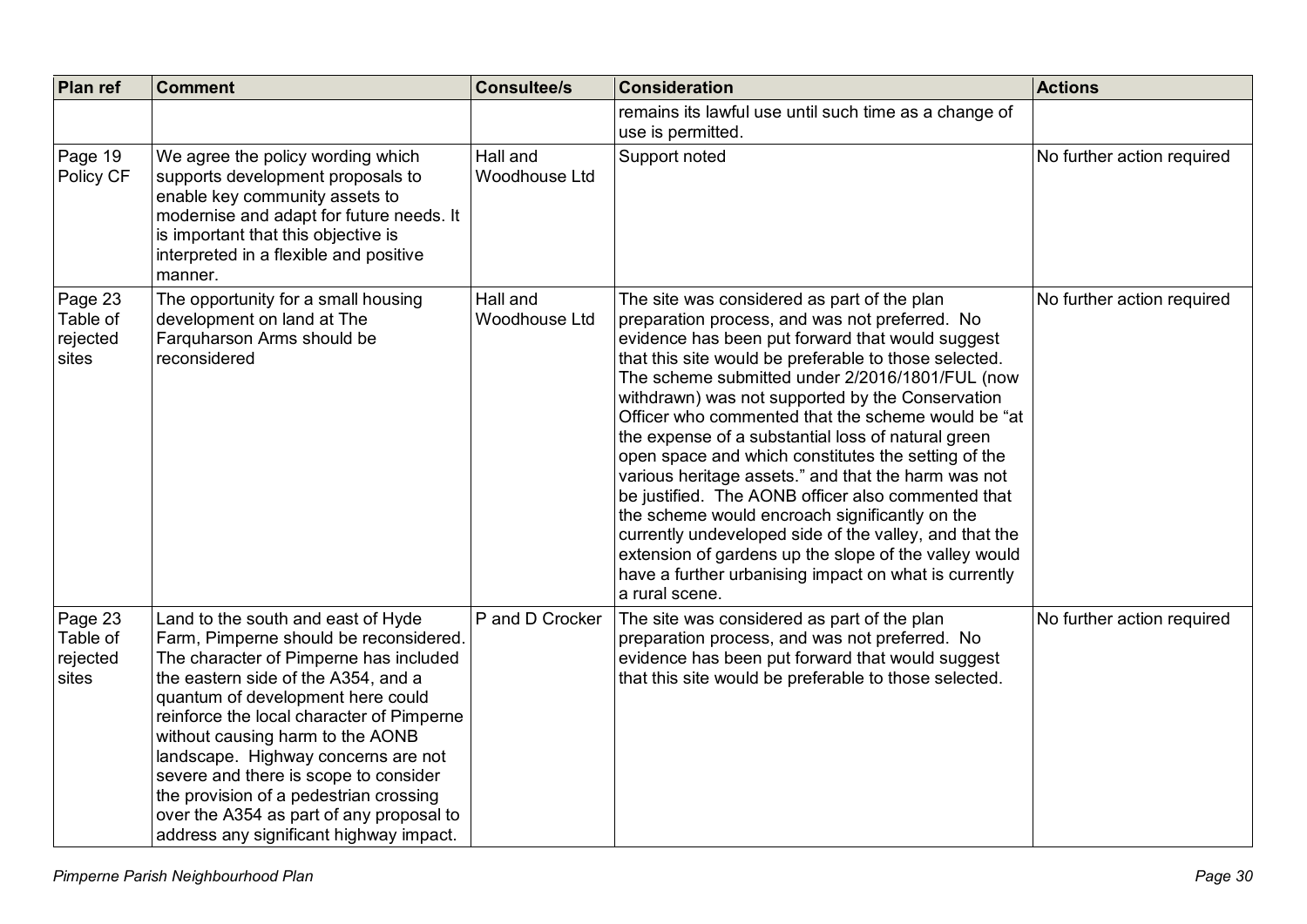| Plan ref                                                                | <b>Comment</b>                                                                                                                                                                                                                                        | <b>Consultee/s</b>                      | <b>Consideration</b>                                                                                                                                                                                                                                                                                                                                                                                                                                                                                                  | <b>Actions</b>                      |
|-------------------------------------------------------------------------|-------------------------------------------------------------------------------------------------------------------------------------------------------------------------------------------------------------------------------------------------------|-----------------------------------------|-----------------------------------------------------------------------------------------------------------------------------------------------------------------------------------------------------------------------------------------------------------------------------------------------------------------------------------------------------------------------------------------------------------------------------------------------------------------------------------------------------------------------|-------------------------------------|
| Page 23<br>Para 1                                                       | Land north of Manor Farm Close is<br>available now and Wyatt Homes are<br>keen to deliver this site at an early stage<br>in the plan period                                                                                                           | <b>Wyatt Homes</b>                      | <b>Noted</b>                                                                                                                                                                                                                                                                                                                                                                                                                                                                                                          | No changes required to the<br>plan. |
| Page 24<br>PolicyHSA                                                    | It is unclear in (f) what improvements<br>would be required for safe pedestrian<br>access, and viability / feasibility<br>implications.                                                                                                               | North Dorset<br><b>District Council</b> | The current advice as provided by the highways<br>authority is reflected in the table above under 'access<br>points / and suitability'. This can be examined further<br>at planning application stage, and therefore has not<br>been detailed in the policy.                                                                                                                                                                                                                                                          | No further action required          |
| Page 24<br>PolicyHSA                                                    | If the suitability of housing on this site is<br>dependent upon cross-subsidy of<br>employment enhancements in (h) this<br>would need to be justified.                                                                                                | North Dorset<br><b>District Council</b> | The policy wording is that the upgrades would be<br>supported, and was proposed by the landowner, but<br>has not been written as a requirement as the details<br>of the upgrades and reasonableness has not been<br>evidenced                                                                                                                                                                                                                                                                                         | No further action required          |
| Page 24<br>Policy<br>HSA1                                               | The earlier NDDC Conservation Team<br>advice appears to conclude that<br>development in principle is acceptable<br>but that evidence will be needed to<br>support the location, numbers and<br>design of any proposals and policy<br>criteria adopted | <b>Historic England</b>                 | NDDC Conservation Team contacted to check<br>whether any concerns remain regarding this site. No<br>issues raised.                                                                                                                                                                                                                                                                                                                                                                                                    | No further action required          |
| Page 24<br>PolicyHSA<br>1 and<br>Page 26<br>PolicyHSA<br>$\overline{2}$ | Should construction traffic be restricted<br>to entering the village from the west end<br>of Church Road via Shaftesbury top road<br>for safety reasons?                                                                                              | Martin Draycott                         | The Plan does not preclude a Construction Traffic<br>Management Plan being required by condition if<br>advised by the Highways Authority. This would<br>identify the appropriate route/s for HGV traffic to<br>access the site during the construction phase and<br>establish measures to reduce any interruption and/or<br>delay to existing vehicular traffic to ensure that the<br>impacts of construction traffic in the vicinity of the site<br>and on the surrounding highway network are kept to a<br>minimum. | No further action required          |
| Page 24-27<br>Policies<br><b>HSA1-3</b>                                 | Coupled with Policy LDC, the view of the<br>AONB is that the sensitive development<br>of these sites should be achievable<br>without undue harm to the AONB at this<br>location                                                                       | Cranborne<br>Chase AONB<br>Partnership  | <b>Noted</b>                                                                                                                                                                                                                                                                                                                                                                                                                                                                                                          | No changes required to the<br>plan. |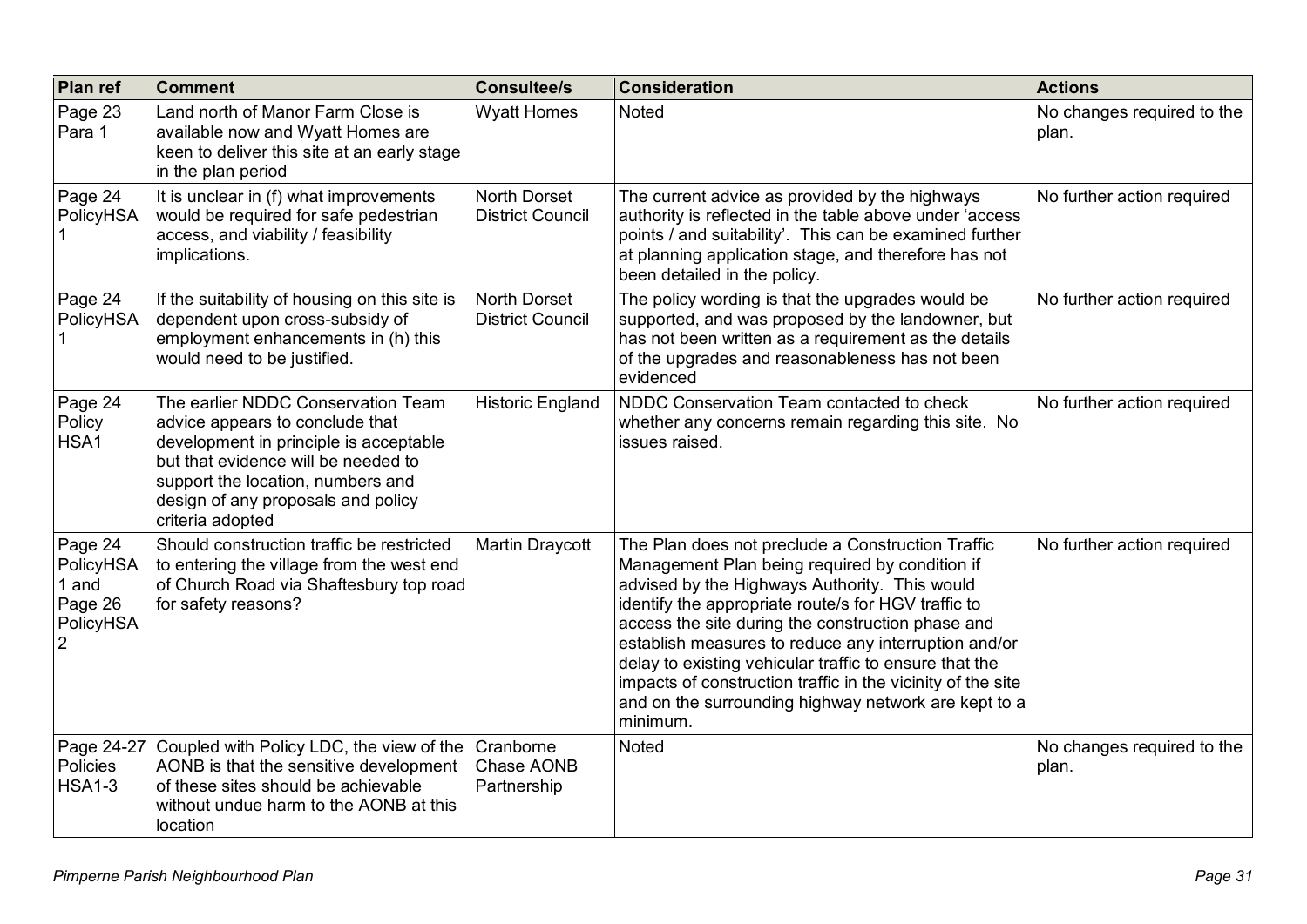| Plan ref                                | <b>Comment</b>                                                                                                                                                                                                                                                                                                                                                               | <b>Consultee/s</b>                                                                                                                                                                                                                                                                                                                                                                                                                                                                      | <b>Consideration</b>                                                                                                                                                                                                                                                                                                                                                                                                                    | <b>Actions</b>                                                |
|-----------------------------------------|------------------------------------------------------------------------------------------------------------------------------------------------------------------------------------------------------------------------------------------------------------------------------------------------------------------------------------------------------------------------------|-----------------------------------------------------------------------------------------------------------------------------------------------------------------------------------------------------------------------------------------------------------------------------------------------------------------------------------------------------------------------------------------------------------------------------------------------------------------------------------------|-----------------------------------------------------------------------------------------------------------------------------------------------------------------------------------------------------------------------------------------------------------------------------------------------------------------------------------------------------------------------------------------------------------------------------------------|---------------------------------------------------------------|
| Page 24-27<br>Policies<br><b>HSA1-3</b> | We note the plan and locations for $40 -$<br>45 new dwellings. None of the sites<br>appear to affect existing apparatus,<br>there is capacity available from local<br>networks to provide water supply and<br>waste water services for the planned<br>growth.                                                                                                                | <b>Wessex Water</b>                                                                                                                                                                                                                                                                                                                                                                                                                                                                     | Noted – this can be included in the infrastructure<br>section                                                                                                                                                                                                                                                                                                                                                                           | Add reference to end of<br>infrastructure section (pg<br>20)  |
| Page 24-27<br>Policies<br><b>HSA1-3</b> | Please note that no surface water<br>connections will be permitted to the foul<br>sewer. It is paramount that sites are<br>promoted with a satisfactory means of<br>disposal for surface water to infiltration<br>or local land drainage systems                                                                                                                             | <b>Wessex Water</b><br>Noted – this can be mentioned in the infrastructure<br>section                                                                                                                                                                                                                                                                                                                                                                                                   |                                                                                                                                                                                                                                                                                                                                                                                                                                         | Add reference to end of<br>infrastructure section (pg<br>(20) |
| Page 26<br>PolicyHSA<br>$\overline{2}$  | It is unclear in (e) what improvements<br>would be required for safe pedestrian<br>access, and viability / feasibility<br>implications.                                                                                                                                                                                                                                      | North Dorset<br><b>District Council</b>                                                                                                                                                                                                                                                                                                                                                                                                                                                 | The current advice as provided by the highways<br>authority is reflected in the table above under 'access<br>points / and suitability'. This can be examined further<br>at planning application stage, and therefore has not<br>been detailed in the policy.                                                                                                                                                                            | No further action required                                    |
| Page 26<br>PolicyHSA<br>$\overline{2}$  | The earlier NDDC Conservation Team<br>advice appears to conclude that<br>development in principle is acceptable<br>but that evidence to substantiate specific<br>development proposals would be<br>necessary and policy criteria adopted                                                                                                                                     | NDDC Conservation Team contacted to check<br><b>Historic England</b><br>whether any concerns remain regarding this site.<br>Response confirmed that Policy HSA2 appears to be<br>acceptable, making reference to the rural setting<br>which is presently characterised by the native<br>hedgelines and the acknowledgement that the<br>development needs to respect the Conservation Area<br>character and recognise that the site is situated at a<br>key gateway into the settlement. |                                                                                                                                                                                                                                                                                                                                                                                                                                         | No further action required                                    |
| Page 26<br>PolicyHSA<br>2               | Support the proposed allocation in Policy<br>HSA2. Consideration should be given to<br>extending the proposed housing site<br>allocation to the west, to a number of<br>benefits including scope for larger rear<br>gardens and an area of public open<br>space and tree planting along the<br>western edge of the site, potentially<br>connecting to the green space to the | <b>Wyatt Homes</b>                                                                                                                                                                                                                                                                                                                                                                                                                                                                      | Support noted. A larger area was considered<br>extending further west as one of the options, but was<br>discarded due to the greater landscape and heritage<br>impacts, particularly related to building works. The<br>provision of public open space on the higher ground<br>would not be precluded by the Neighbourhood Plan,<br>subject to an appropriate assessment of any harm,<br>and should the landowner wish to make this land | No further action required                                    |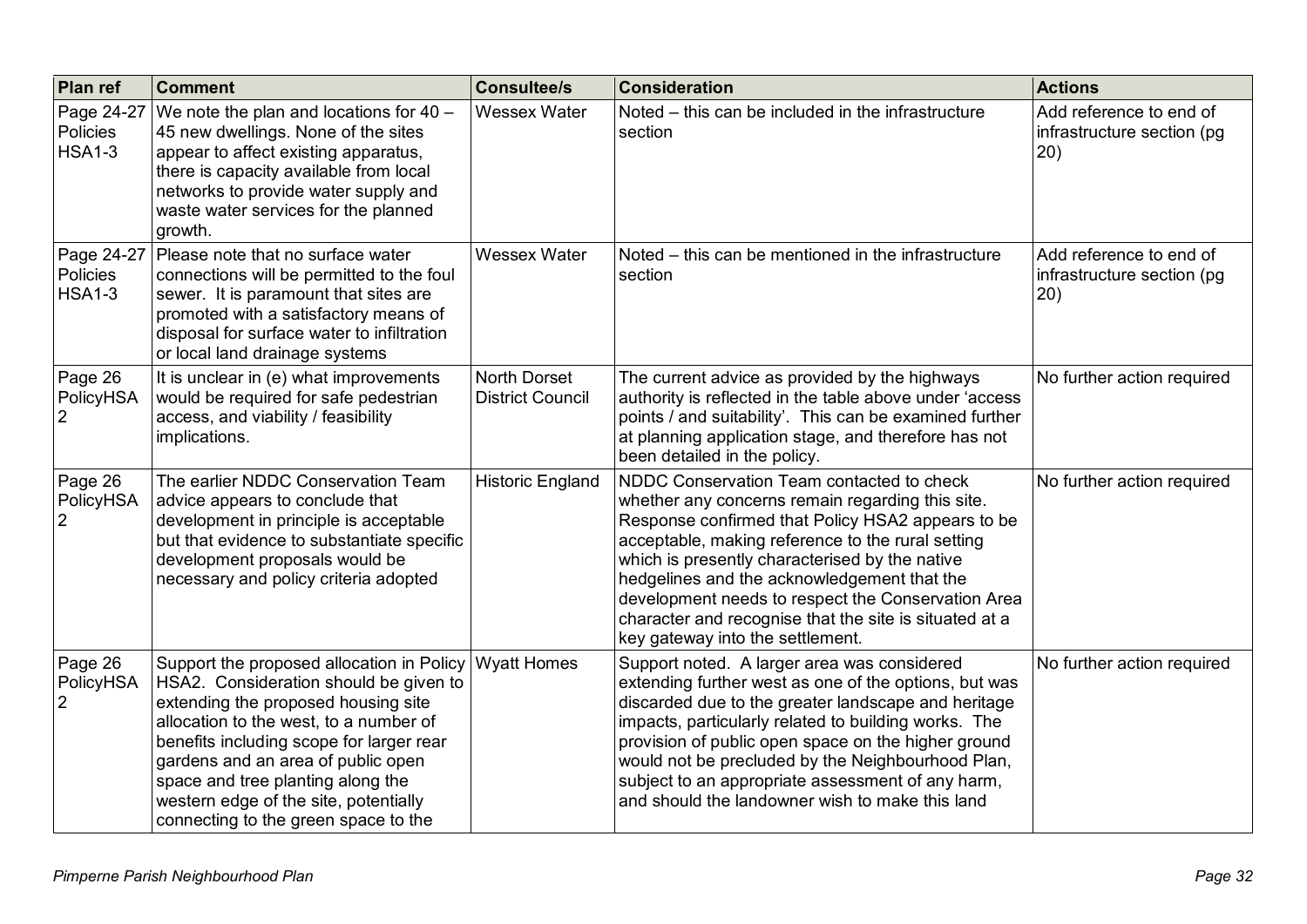| Plan ref                               | <b>Comment</b>                                                                                                                                                                                                        | <b>Consultee/s</b>                                            | <b>Consideration</b>                                                                                                                                                                                                                                                                                                                                                                                                                                                                                                                                                                                                                                                                                                                                                                                                                                                                                                                                                                         | <b>Actions</b>                                                                                                                                                                                                                                                                                                                                                                                                                                                                                                                                                  |
|----------------------------------------|-----------------------------------------------------------------------------------------------------------------------------------------------------------------------------------------------------------------------|---------------------------------------------------------------|----------------------------------------------------------------------------------------------------------------------------------------------------------------------------------------------------------------------------------------------------------------------------------------------------------------------------------------------------------------------------------------------------------------------------------------------------------------------------------------------------------------------------------------------------------------------------------------------------------------------------------------------------------------------------------------------------------------------------------------------------------------------------------------------------------------------------------------------------------------------------------------------------------------------------------------------------------------------------------------------|-----------------------------------------------------------------------------------------------------------------------------------------------------------------------------------------------------------------------------------------------------------------------------------------------------------------------------------------------------------------------------------------------------------------------------------------------------------------------------------------------------------------------------------------------------------------|
|                                        | rear of St Peter's Church and the<br>footpath network beyond. It would also<br>allow greater flexibility for the layout to<br>accommodate surface water attenuation<br>as part of any sustainable drainage<br>system. |                                                               | available as an area of public open space, then this<br>can be explored with the Parish Council.                                                                                                                                                                                                                                                                                                                                                                                                                                                                                                                                                                                                                                                                                                                                                                                                                                                                                             |                                                                                                                                                                                                                                                                                                                                                                                                                                                                                                                                                                 |
| Page 26<br>PolicyHSA                   | Measures to not increase flood risk are<br>important and need to be explicitly<br>stated in the policy                                                                                                                | Andrew and<br>Barbara Hunt                                    | The issue is covered in policy by the inclusion of "The<br>No further action required<br>development should be designed to ensure that it<br>does not increase flood risk elsewhere". The detail of<br>how this is achieved is appropriate to be covered at<br>planning application stage.                                                                                                                                                                                                                                                                                                                                                                                                                                                                                                                                                                                                                                                                                                   |                                                                                                                                                                                                                                                                                                                                                                                                                                                                                                                                                                 |
| Page 26<br>PolicyHSA<br>$\overline{2}$ | The site is outside the settlement<br>boundary, within the AONB and Manor<br>Farm is part of the Conservation Area<br>and there are less harmful options such<br>as the land over the Franwill site.                  | David Latham,<br>Margaret<br>Latham, Mr and<br>Mrs D Philpott | The options have been assessed through a Strategic<br>Environmental Assessment. The larger Franwill<br>option did not perform better when assessed.                                                                                                                                                                                                                                                                                                                                                                                                                                                                                                                                                                                                                                                                                                                                                                                                                                          | No further action required                                                                                                                                                                                                                                                                                                                                                                                                                                                                                                                                      |
| Page 27<br>PolicyHSA<br>3              | There appears to be no advice from the<br>NDDC Conservation Team on site HSA3<br>and policy criteria adopted                                                                                                          | <b>Historic England</b>                                       | NDDC Conservation Team contacted to request<br>advice regarding this site.<br>Feedback received:<br>No listed buildings<br>Outside of the Conservation Area<br>Within the Cranborne Chase AONB<br>Abutting an IOWA which covers the recreational<br>field<br>Abutting public RofW to the east and north<br>Areas of archaeological Importance have been<br>identified in the fields further to the north.<br>This site is to the rear of modern housing and open to<br>the countryside beyond which I believe I recall rises<br>slightly to the west. There are long views out from the<br>site with the building group known as Hammetts Farm<br>to the south-west clearly visible and hence long views<br>from multiple vantage points along the various public<br>RofW back into the proposed development site.<br>The plot projects west of the general settlement line<br>for this side of the village. It is also noted that the<br>land exhibits various depressions and mounds which | Include following as<br>mitigation measures in line<br>with NDDC advice:<br>Reinforcement of<br>hedgelines to provide<br>screening.<br>Layout to create a sense of<br>enclosure within itself, in<br>order to re-establish a new<br>settlement line that defines<br>it from the open landscape.<br>Avoid large scale glazing<br>open to the countryside to<br>minimise light spill.<br>Development to be<br>representative of small-<br>scale backland sites, with a<br>stepping down in height on<br>the outer edges.<br>Public RofW links to be<br>maintained |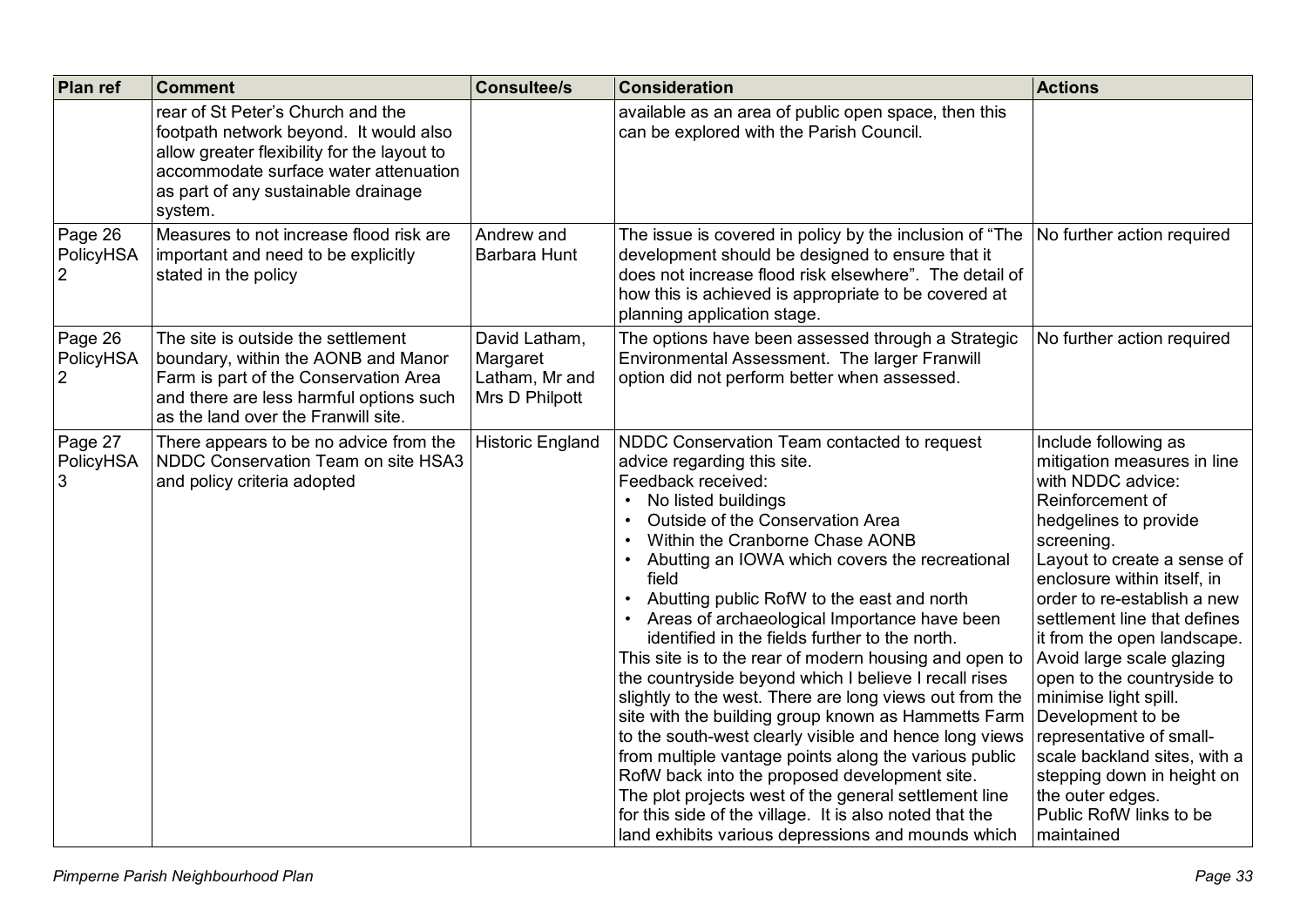| Plan ref                  | <b>Comment</b>                                                                                                                                                                                                                                                                                                                                                                                                                                                                                | <b>Consultee/s</b> | <b>Consideration</b>                                                                                                                                                                                                                                                                                                                                                                                                                                                                                                                                                                                                                                                                                                                                                                                                                                                                                                                                                                                                                                                         | <b>Actions</b>                                                                                                                                                                                                                                                                                                                                                         |
|---------------------------|-----------------------------------------------------------------------------------------------------------------------------------------------------------------------------------------------------------------------------------------------------------------------------------------------------------------------------------------------------------------------------------------------------------------------------------------------------------------------------------------------|--------------------|------------------------------------------------------------------------------------------------------------------------------------------------------------------------------------------------------------------------------------------------------------------------------------------------------------------------------------------------------------------------------------------------------------------------------------------------------------------------------------------------------------------------------------------------------------------------------------------------------------------------------------------------------------------------------------------------------------------------------------------------------------------------------------------------------------------------------------------------------------------------------------------------------------------------------------------------------------------------------------------------------------------------------------------------------------------------------|------------------------------------------------------------------------------------------------------------------------------------------------------------------------------------------------------------------------------------------------------------------------------------------------------------------------------------------------------------------------|
|                           |                                                                                                                                                                                                                                                                                                                                                                                                                                                                                               |                    | may indicate potential archaeology, although not<br>identified as such and it is recommended that DCC<br>Archaeologist be consulted on this in terms of<br>assessing any local or national value and hence<br>constraints.<br>Any potential development would be greatly exposed<br>due to the lack of substantial existing hedgelines or<br>screening. The development would need to create a<br>sense of enclosure within itself, in order to re-<br>establish a new settlement line that defines it from the<br>open landscape.<br>In light of the Dark Skies policy of the AONB, designs<br>again would need to be inward looking to avoid large<br>scale glazing open to the countryside.<br>Limited scope for development here which would<br>need to be small scale and low level, representative<br>of backland sites and to attempt to mitigate the<br>availability of long views and integrate it with the rural<br>farmland setting. A stepping down in height on the<br>outer edges is also recommended.<br>Maintaining the public RofW links is also important. | Archaeological assessment<br>of site                                                                                                                                                                                                                                                                                                                                   |
| Page 27<br>PolicyHSA<br>3 | There is sufficient capacity on the<br>network to support the proposed<br>development sites, however significant<br>development at the housing site "HSA 3<br>- West of Bakery Close" could<br>potentially bring pressures below that of<br>acceptable levels if connected to the<br>low-pressure network without<br>reconfiguration. The specifics of this<br>potential reinforcement will need to be<br>tailored to suit the proposal at such a<br>time when more information is available. | <b>SGN</b>         | Noted – this can be included as an advisory note.                                                                                                                                                                                                                                                                                                                                                                                                                                                                                                                                                                                                                                                                                                                                                                                                                                                                                                                                                                                                                            | Add the following advisory<br>note below Policy HSA3:<br>"Development in this<br>location linking to the gas<br>distribution network may<br>require the low pressure<br>network to be reconfigured<br>- the specifics of this<br>potential reinforcement will<br>need to be tailored to suit<br>the proposal at such a time<br>when more information is<br>available." |
| Page 28<br>Policy SB      | Consideration should be given to<br>extending the settlement boundary to<br>include the proposed housing allocations                                                                                                                                                                                                                                                                                                                                                                          | <b>Wyatt Homes</b> | The allocation is not prevented by being outside of the $\vert$ No further action required<br>settlement boundary. The preferred approach is for<br>the settlement boundary to be revised through a                                                                                                                                                                                                                                                                                                                                                                                                                                                                                                                                                                                                                                                                                                                                                                                                                                                                          |                                                                                                                                                                                                                                                                                                                                                                        |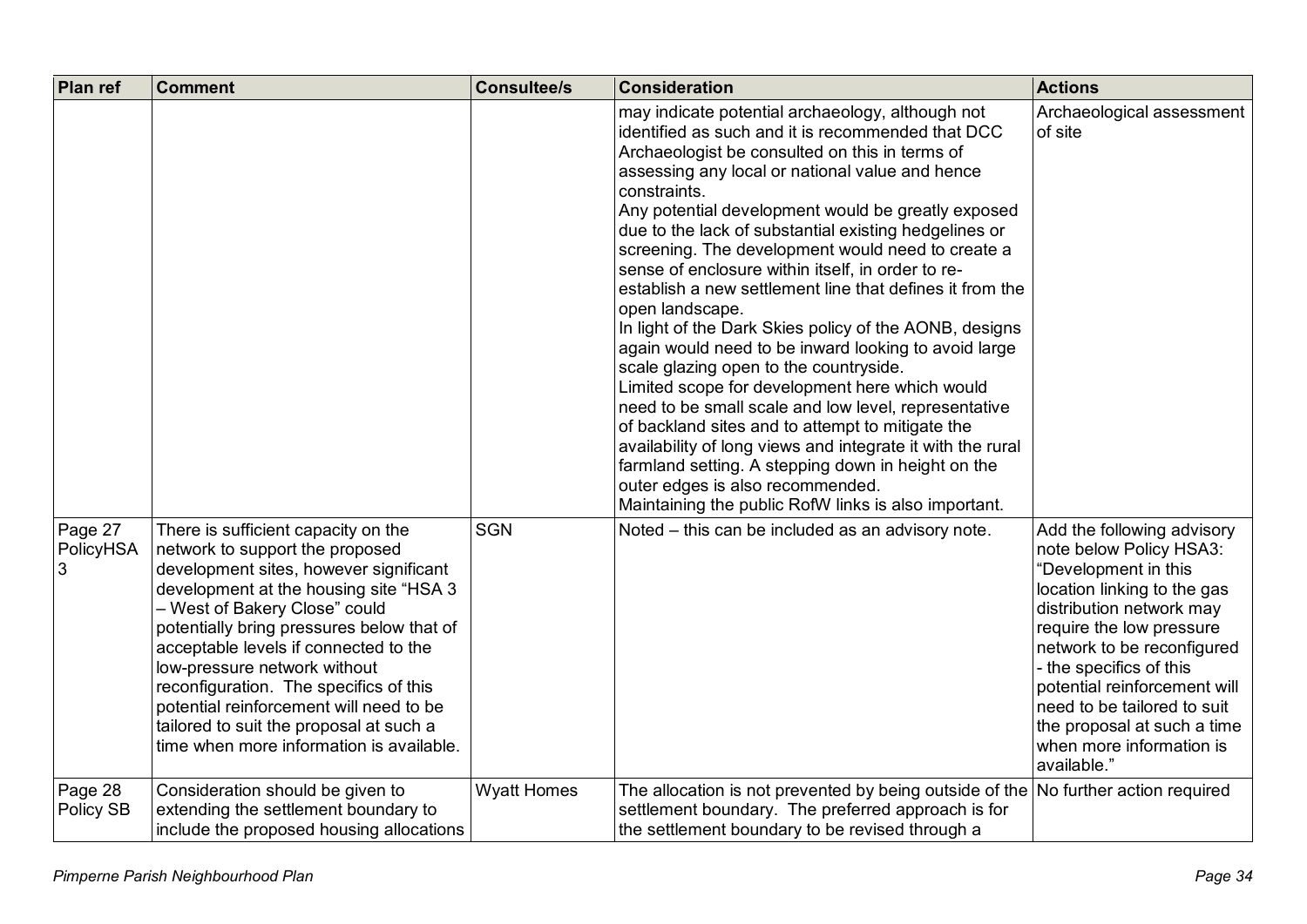| <b>Plan ref</b> | <b>Comment</b>                                                                                                                                                                                                                                                            | <b>Consultee/s</b>                      | <b>Consideration</b>                                                                                                                                                                                                                                                                                                                                                                                                                             | <b>Actions</b>             |
|-----------------|---------------------------------------------------------------------------------------------------------------------------------------------------------------------------------------------------------------------------------------------------------------------------|-----------------------------------------|--------------------------------------------------------------------------------------------------------------------------------------------------------------------------------------------------------------------------------------------------------------------------------------------------------------------------------------------------------------------------------------------------------------------------------------------------|----------------------------|
|                 |                                                                                                                                                                                                                                                                           |                                         | future review once the development is built, and in<br>this way it will more accurately reflect the boundary.                                                                                                                                                                                                                                                                                                                                    |                            |
| <b>SEA</b>      | The SEA seems appropriate for the<br>purposes                                                                                                                                                                                                                             | Cranborne<br>Chase AONB<br>Partnership  | Support noted                                                                                                                                                                                                                                                                                                                                                                                                                                    | No further action required |
| <b>SEA</b>      | We have no objection to the SEA report                                                                                                                                                                                                                                    | Environment<br>Agency                   | Support noted                                                                                                                                                                                                                                                                                                                                                                                                                                    | No further action required |
| <b>SEA</b>      | The Minerals and Waste Plans preferred<br>sites consultation has been recently<br>published.                                                                                                                                                                              | <b>Blandford Town</b><br>Council        | The Dec17 pre-submission waste plan now includes<br>site option WP17 adjoining Sunrise Business Park to<br>be allocated as a waste management centre as no<br>other suitable alternative sites were found. The site is<br>over 1km from the nearest proposed allocation and<br>much closer to residential development in Blandford<br>Town. There are no minerals sites proposed in the<br>area in the Dec17 pre-submission minerals sites plan. | No further action required |
| <b>SEA</b>      | The assessment of reasonable options<br>does not appear to have fully explored<br>the options of the Plan allocating<br>different amounts of land in relation to<br>the housing need identified (in light of<br>the potential over-provision against<br>identified need). | North Dorset<br><b>District Council</b> | The Neighbourhood Plan identified supply is approx.<br>56/57 dwellings provides some flexibility and is not<br>considered to be a significant over-supply for the<br>reasons outlined above and given the assessment of<br>the cumulative effects of the plan.                                                                                                                                                                                   | No further action required |
| <b>SEA</b>      | The heritage conclusions in the SEA<br>need to be substantiated regarding<br>whether the sites, if implemented, are<br>capable of avoiding harm                                                                                                                           | <b>Historic England</b>                 | NDDC Conservation Team comments received<br>suggesting appropriate mitigation measures to<br>include. They have raised no objections to the sites'<br>allocations on this basis.                                                                                                                                                                                                                                                                 | No further action required |
| <b>SEA</b>      | The failure to assess land to the south of Davies Coats<br>Letton Park as a possible allocation is a<br>grave omission                                                                                                                                                    | families                                | This was not assessed as it was not considered to be<br>a reasonable alternative in delivering the plan's<br>objectives. This is stated in the SEA                                                                                                                                                                                                                                                                                               | No further action required |

Minor notes regarding typos and grammatical errors: on page 6 the title for the map runs over part of the text, making it unreadable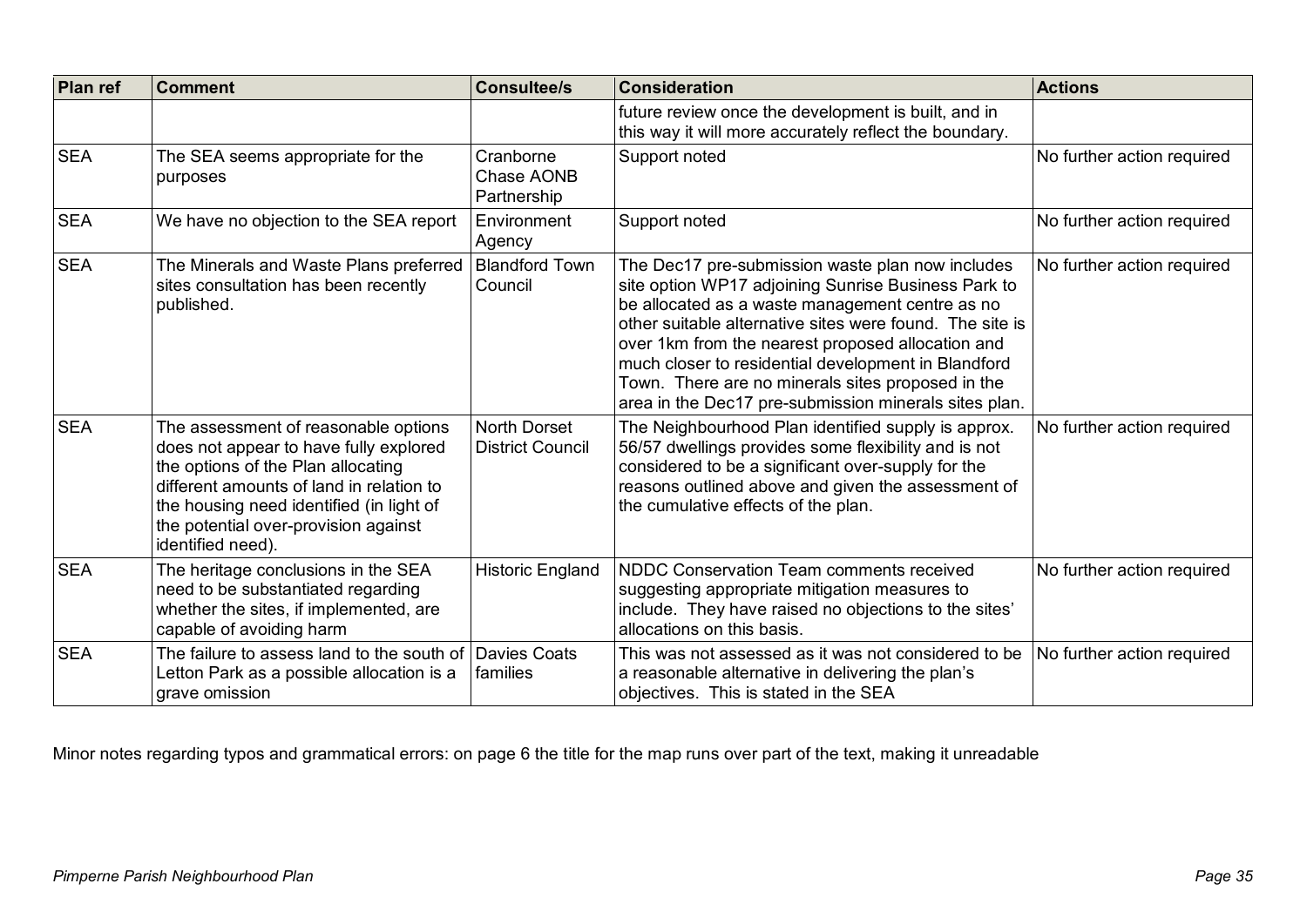## Appendix 1 – Residents' responses to the Options Consultation 2016

The following sections provide a brief summary of the key issues identified, residents' responses and actions and amendments agreed:

#### **Vision and objectives**

#### **Have we got the vision and objectives broadly right? If not, what should be changed?**

|       |          | greed<br>A2I | --<br><b>isagree</b><br>іэа | D<br>nn I<br>шĸ |
|-------|----------|--------------|-----------------------------|-----------------|
| Count | 15<br>ี∪ | 100          | 14                          |                 |

There was general consensus that the vision and objectives of the plan were correct with 87% of respondents agreeing.

The most frequent comments among dissenters related to traffic speeds, particularly on entering the village and questions over the extent of housing development required.

#### **Landscape character policy**

#### **Do you agree with these general principles? If not, what have we missed or got wrong?**

|       |          | greed<br>A2' | <b>sagree</b> | <b>TAT</b><br>ank |
|-------|----------|--------------|---------------|-------------------|
| Count | 115<br>◡ | 98           |               |                   |

85% of respondents agreed with the general principles of the Plan, with just 8% disagreeing.

Some respondents took issue with the desire to limit development on higher ground areas, claiming that much of the village is already based in higher ground areas.

#### **Green spaces**

#### **Do you agree that all these spaces need to be protected? Tell us if we have missed any or got any wrong?**

|            |            | greed<br>ачг | $\sim$<br><b>Disagree</b> | T.<br>Blank |
|------------|------------|--------------|---------------------------|-------------|
| ∽<br>Count | 115<br>1 J | , ש          |                           |             |

84% of respondents agreed with the designated green areas identified within the plan, compared with just under 10% disagreeing.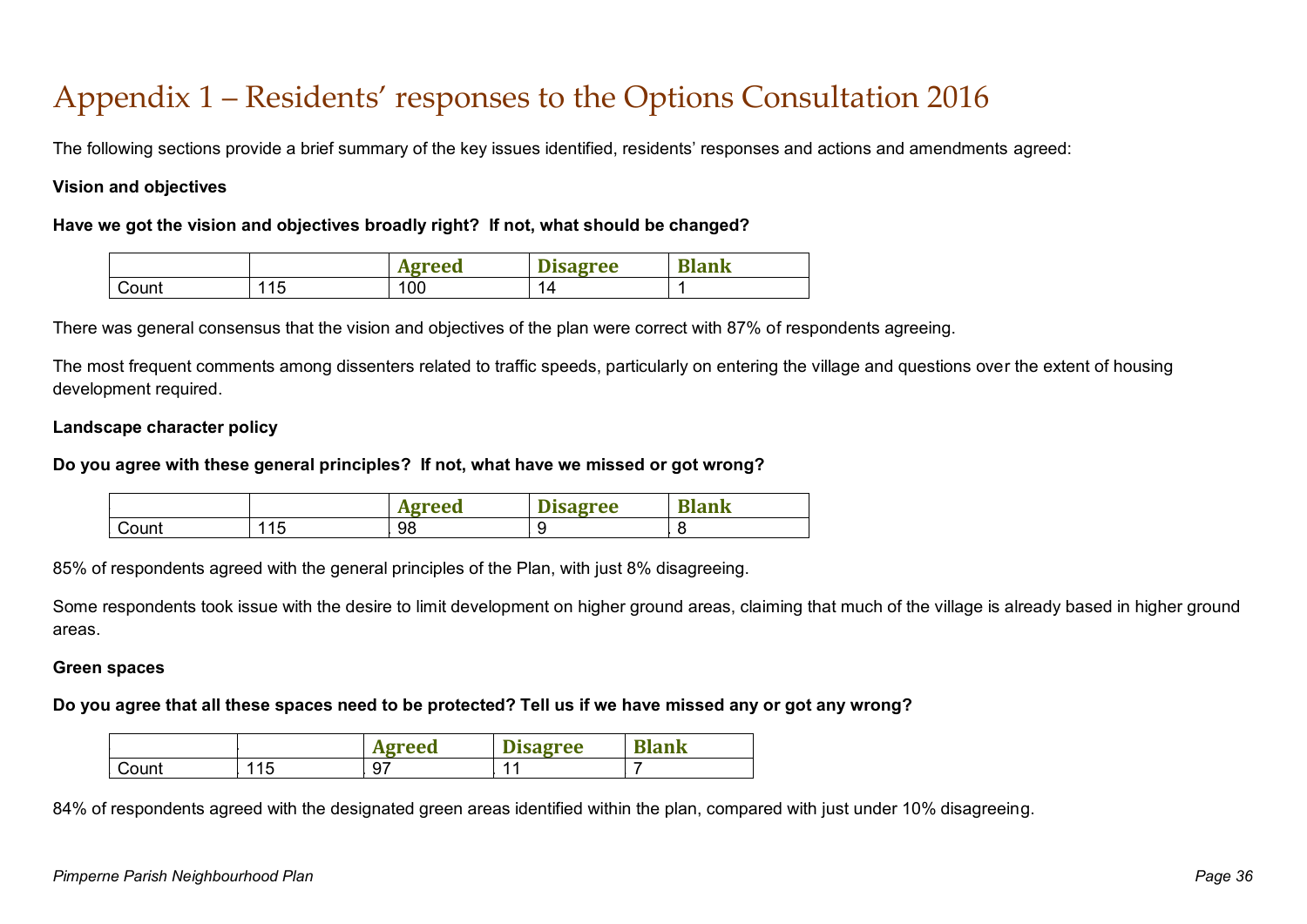Some respondents queried the retention of the old school field as a green space, believing that it could be utilised for in-fill development to reduce the requirement for development elsewhere and particularly beyond existing boundaries. However, others identified its potential for recreational use, suggesting that its central position should encourage greater participation than the Priory Sports Field.

Others questioned the necessity to include the grounds of private houses as protected green spaces. Private ownership itself was considered to provide a degree of protection, but infill opportunities should not be discouraged if so desired by the owners, and considered through normal planning procedures.

#### **Buildings**

#### **Have we highlighted the most important buildings and features? Tell us what we may have missed or got wrong.**

|       |            | gree<br>A2I | --<br><b>Disagree</b> | $\mathbf{m}$<br><b>Hank</b> |
|-------|------------|-------------|-----------------------|-----------------------------|
| Count | 115<br>1 J | 95          | $\sim$                | τ.                          |

83% of respondents agreed with the designated important buildings identified within the plan, compared with just over 10% disagreeing.

Some respondents questioned whether the Methodist Chapel and Farquharson Arms buildings were particularly distinctive and worthy of inclusion as protected buildings, while others reported omissions such as Stud House. Others were less convinced over the architectural merit of some of the homes in Church Road, including the old Portman Estate buildings in Down Road.

#### **Design Criteria**

#### **Do you agree with the design criteria? If not, what have we missed or got wrong?**

|       |           | greed<br>A2J | m:<br><b>Disagree</b> | <b>TAI</b><br>Nank |
|-------|-----------|--------------|-----------------------|--------------------|
| Count | 115<br>∪ו | 93           | $-1c$<br>1 V          | $\sim$             |

81% of respondents agreed with the overall design criteria identified within the plan, compared with less than 19% in disagreement.

#### **Housing**

#### **Do you agree with the housing policy? If not, what specific housing needs have we missed or got wrong?**

|             |     | Traa      | –<br>TAA    | . .<br>Шi |  |
|-------------|-----|-----------|-------------|-----------|--|
| ount:<br>., | ' ~ | or.<br>οU | o<br>$\sim$ |           |  |

70% of respondents agreed with the housing policy within the plan, compared with less than 20% disagreeing.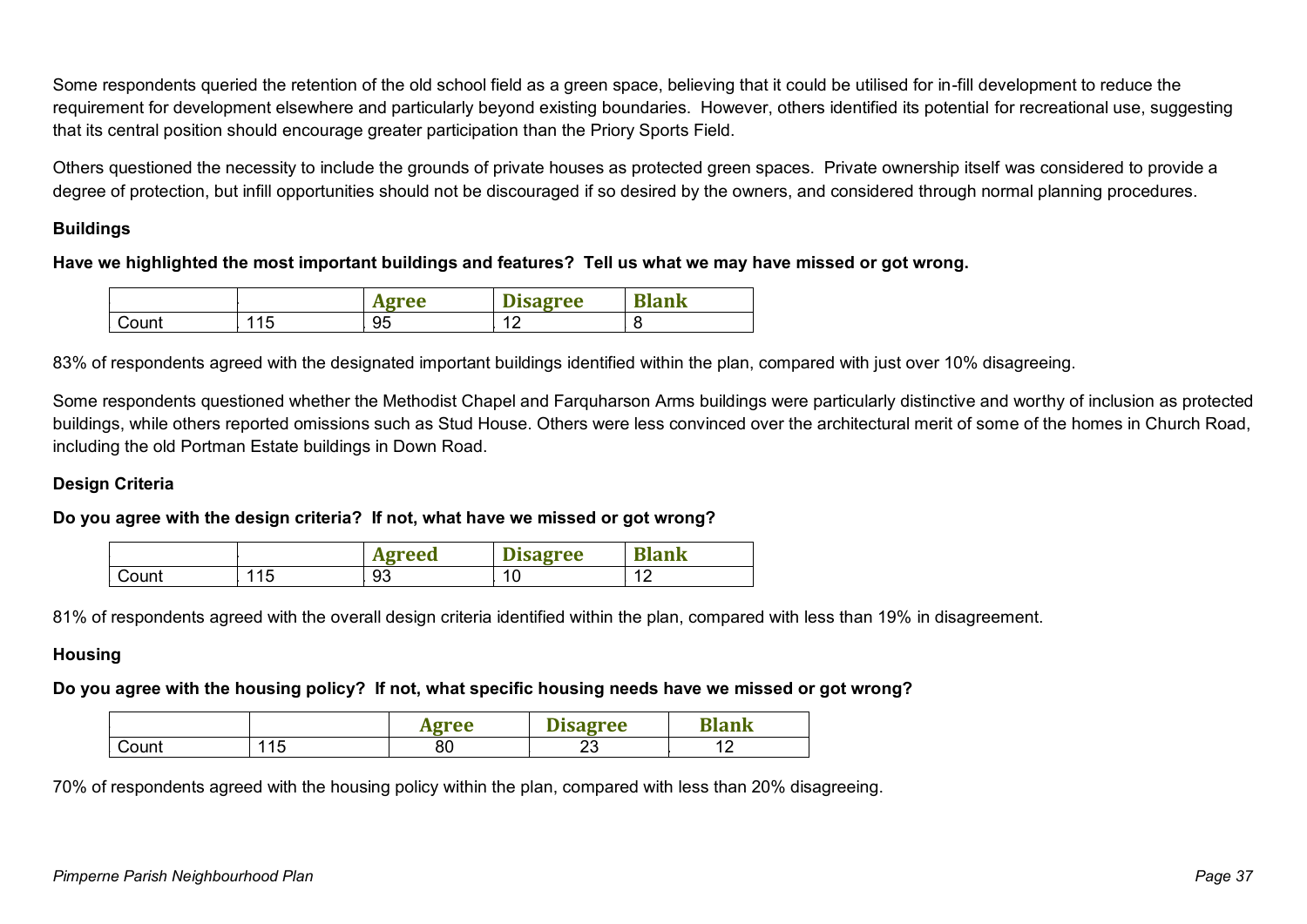Some respondents thought there should have been greater emphasis on the use of brownfield sites, while concerns were expressed about the potential buildup of traffic in certain areas, notably Down Road.

#### **Employment**

**Do you agree with the employment policy? If not, what issues have we missed or got wrong?**

|  |     | -- |          | $\overline{\phantom{a}}$ |
|--|-----|----|----------|--------------------------|
|  | . . | uJ | -<br>1 O |                          |

72% of respondents agreed with the employment policy within the plan, compared with 16% disagreeing.

Although agreeing with the overall policy, some respondents remain concerned that development of the Taymix site should be restricted to maintain a clear gap between the village and Blandford. Others felt that there was sufficient scope for locating all employment south of the A354 and limiting business traffic through the village centre.

Respondents questioned the need to provide for more employment as Pimperne is not a working village and the amount of local people currently employed in local businesses is relatively low.

Others cautioned over applying too much emphasis on business and employment growth as this could increase local demand for housing.

#### **Community facilities**

#### **Do you agree with the community facilities policy? If not, what issues have we missed or got wrong?**

|       |    | ๛๛<br>. . | <b>The Real</b><br>Tee<br><u>יטגע</u> | $\overline{\phantom{a}}$ |
|-------|----|-----------|---------------------------------------|--------------------------|
| `ount | ∟י | 88        |                                       | 19                       |

77% of respondents agreed with the community facilities policy within the plan, compared just 7% against.

Concern was expressed about the lack of youth facilities, coupled with the poor transport links. Under-utilisation of the sports pavilion and Priory Sports field was also mentioned as a concern, with one respondent suggesting that transferring this are to the old school field could release space for further housing.

#### **Site Options**

**Of the following options proposed, please rank each between 1 and 5 , where 1 = very suitable for development and 5 = not suitable for development**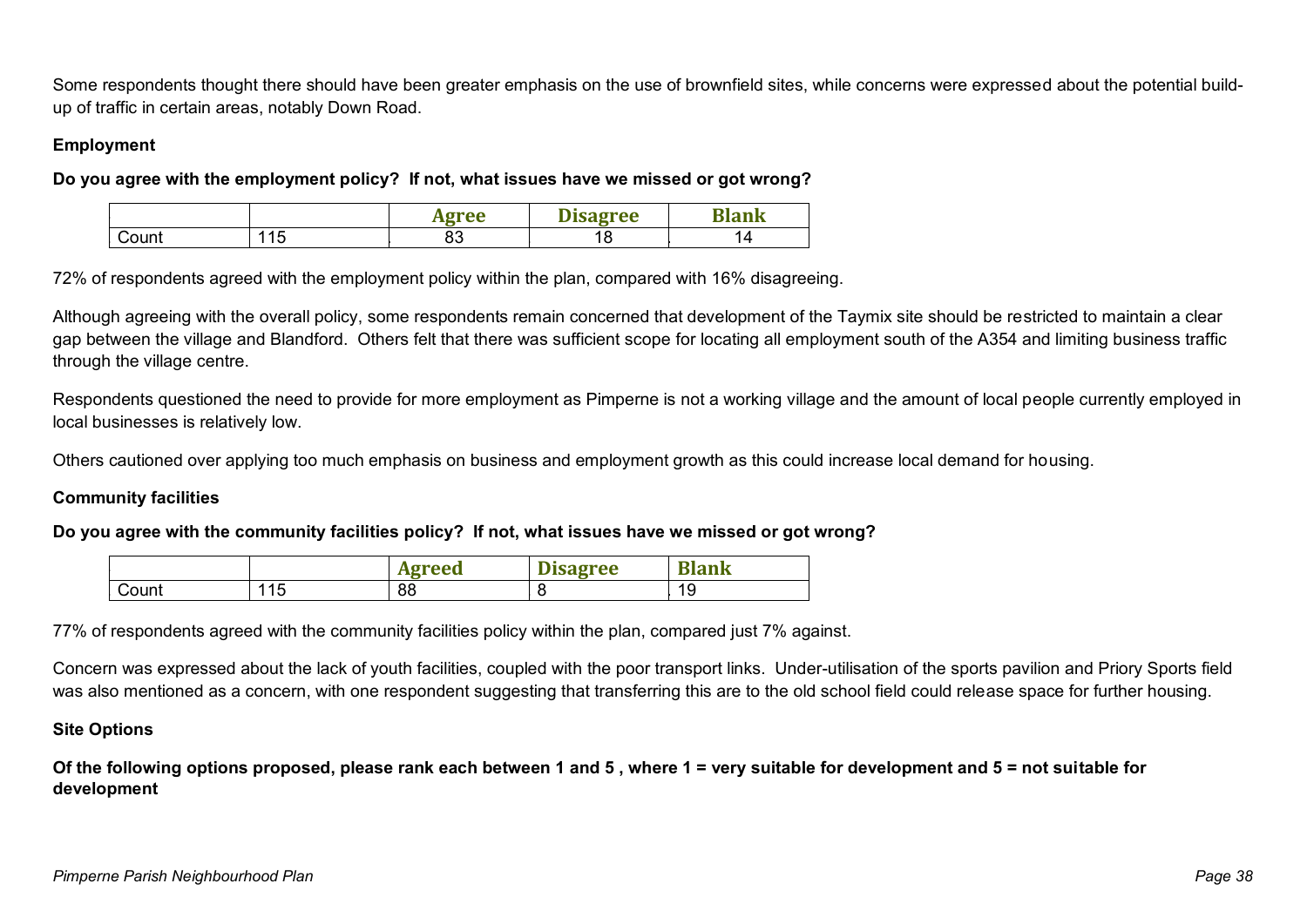|                                                   | very<br>suitable | << | neutral | >> | not<br>suitable |              | at least suitable (of those<br>expressing an opinion) |
|---------------------------------------------------|------------------|----|---------|----|-----------------|--------------|-------------------------------------------------------|
| Count 115                                         |                  |    |         |    |                 | <b>Blank</b> | $\%$                                                  |
| Land E. of Franwill Ind. Estate – smaller site    | 44               | 10 | 16      |    | 27              |              | 51%                                                   |
| Land E. of Franwill Ind. Estate – additional area | 27               | 13 | 14      |    | 40              | 12           | 39%                                                   |
| Land N. of Manor Farm Close – smaller site        | 37               | 15 | 19      |    | 25              | 10           | 50%                                                   |
| Land N. of Manor Farm Close - additional area     | 22               | 10 | 15      |    | 49              | 12           | 31%                                                   |
| Land at top of Berkeley Rise – smaller site       | 28               | 29 | 13      | 10 | 22              | 13           | 56%                                                   |
| Land at top of Berkeley Rise - additional area    | 15               | 17 | 15      | 15 | 41              | 12           | 31%                                                   |

The results show a preference for smaller developments amongst respondents across all three sites.

#### **Franwill Industrial Estate**

**If land East of Franwill industrial Estate is allocated for development, do you agree with the issues that need to be addressed (as set out in our overall conclusions)? If not, what issues have we missed or got wrong**?

|       |           | gree<br><b>ALL</b> | --<br><i><b>isagree</b></i> | $\sim$ $\sim$ |
|-------|-----------|--------------------|-----------------------------|---------------|
| Count | 115<br>ี∪ | 56                 | 36                          | ັ             |

49% of respondents agreed with the issues identified in the plan, compared just 7% against.

Positive aspects of the proposed development area included the potential for a safe, walking path to the school. By far the greatest concern was over the potential increase in traffic on Down Road and Arlecks Lane, notably owing to the narrow roads. Some respondents, however, identified that the impact on traffic could be partly mitigated if relocation of the Franwill industrial estate to the Taymix area or elsewhere to the south and east of the A354 is considered.

#### **Land North of Manor Farm Close**

**If land north of Manor Farm Close is allocated for development, do you agree with the issues that need to be addressed (as set out in our overall conclusions)? If not, what issues have we missed or got wrong?**

|       |                       | <b>Traa</b><br>ne<br>--- | --<br>sagree | $   -$<br>IN |
|-------|-----------------------|--------------------------|--------------|--------------|
| Count | $\overline{ }$<br>ں ا |                          | n.<br>ັັ     | ັ            |

62% of respondents agreed with the issues identified in the plan, compared 27% against.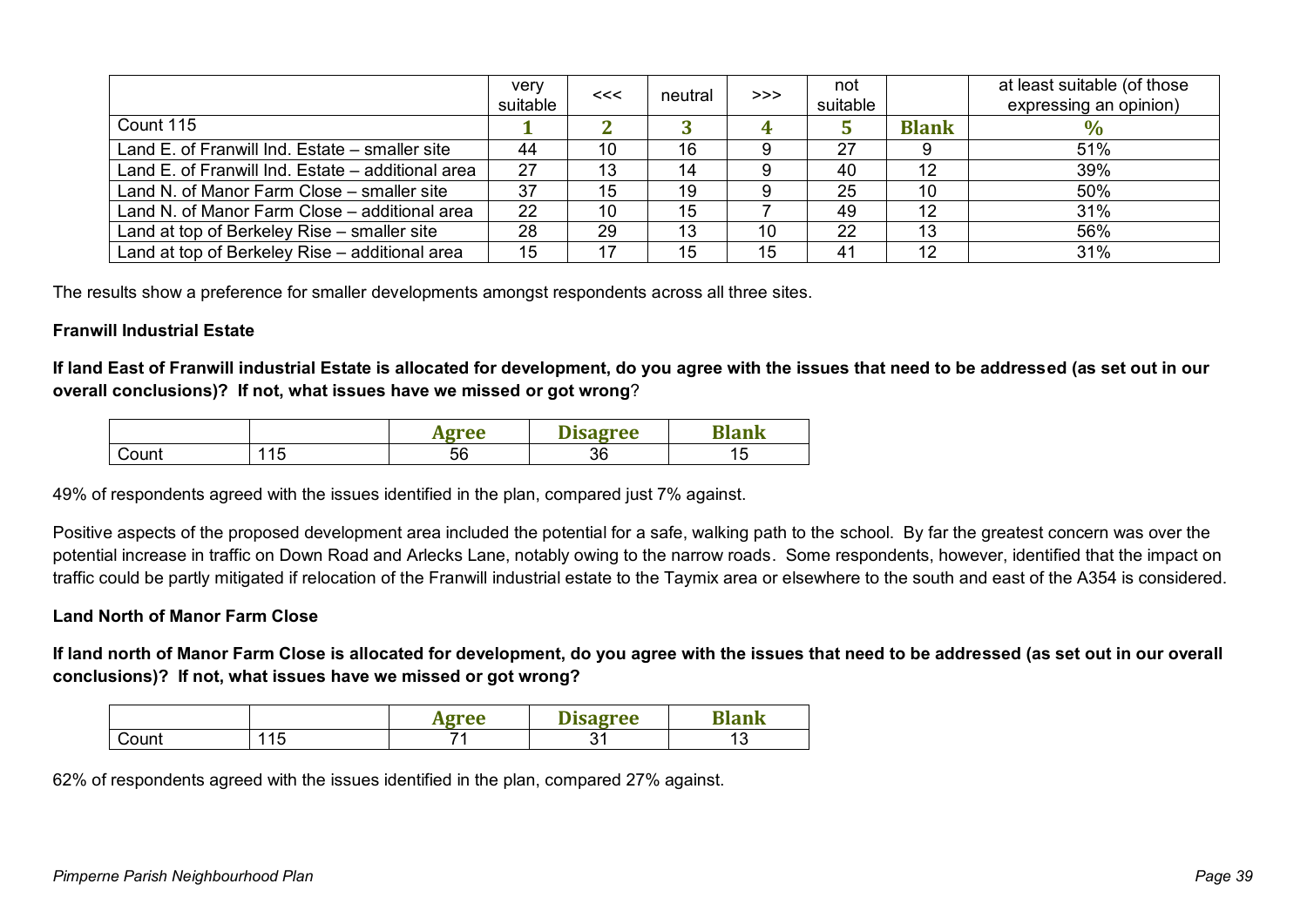Even amongst those who agreed with the key issues were concerned over the possible build-up of traffic in Church Road, with road widening considered to be a key requirement.

Those who disagreed with the key issues identified the following concerns:

- Increased traffic, particularly at the beginning and end of the school day, and possibly poorer visibility around a severe bend.
- Increased flood risk
- Ribbon development at this location would change the character of the approach to the village from the North.
- Insufficient evidence had been presented that building on lower lying land was preferable to higher areas.

### **Land at top of Berkley Rise**

**If land at the top of north of Berkley Rise is allocated for development, do you agree with the issues that need to be addressed (as set out in our overall conclusions)? If not, what issues have we missed or got wrong?**

|       |           | Tee<br>4 E | - -<br>gree | m. |
|-------|-----------|------------|-------------|----|
| Count | 11F<br>╵┙ | 04         |             | ↤  |

73% of respondents agreed with the issues identified in the plan, compared 15% against. Among those who agreed with the key issues, some respondents identified that development at this location would be least obstructive owing to its location on the edge of the village, while others suggested that suggested development would be no more visible than that proposed at the Franwill Industrial site. The main concerns for those who disagreed related to traffic issues, particularly during construction. There was also concern that any development in this area would reduce the "gap" with Blandford and could undermine the argument against Blandford +'s plans for expansion.

#### **Discarded sites**

**Do you consider that the Neighbourhood Plan Group were wrong to discard any of the others sites)? If so, which ones should be reconsidered and why?**

|       |     | gree    | $\sim$<br><b>Isagree</b> | m<br>ank      |
|-------|-----|---------|--------------------------|---------------|
| Count | 115 | ¬∼<br>∼ | n n<br>ິ                 | $\sim$<br>. . |

61% of respondents agreed with the issues identified in the plan, compared 29% against. Amongst those who disagreed with the planned discarded sites, the main issue was that housing development in the Hyde Farm area over the A354 should be considered, particularly re-using the existing buildings if development could assist in obtaining a safe crossing over the A354.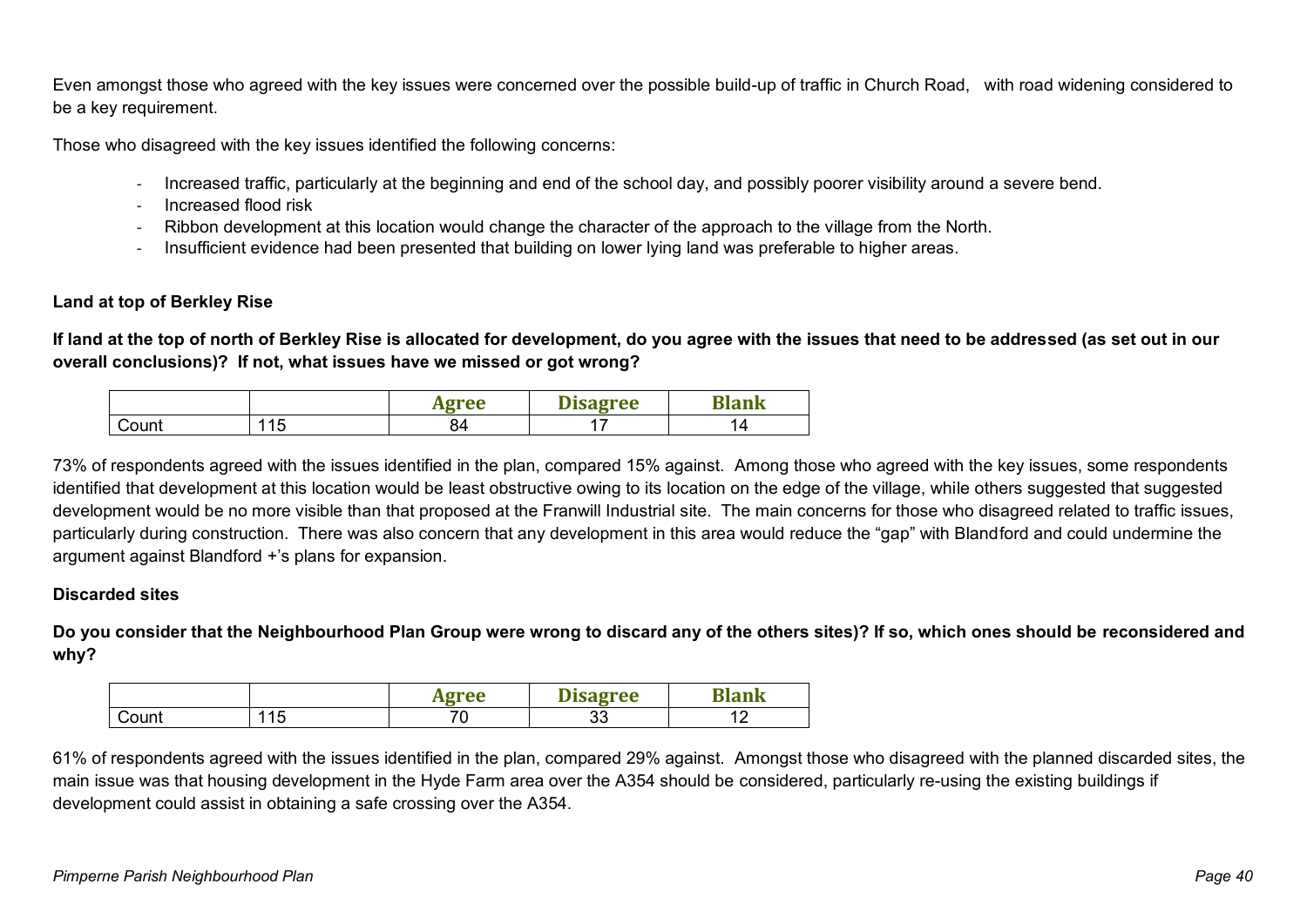#### **Area South of Taymix**

**Do you consider that the small extension south of the Taymix should be included as an employment allocation (and therefore not part of the important open gap)?**

|       |               | Agree | --<br><b>Disagree</b> | ank |
|-------|---------------|-------|-----------------------|-----|
| Count | 1 E<br>◢<br>┙ | 69    | n r<br>ັ້             |     |

60% of respondents were in favour of a small extension to the Taymix site, compared with 28% against.

#### **If allocated for development do you agree with the issues that need to be addressed (as set out in the overall conclusions)?**

|       |   | $\sim$ $\sim$ $\sim$ | pree |   |
|-------|---|----------------------|------|---|
| Count | ັ |                      |      | 4 |

76% of respondents agreed with the main issues, compared with 12% against.

There was overwhelming concern that the gap between Pimperne and Blandford should be maintained wherever possible. Even the possibility of one of the possible benefits of such development, a lower speed limit between Blandford Forum and the village, was queried as it could serve to undermine the feeling that the two places were separate entities.

#### **Do you consider that the Neighbourhood Planning Group were wrong to discard the larger extension to Taymix? If so, why?**

|       |                | <b>Agreed</b> | Disagree       | a an am Bro |
|-------|----------------|---------------|----------------|-------------|
| Count | 15<br>-<br>1 V | - -           | <u>_</u><br>Uu |             |

61% of respondents agreed the group were right to discard the larger site extension, compared with 29% against.

The main reasons for dissent related to the belief that such development could reduce commuter traffic through the village, and would reduce the speed of vehicles entering the village, while providing extra local employment opportunities for residents.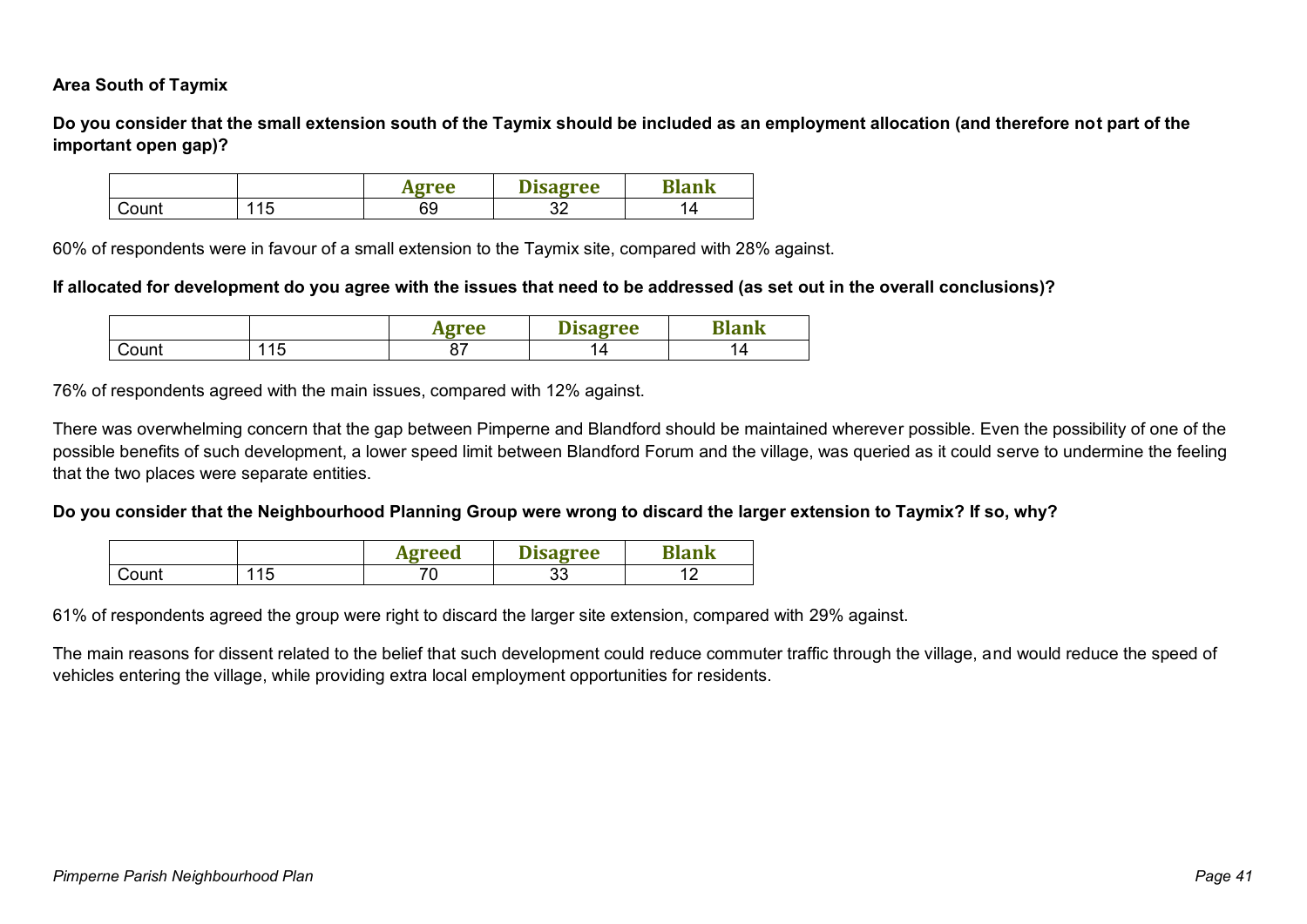## Appendix 2 – Residents' responses to the Supplementary Consultation June / July 2017

| <b>Ref</b>              | <b>Sites Comments</b>                                                                                                                                                                                                                                                                               | Gap Policy / Settlement Boundary / Other                                                                    |
|-------------------------|-----------------------------------------------------------------------------------------------------------------------------------------------------------------------------------------------------------------------------------------------------------------------------------------------------|-------------------------------------------------------------------------------------------------------------|
| $\mathbf 1$             | Speed of vehicles is my only concern                                                                                                                                                                                                                                                                | Important gap is a priority                                                                                 |
| $\overline{2}$          |                                                                                                                                                                                                                                                                                                     | Keep the gaps                                                                                               |
| $\mathbf{3}$            | Don't agree with further development but the three small sites have less impact on<br>surroundings                                                                                                                                                                                                  |                                                                                                             |
| $\overline{\mathbf{4}}$ |                                                                                                                                                                                                                                                                                                     | Bought house on basis of settlement being settled and<br>unhappy that it is being re-drawn                  |
| $\overline{5}$          | <b>Franwill</b><br>Franwill site should just be for housing. Industrial units introduce smoke and noice<br>into an otherwise residential area<br><b>Old Bakery Close</b><br>If AONB's choice is land west of Old Bakey close I agree with this as it has least<br>impacts the village.              |                                                                                                             |
| 6                       | <b>Franwill</b><br>Any development here would need to look at road widening. Traffic has already<br>increased because of the gym. I already spend a great deal of time reversing up<br>Down Road and Arlecks Lane and it is frustrating.                                                            | Do not agree. If needs be houses could be built on left hand<br>side of main road when heading to Blandford |
| $\overline{7}$          | <b>Franwill</b><br>Concerns over road access to Franwill site. Arlecks Lane is already too narrow to<br>accommodate construction traffic. Bottom of Down Road is a pinch point with room<br>for only one vehicle at a time. There will be cosiderable disruption during the<br>construction period. |                                                                                                             |
| $\boldsymbol{8}$        | All 3 sites appear not to overwhelm the village. I would hope there would be some<br>affordable housing to encourage a younger generation.                                                                                                                                                          |                                                                                                             |
| 9                       | Are the dwellings needed? Spread the sites into 6 and introduce imaginative<br>construction including self-build                                                                                                                                                                                    |                                                                                                             |
| 10                      | <b>Old Bakery Close</b><br>Access via Priory Field could limit parking there and could mean more parking in Old<br><b>Bakery Close</b>                                                                                                                                                              |                                                                                                             |
| 11                      | Franwill<br>Reservations about road access<br>Manor Farm Close Reservations about the road access from Manor Farm Close                                                                                                                                                                             |                                                                                                             |
| 12                      | Franwill                                                                                                                                                                                                                                                                                            |                                                                                                             |